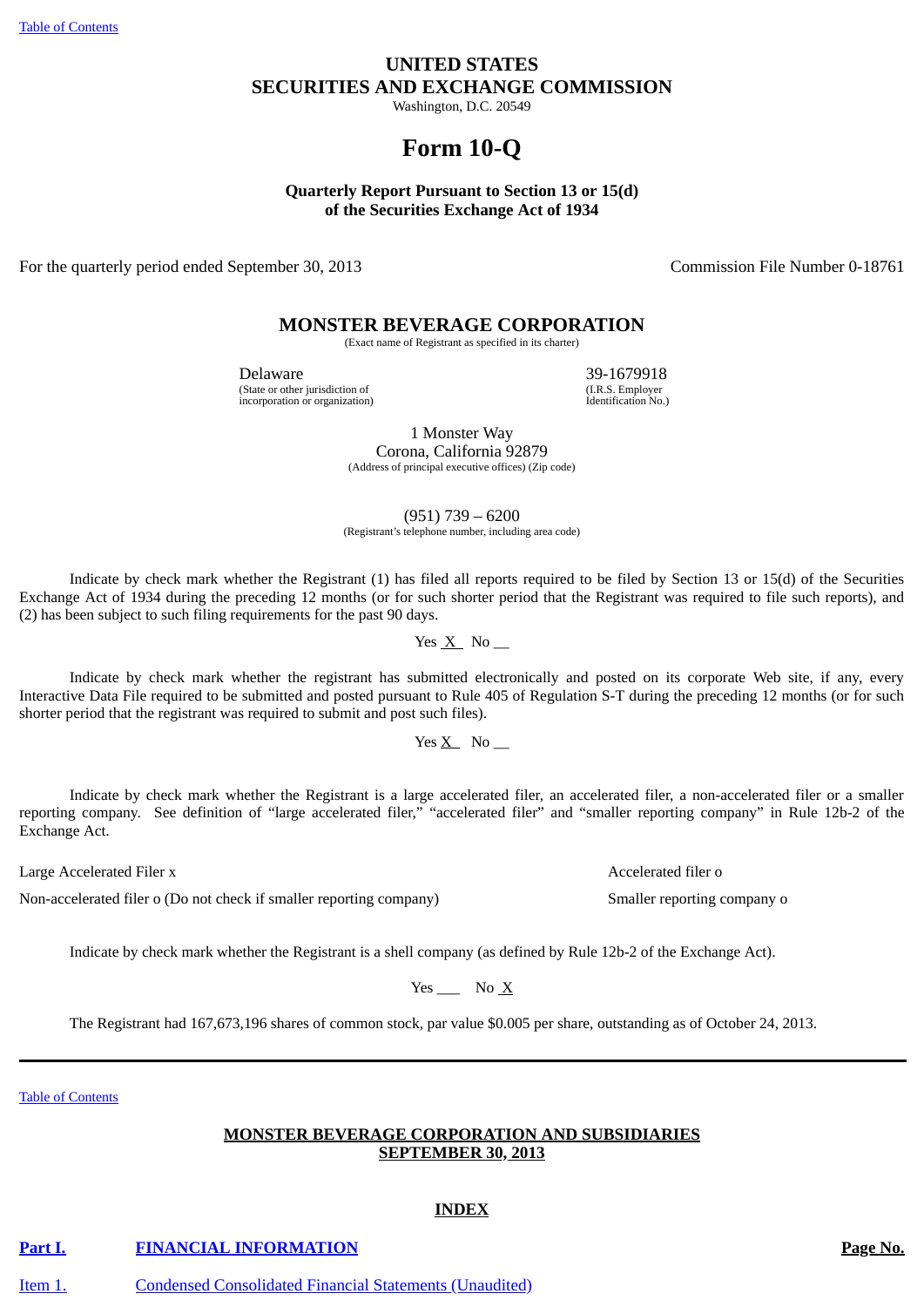|                | Condensed Consolidated Balance Sheets as of September 30, 2013 and December 31, 2012                                          | 3              |
|----------------|-------------------------------------------------------------------------------------------------------------------------------|----------------|
|                | <b>Condensed Consolidated Statements of Income for the Three- and Nine-Months Ended</b><br>September 30, 2013 and 2012        | $\overline{4}$ |
|                | Condensed Consolidated Statements of Comprehensive Income for the Three- and Nine-Months<br>Ended September 30, 2013 and 2012 | 5              |
|                | Condensed Consolidated Statements of Cash Flows for the Nine-Months Ended September 30,<br>2013 and 2012                      | 6              |
|                | <b>Notes to Condensed Consolidated Financial Statements</b>                                                                   | 8              |
| Item 2.        | <b>Management's Discussion and Analysis of Financial Condition and Results of Operations</b>                                  | 30             |
| <b>Item 3.</b> | Quantitative and Qualitative Disclosures About Market Risk                                                                    | 48             |
| Item 4.        | <b>Controls and Procedures</b>                                                                                                | 48             |
| Part II.       | <b>OTHER INFORMATION</b>                                                                                                      |                |
| Item 1.        | <b>Legal Proceedings</b>                                                                                                      | 49             |
| Item 1A.       | <b>Risk Factors</b>                                                                                                           | 52             |
| Item 2.        | <b>Unregistered Sales of Equity Securities and Use of Proceeds</b>                                                            | 53             |
| Item 3.        | <b>Defaults Upon Senior Securities</b>                                                                                        | 53             |
| Item 4.        | <b>Mine Safety Disclosures</b>                                                                                                | 53             |
| Item 5.        | <b>Other Information</b>                                                                                                      | 53             |
| Item 6.        | <b>Exhibits</b>                                                                                                               | 53             |
|                | <b>Signatures</b>                                                                                                             | 54             |
|                | 2                                                                                                                             |                |

Table of [Contents](#page-0-0)

## <span id="page-1-0"></span>**PART I – FINANCIAL INFORMATION**

## <span id="page-1-1"></span>**ITEM 1. CONDENSED CONSOLIDATED FINANCIAL STATEMENTS (UNAUDITED)**

## <span id="page-1-2"></span>**MONSTER BEVERAGE CORPORATION AND SUBSIDIARIES CONDENSED CONSOLIDATED BALANCE SHEETS AS OF SEPTEMBER 30, 2013 AND DECEMBER 31, 2012 (In Thousands, Except Par Value) (Unaudited)**

|                                           | September 30,<br>2013 |    | December 31,<br>2012 |
|-------------------------------------------|-----------------------|----|----------------------|
| <b>ASSETS</b>                             |                       |    |                      |
| <b>CURRENT ASSETS:</b>                    |                       |    |                      |
| Cash and cash equivalents                 | \$<br>287,019         | \$ | 222,514              |
| Short-term investments                    | 315,572               |    | 97,042               |
| Accounts receivable, net                  | 339,155               |    | 236,044              |
| Distributor receivables                   | 4,050                 |    | 666                  |
| Inventories                               | 247,368               |    | 203,106              |
| Prepaid expenses and other current assets | 29,799                |    | 24,983               |
| Prepaid income taxes                      | 38,516                |    | 33,709               |
| Deferred income taxes                     | 16,978                |    | 17,004               |
| Total current assets                      | 1,278,457             |    | 835,068              |
| <b>INVESTMENTS</b>                        | 9,725                 |    | 21,393               |
| PROPERTY AND EQUIPMENT, net               | 88,495                |    | 69,137               |
| DEFERRED INCOME TAXES                     | 61,407                |    | 59,503               |
| <b>INTANGIBLES</b> , net                  | 63,613                |    | 54,648               |
| <b>OTHER ASSETS</b>                       | 10,170                |    | 3,576                |
| <b>Total Assets</b>                       | 1,511,867             | \$ | 1,043,325            |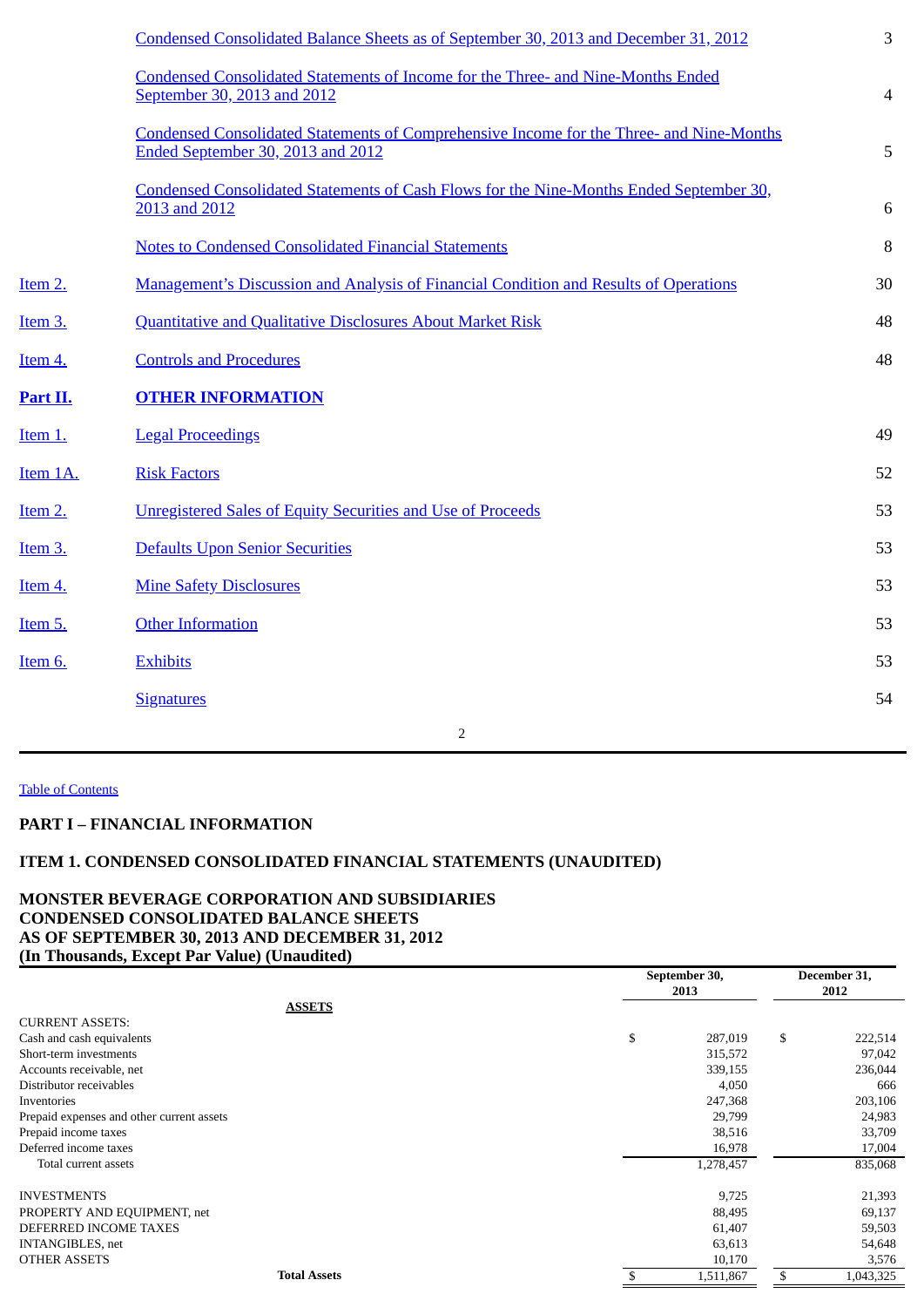### **LIABILITIES AND STOCKHOLDERS' EQUITY**

| <b>CURRENT LIABILITIES:</b>                                                                                 |               |               |
|-------------------------------------------------------------------------------------------------------------|---------------|---------------|
| Accounts payable                                                                                            | \$<br>162,851 | \$<br>127,330 |
| <b>Accrued liabilities</b>                                                                                  | 63,213        | 38,916        |
| Accrued promotional allowances                                                                              | 131,103       | 91,208        |
| Deferred revenue                                                                                            | 14,702        | 12,695        |
| Accrued compensation                                                                                        | 12,826        | 12,926        |
| Income taxes payable                                                                                        | 53,577        | 5,470         |
| Total current liabilities                                                                                   | 438,272       | 288,545       |
| DEFERRED REVENUE                                                                                            | 113,204       | 110,383       |
| <b>COMMITMENTS AND CONTINGENCIES (Note 9)</b>                                                               |               |               |
| STOCKHOLDERS' EQUITY:                                                                                       |               |               |
| Common stock - \$0.005 par value; 240,000 shares authorized;                                                |               |               |
| 205,893 shares issued and 167,653 outstanding as of September 30, 2013;                                     |               |               |
| 203,759 shares issued and 165,776 outstanding as of December 31, 2012                                       | 1,029         | 1,019         |
| Additional paid-in capital                                                                                  | 357,991       | 287,953       |
| Retained earnings                                                                                           | 1,771,219     | 1,508,664     |
| Accumulated other comprehensive (loss) income                                                               | (1, 134)      | 2,074         |
| Common stock in treasury, at cost; 38,240 and 37,983 shares as of September 30, 2013 and December 31, 2012, |               |               |
| respectively                                                                                                | (1, 168, 714) | (1, 155, 313) |
| Total stockholders' equity                                                                                  | 960,391       | 644,397       |
| <b>Total Liabilities and Stockholders' Equity</b>                                                           | 1,511,867     | 1,043,325     |
|                                                                                                             |               |               |

See accompanying notes to condensed consolidated financial statements.

<span id="page-2-0"></span>3

### Table of [Contents](#page-0-0)

## **MONSTER BEVERAGE CORPORATION AND SUBSIDIARIES CONDENSED CONSOLIDATED STATEMENTS OF INCOME FOR THE THREE- AND NINE-MONTHS ENDED SEPTEMBER 30, 2013 AND 2012 (In Thousands, Except Per Share Amounts) (Unaudited)**

|                                                                                                                                                          | <b>Three-Months Ended</b><br>September 30, |                      |          |                   | <b>Nine-Months Ended</b><br>September 30, |                             |          |                   |  |
|----------------------------------------------------------------------------------------------------------------------------------------------------------|--------------------------------------------|----------------------|----------|-------------------|-------------------------------------------|-----------------------------|----------|-------------------|--|
|                                                                                                                                                          |                                            | 2013                 |          | 2012              |                                           | 2013                        |          | 2012              |  |
| <b>NET SALES</b>                                                                                                                                         | \$                                         | 590,422              | \$       | 541,940           | \$                                        | 1,705,579                   | \$       | 1,589,185         |  |
| <b>COST OF SALES</b>                                                                                                                                     |                                            | 282,952              |          | 268,348           |                                           | 809,809                     |          | 767,417           |  |
| <b>GROSS PROFIT</b>                                                                                                                                      |                                            | 307,470              |          | 273,592           |                                           | 895,770                     |          | 821,768           |  |
| <b>OPERATING EXPENSES</b>                                                                                                                                |                                            | 156,041              |          | 132,907           |                                           | 457,610                     |          | 385,026           |  |
| OPERATING INCOME                                                                                                                                         |                                            | 151,429              |          | 140,685           |                                           | 438,160                     |          | 436,742           |  |
| OTHER (EXPENSE) INCOME:<br>Interest and other (expense) income, net<br>Gain on investments and put options, net (Note 3)<br>Total other (expense) income |                                            | (750)<br>44<br>(706) |          | 331<br>222<br>553 |                                           | (8,690)<br>2,681<br>(6,009) |          | 255<br>585<br>840 |  |
| INCOME BEFORE PROVISION FOR INCOME TAXES                                                                                                                 |                                            | 150,723              |          | 141,238           |                                           | 432,151                     |          | 437,582           |  |
| PROVISION FOR INCOME TAXES                                                                                                                               |                                            | 58,536               |          | 55,096            |                                           | 169,596                     |          | 165,545           |  |
| <b>NET INCOME</b>                                                                                                                                        | \$                                         | 92,187               | \$       | 86,142            | \$                                        | 262,555                     | \$       | 272,037           |  |
| NET INCOME PER COMMON SHARE:<br><b>Basic</b><br>Diluted                                                                                                  | \$<br>$\overline{\mathbb{S}}$              | 0.55<br>0.53         | \$<br>\$ | 0.49<br>0.47      | \$<br>$\overline{\mathbb{S}}$             | 1.58<br>1.51                | \$<br>\$ | 1.55<br>1.47      |  |
| WEIGHTED AVERAGE NUMBER OF SHARES OF COMMON<br>STOCK AND COMMON STOCK EQUIVALENTS:<br><b>Basic</b>                                                       |                                            | 167,457              |          | 175,026           |                                           | 166,483                     |          | 175,347           |  |
| Diluted                                                                                                                                                  |                                            | 173,948              |          | 183,899           |                                           | 173,344                     |          | 185,365           |  |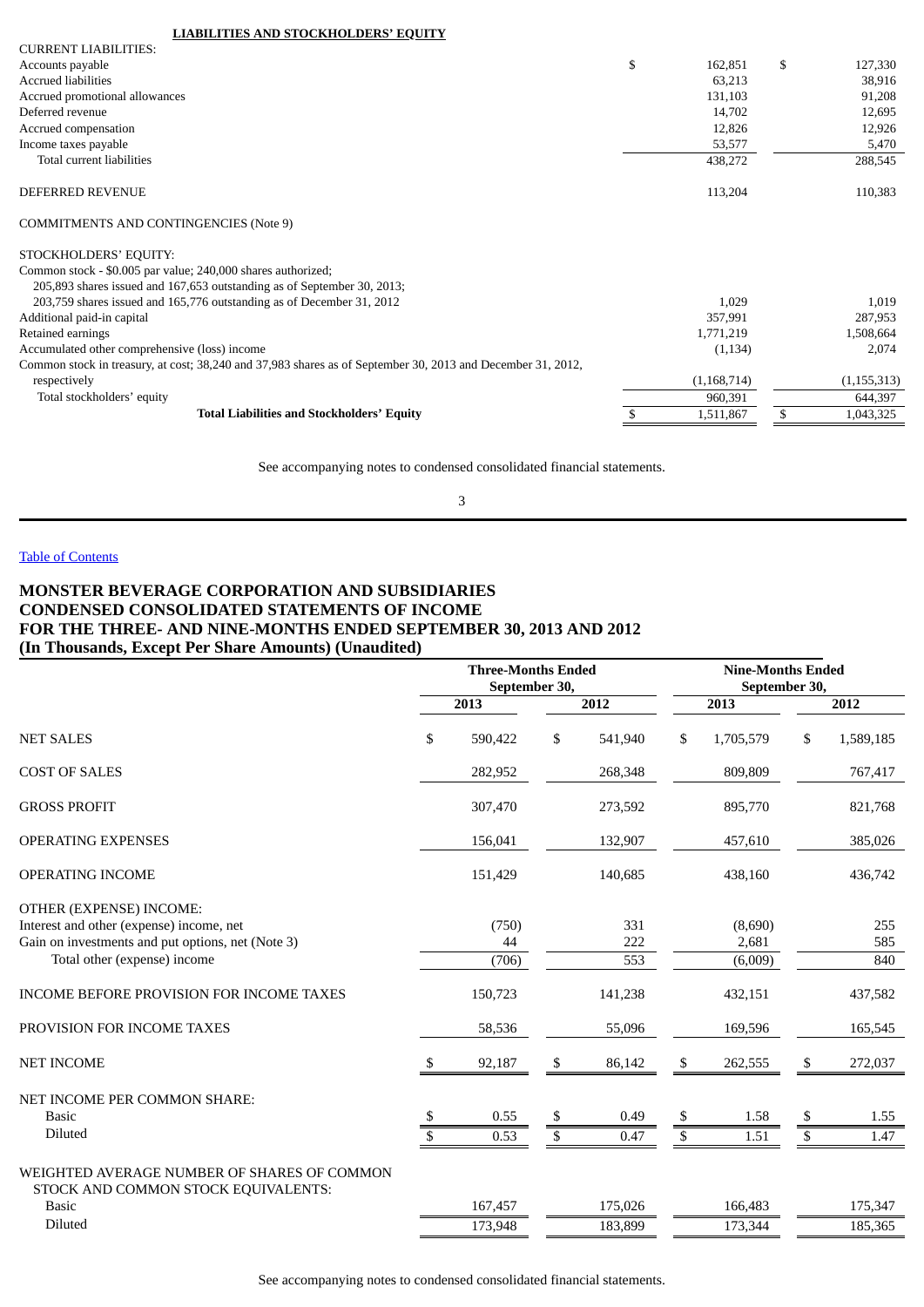## **MONSTER BEVERAGE CORPORATION AND SUBSIDIARIES CONDENSED CONSOLIDATED STATEMENTS OF COMPREHENSIVE INCOME FOR THE THREE- AND NINE-MONTHS ENDED SEPTEMBER 30, 2013 AND 2012 (In Thousands) (Unaudited)**

|                                                       | Three-Months Ended<br>September 30, |        |    | Nine-Months Ended<br>September 30, |         |   |         |  |
|-------------------------------------------------------|-------------------------------------|--------|----|------------------------------------|---------|---|---------|--|
|                                                       |                                     | 2013   |    | 2012                               | 2013    |   | 2012    |  |
| Net income, as reported                               | Ъ                                   | 92,187 | \$ | 86,142                             | 262,555 | S | 272,037 |  |
| Other comprehensive income (loss):                    |                                     |        |    |                                    |         |   |         |  |
| Change in foreign currency translation                |                                     | 1,850  |    | 2,725                              | (1,683) |   | 2,452   |  |
| Available-for-sale investments:                       |                                     |        |    |                                    |         |   |         |  |
| Change in net unrealized gains                        |                                     |        |    |                                    |         |   |         |  |
| Reclassification adjustment for net gains included in |                                     |        |    |                                    |         |   |         |  |
| net income                                            |                                     |        |    |                                    | (1,525) |   |         |  |
| Net change in available-for-sale investments          |                                     |        |    |                                    | (1,525) |   |         |  |
| Other comprehensive income (loss)                     |                                     | 1,850  |    | 2,725                              | (3,208) |   | 2,452   |  |
| Comprehensive income                                  |                                     | 94,037 |    | 88,867                             | 259,347 |   | 274,489 |  |

See accompanying notes to condensed consolidated financial statements.

### <span id="page-3-1"></span><span id="page-3-0"></span>5

### Table of [Contents](#page-0-0)

## **MONSTER BEVERAGE CORPORATION AND SUBSIDIARIES CONDENSED CONSOLIDATED STATEMENTS OF CASH FLOWS FOR THE NINE-MONTHS ENDED SEPTEMBER 30, 2013 AND 2012 (In Thousands) (Unaudited)**

|                                                                                   | <b>Nine-Months Ended</b> |                           |    |                    |  |
|-----------------------------------------------------------------------------------|--------------------------|---------------------------|----|--------------------|--|
|                                                                                   |                          | <b>September 30, 2013</b> |    | September 30, 2012 |  |
| CASH FLOWS FROM OPERATING ACTIVITIES:                                             |                          |                           |    |                    |  |
| Net income                                                                        | \$                       | 262,555                   | \$ | 272,037            |  |
| Adjustments to reconcile net income to net cash provided by operating activities: |                          |                           |    |                    |  |
| Amortization of trademark                                                         |                          | 36                        |    | 36                 |  |
| Depreciation and other amortization                                               |                          | 16,408                    |    | 15,228             |  |
| Gain on disposal of property and equipment                                        |                          | (53)                      |    | (52)               |  |
| Stock-based compensation                                                          |                          | 21,592                    |    | 21,581             |  |
| Loss on put option                                                                |                          | 411                       |    | 1,110              |  |
| Gain on investments, net                                                          |                          | (3,091)                   |    | (1,695)            |  |
| Deferred income taxes                                                             |                          | (926)                     |    | 2,571              |  |
| Tax benefit from exercise of stock options                                        |                          | (30, 250)                 |    | (4,295)            |  |
| Effect on cash of changes in operating assets and liabilities:                    |                          |                           |    |                    |  |
| Accounts receivable                                                               |                          | (104, 666)                |    | (70, 533)          |  |
| Distributor receivables                                                           |                          | (3,384)                   |    |                    |  |
| Inventories                                                                       |                          | (46, 687)                 |    | (38, 646)          |  |
| Prepaid expenses and other current assets                                         |                          | (13,026)                  |    | 136                |  |
| Prepaid income taxes                                                              |                          | (4,906)                   |    | (17, 974)          |  |
| Accounts payable                                                                  |                          | 33,731                    |    | 27,814             |  |
| Accrued liabilities                                                               |                          | 21,157                    |    | 26,652             |  |
| Accrued promotional allowances                                                    |                          | 40,175                    |    | (9,306)            |  |
| Accrued distributor terminations                                                  |                          | 3,524                     |    | (77)               |  |
| Accrued compensation                                                              |                          | (51)                      |    | 1,463              |  |
| Income taxes payable                                                              |                          | 78,447                    |    | (3, 831)           |  |
| Deferred revenue                                                                  |                          | 4,838                     |    | (4, 170)           |  |
| Net cash provided by operating activities                                         |                          | 275.834                   |    | 218.049            |  |
|                                                                                   |                          |                           |    |                    |  |
| CASH FLOWS FROM INVESTING ACTIVITIES:                                             |                          |                           |    |                    |  |
| Maturities of held-to-maturity investments                                        |                          | 179,575                   |    | 596.587            |  |
| Sales of available-for-sale investments                                           |                          | 5,775                     |    | 61,950             |  |
| Sales of trading investments                                                      |                          | 1,250                     |    | 16,765             |  |
| Purchases of held-to-maturity investments                                         |                          | (392, 870)                |    | (557, 168)         |  |
| Purchases of available-for-sale investments                                       |                          |                           |    | (9,502)            |  |
| Purchases of property and equipment                                               |                          | (32, 612)                 |    | (25, 813)          |  |
| Proceeds from sale of property and equipment                                      |                          | 8.762                     |    | 238                |  |
| Additions to intangibles                                                          |                          | (9,001)                   |    | (4, 490)           |  |
| (Increase) decrease in other assets                                               |                          | (7,576)                   |    | 385                |  |
| Net cash (used in) provided by investing activities                               |                          | (246, 697)                |    | 78,952             |  |
|                                                                                   |                          |                           |    |                    |  |
| CASH FLOWS FROM FINANCING ACTIVITIES:                                             |                          |                           |    |                    |  |
| Principal payments on debt                                                        |                          | (1,322)                   |    | (1,622)            |  |
| Tax benefit from exercise of stock options                                        |                          | 30,250                    |    | 4,295              |  |
| Issuance of common stock                                                          |                          | 18.198                    |    | 8,368              |  |
| Purchases of common stock held in treasury                                        |                          | (13, 401)                 |    | (386, 776)         |  |
| Net cash provided by (used in) financing activities                               |                          | 33,725                    |    | (375, 735)         |  |
| Effect of exchange rate changes on cash and cash equivalents                      |                          | 1,643                     |    | 2,457              |  |
|                                                                                   |                          |                           |    |                    |  |
| NET INCREASE (DECREASE) IN CASH AND CASH EQUIVALENTS                              |                          | 64,505                    |    | (76, 277)          |  |
| CASH AND CASH EQUIVALENTS, beginning of period                                    |                          | 222,514                   |    | 359,331            |  |
| CASH AND CASH EQUIVALENTS, end of period                                          | $\sqrt[6]{\frac{2}{5}}$  | 287.019                   | \$ | 283.054            |  |
|                                                                                   |                          |                           |    |                    |  |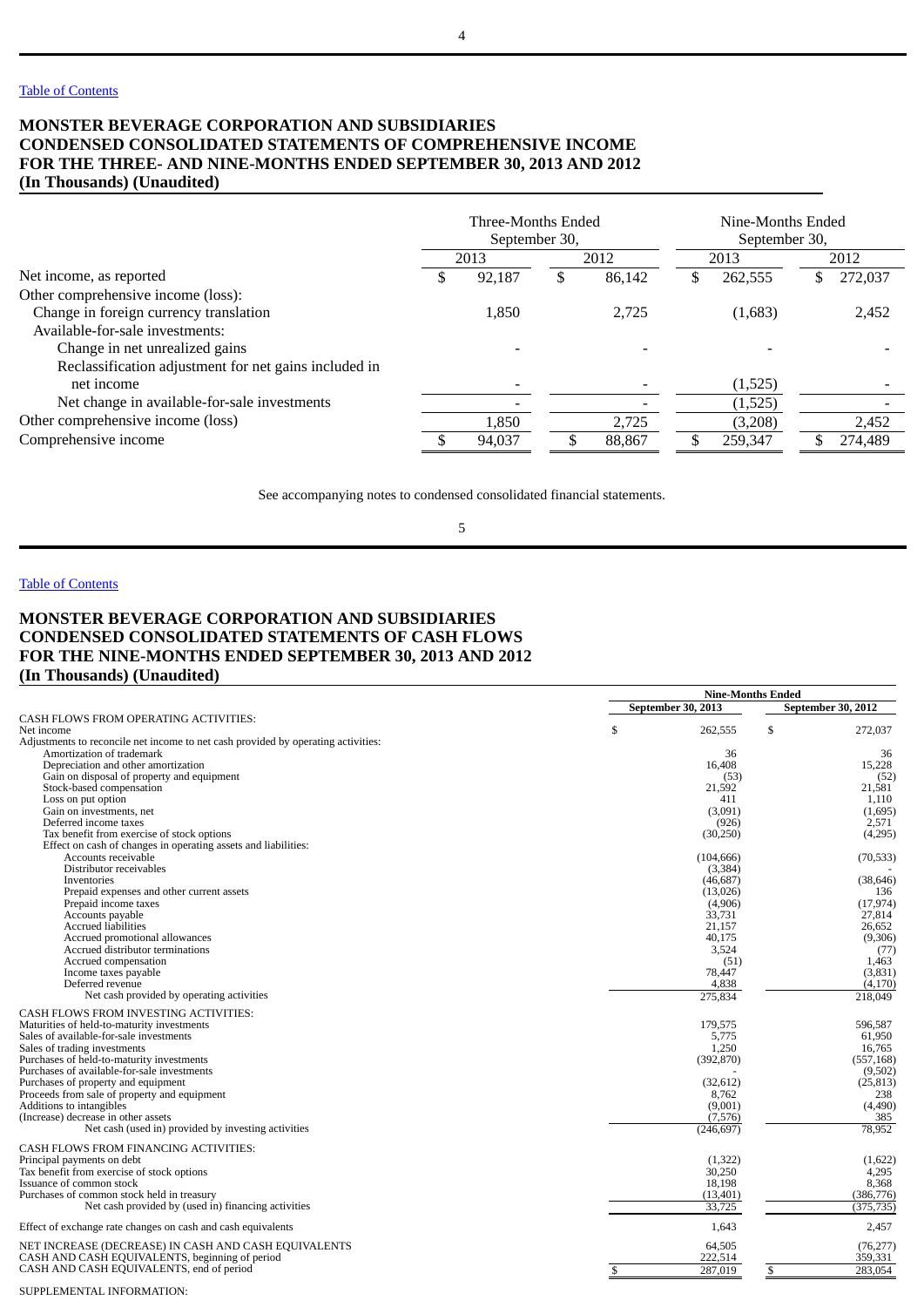See accompanying notes to condensed consolidated financial statements.

6

### Table of [Contents](#page-0-0)

## **MONSTER BEVERAGE CORPORATION AND SUBSIDIARIES CONDENSED CONSOLIDATED STATEMENTS OF CASH FLOWS FOR THE NINE-MONTHS ENDED SEPTEMBER 30, 2013 AND 2012 (In Thousands) (Unaudited) (Continued)**

### SUPPLEMENTAL DISCLOSURE OF NON-CASH ITEMS

The Company entered into capital leases for the acquisition of promotional vehicles of \$1.9 million and \$1.4 million for the nine-months ended September 30, 2013 and 2012, respectively.

Included in accounts payable is equipment purchased of \$2.0 million and \$0.4 million as of September 30, 2013 and December 31, 2012, respectively.

See accompanying notes to condensed consolidated financial statements.

<span id="page-4-0"></span>7

#### Table of [Contents](#page-0-0)

## **MONSTER BEVERAGE CORPORATION AND SUBSIDIARIES NOTES TO CONDENSED CONSOLIDATED FINANCIAL STATEMENTS (Tabular Dollars in Thousands, Except Per Share Amounts) (Unaudited)**

### 1. BASIS OF PRESENTATION

Reference is made to the Notes to Consolidated Financial Statements, in Monster Beverage Corporation and Subsidiaries (the "Company" or, in reference to the Company's former name, "Hansen Natural Corporation") Annual Report on Form 10-K for the year ended December 31, 2012 ("Form 10-K") for a summary of significant accounting policies utilized by the Company and its consolidated subsidiaries and other disclosures, which should be read in conjunction with this Quarterly Report on Form 10-Q ("Form 10-Q").

The Company's condensed consolidated financial statements included in this Form 10-Q have been prepared in accordance with accounting principles generally accepted in the United States of America ("GAAP") and Securities and Exchange Commission ("SEC") rules and regulations applicable to interim financial reporting. They do not include all the information and footnote disclosures normally included in annual financial statements prepared in accordance with GAAP. The information set forth in these interim condensed consolidated financial statements for the three- and nine-months ended September 30, 2013 and 2012 is unaudited and reflects all adjustments, which include only normal recurring adjustments and which in the opinion of management are necessary to make the interim condensed consolidated financial statements not misleading. Results of operations for periods covered by this report may not necessarily be indicative of results of operations for the full year.

The preparation of financial statements in conformity with GAAP necessarily requires management to make estimates and assumptions that affect the reported amount of assets and liabilities and disclosure of contingent assets and liabilities at the date of the financial statements and the reported amounts of revenues and expenses during the reporting periods. Actual results could differ from these estimates.

### 2. RECENT ACCOUNTING PRONOUNCEMENTS

In July 2013, the Financial Accounting Standards Board (the "FASB") issued Accounting Standards Update ("ASU") No. 2013-11, "Income Taxes (Topic 740): Presentation of an Unrecognized Tax Benefit when a Net Operating Loss Carryforward, a Similar Tax Loss, or a Tax Credit Carryforward Exists (a consensus of the FASB Emerging Issues Task Force)". The amendments in this ASU provide guidance on the financial statements presentation of an unrecognized tax benefit when a net operating loss carryforward, a similar tax loss, or a tax credit carryforward exists. An unrecognized tax benefit should be presented in the financial statements as a reduction to a deferred tax asset for a net operating loss carryforward, a similar tax loss, or a tax credit carryforward with certain exceptions, in which case such an unrecognized tax benefit should be presented in the financial statements as a liability. The amendments in this ASU do not require new recurring disclosures. The amendments in this ASU are effective for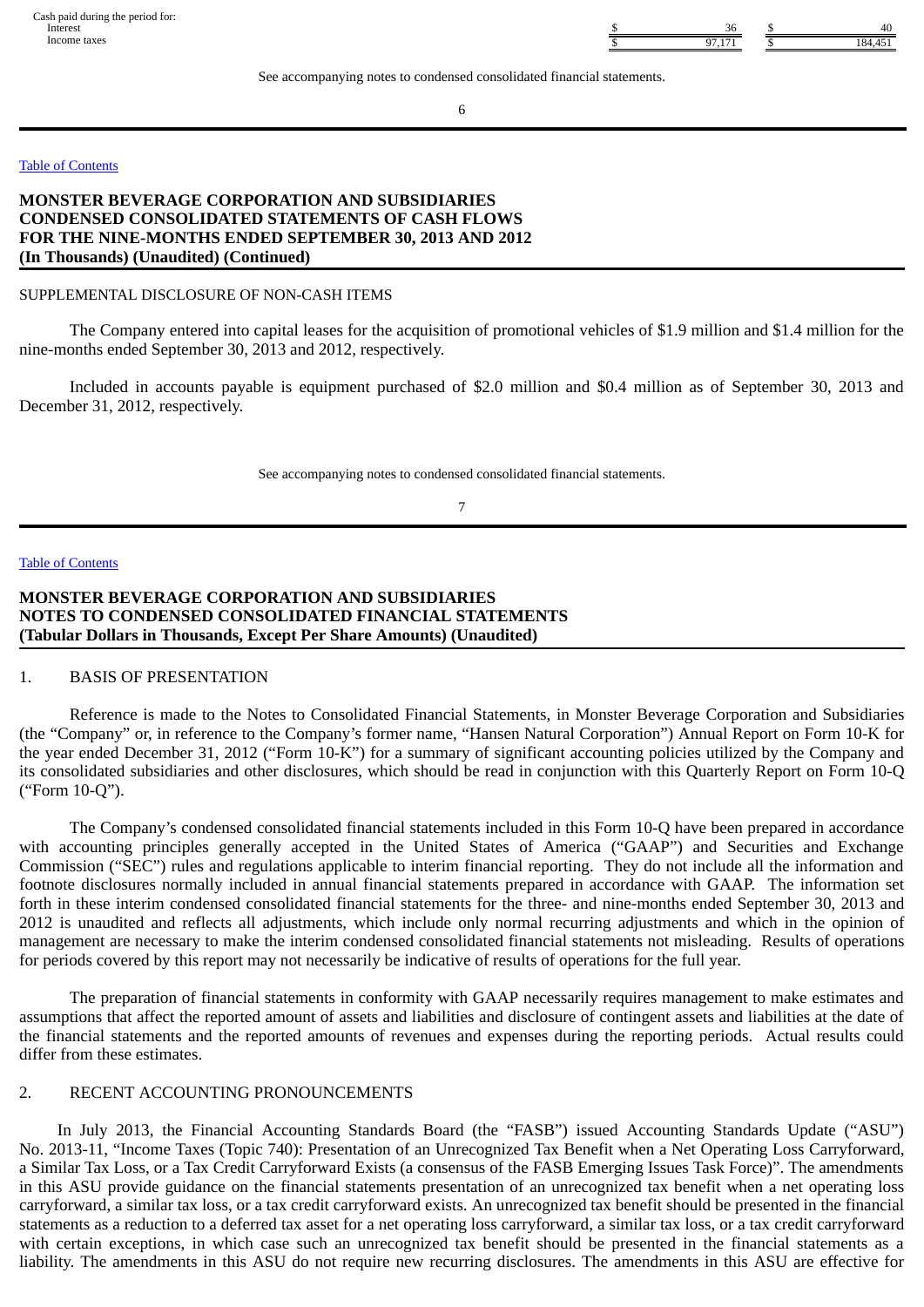fiscal years, and interim periods within those years, beginning after December 15, 2013. The amendments in ASU No. 2013-11 are not expected to have a material impact on the Company's financial position, results of operations or liquidity.

8

#### Table of [Contents](#page-0-0)

## **MONSTER BEVERAGE CORPORATION AND SUBSIDIARIES NOTES TO CONDENSED CONSOLIDATED FINANCIAL STATEMENTS (Tabular Dollars in Thousands, Except Per Share Amounts) (Unaudited)**

In February 2013, the FASB issued ASU No. 2013-02, "Comprehensive Income (Topic 220): Reporting of Amounts Reclassified Out of Accumulated Other Comprehensive Income". ASU 2013-02 requires an entity to provide information about the amounts reclassified out of accumulated other comprehensive income by component. In addition, an entity is required to present, either on the face of the statement where net income is presented or in the notes, significant amounts reclassified out of accumulated other comprehensive income by the respective line items of net income, but only if the amount reclassified is required under GAAP to be reclassified to net income in its entirety in the same reporting period. For other amounts that are not required under GAAP to be reclassified in their entirety to net income, an entity is required to cross-reference to other disclosures required under GAAP that provide additional detail about those amounts. The guidance became effective for the Company on January 1, 2013. The adoption of ASU 2013-02 did not have a material impact on the Company's financial position, results of operations or liquidity.

#### 3. INVESTMENTS

The following table summarizes the Company's investments at:

| September 30, 2013                                                                                         | <b>Amortized Cost</b> |                             | Gross<br>Unrealized<br>Holding<br>Gains |                |          | Gross<br>Unrealized<br>Holding<br>Losses | Fair<br>Value                     | Continuous<br>Unrealized<br><b>Loss Position</b><br>less than 12<br>Months | Continuous<br>Unrealized<br><b>Loss Position</b><br>greater than 12<br>Months |  |
|------------------------------------------------------------------------------------------------------------|-----------------------|-----------------------------|-----------------------------------------|----------------|----------|------------------------------------------|-----------------------------------|----------------------------------------------------------------------------|-------------------------------------------------------------------------------|--|
| <b>Held-to-Maturity</b>                                                                                    |                       |                             |                                         |                |          |                                          |                                   |                                                                            |                                                                               |  |
| Short-term:<br>Certificates of deposit<br>Municipal securities<br>Total                                    | \$                    | 6,515<br>302,059<br>308,574 | \$<br>\$                                | 56<br>56       | \$<br>\$ |                                          | \$<br>6,515<br>302,115<br>308,630 | \$                                                                         | \$                                                                            |  |
| <b>Trading</b><br>Short-term:<br>Auction rate securities<br>Long-term:                                     |                       |                             |                                         |                |          |                                          | 6,998                             |                                                                            |                                                                               |  |
| Auction rate securities<br>Total                                                                           |                       |                             |                                         |                |          |                                          | 9,725<br>325,353                  |                                                                            |                                                                               |  |
|                                                                                                            |                       |                             | Gross<br>Unrealized<br>Holding          |                |          | Gross<br>Unrealized<br>Holding           | Fair                              | Continuous<br>Unrealized<br><b>Loss Position</b><br>less than 12           | Continuous<br>Unrealized<br><b>Loss Position</b><br>greater than 12           |  |
| December 31, 2012<br><b>Held-to-Maturity</b>                                                               | <b>Amortized Cost</b> |                             | <b>Gains</b>                            |                |          | Losses                                   | Value                             | Months                                                                     | Months                                                                        |  |
| Short-term:<br>U.S. Treasuries<br>Certificates of deposit<br>Municipal securities<br>Available-for-sale    | \$                    | 16,040<br>2,201<br>77,038   | \$                                      |                | \$       | 11                                       | \$<br>16,040<br>2,201<br>77,027   | \$<br>11                                                                   | \$                                                                            |  |
| Long-term:<br>Auction rate securities<br>Total                                                             |                       | 3,310<br>98,589             | \$                                      | 2,483<br>2,483 | S        | 11                                       | 5,793<br>101,061                  | 11                                                                         |                                                                               |  |
| <b>Trading</b><br>Short-term:<br>Auction rate securities<br>Long-term:<br>Auction rate securities<br>Total |                       |                             |                                         |                |          |                                          | 1,763<br>15,600<br>118,424        |                                                                            |                                                                               |  |
|                                                                                                            |                       |                             | 9                                       |                |          |                                          |                                   |                                                                            |                                                                               |  |

#### Table of [Contents](#page-0-0)

### **MONSTER BEVERAGE CORPORATION AND SUBSIDIARIES NOTES TO CONDENSED CONSOLIDATED FINANCIAL STATEMENTS (Tabular Dollars in Thousands, Except Per Share Amounts) (Unaudited)**

During the nine-months ended September 30, 2013, the Company recognized \$2.5 million of realized gains on the sale of available-for-sale investments. Realized gains or losses on the sale of all other investments during the nine-months ended September 30, 2013 were not significant. During the year ended December 31, 2012, realized gains or losses recognized on the sale of investments were not significant.

The Company recognized a net gain through earnings on its trading securities as follows: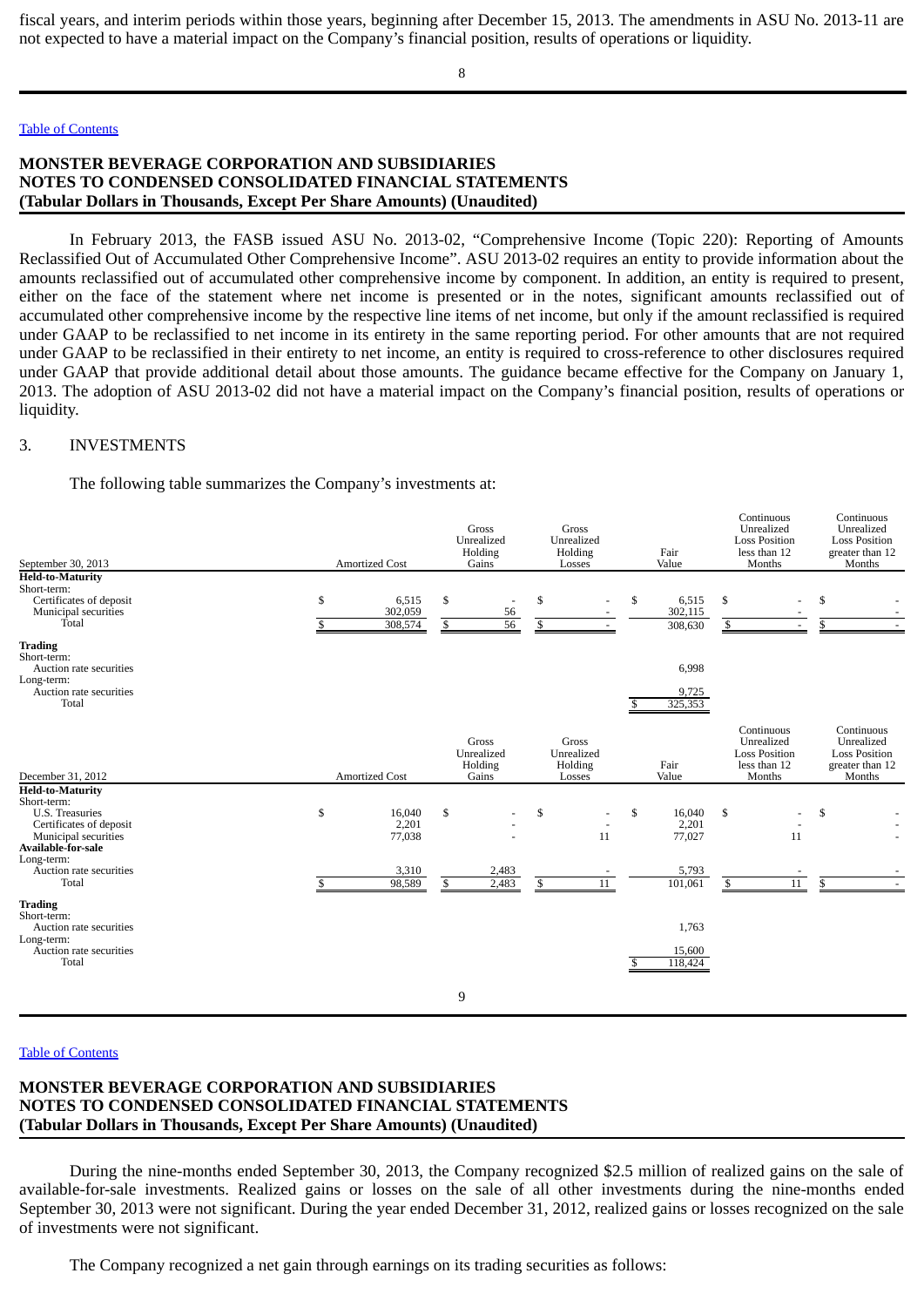|                                                     |      | Three-Months Ended<br>September 30, |      |                          |      | Nine-Months Ended<br>September 30, |      |       |
|-----------------------------------------------------|------|-------------------------------------|------|--------------------------|------|------------------------------------|------|-------|
|                                                     | 2013 |                                     | 2012 |                          | 2013 |                                    | 2012 |       |
| Gain on transfer from available-for-sale to trading |      | $\overline{\phantom{a}}$            |      | $\overline{\phantom{a}}$ |      | $\sim$                             |      |       |
| Gain on trading securities sold                     |      | 140                                 |      |                          |      | 140                                |      | 1,100 |
| Gain on trading securities held                     |      | 71                                  |      | 80                       |      | 468                                |      | 579   |
| Gain on trading securites                           |      | 211                                 |      | 107                      |      | 608                                |      | 1,679 |

The Company's investments at September 30, 2013 and December 31, 2012 in U.S. Treasuries, certificates of deposit and/or municipal securities carried investment grade credit ratings. All of the Company's investments at September 30, 2013 in municipal, educational or other public body securities with an auction reset feature ("auction rate securities") also carried investment grade credit ratings. A portion of the Company's investments at December 31, 2012 in auction rate securities carried investment grade credit ratings.

The following table summarizes the underlying contractual maturities of the Company's investments at:

|                         | September 30, 2013 |                          |    |                          |    | December 31, 2012     |    |            |  |  |
|-------------------------|--------------------|--------------------------|----|--------------------------|----|-----------------------|----|------------|--|--|
|                         |                    | <b>Amortized Cost</b>    |    | Fair Value               |    | <b>Amortized Cost</b> |    | Fair Value |  |  |
| Less than 1 year:       |                    |                          |    |                          |    |                       |    |            |  |  |
| U.S. Treasuries         | \$                 | $\overline{\phantom{0}}$ | \$ | $\overline{\phantom{a}}$ | \$ | 16.040                | S. | 16,040     |  |  |
| Certificates of deposit |                    | 6,515                    |    | 6,515                    |    | 2.201                 |    | 2,201      |  |  |
| Municipal securities    |                    | 302,059                  |    | 302,115                  |    | 77,038                |    | 77,027     |  |  |
| Due 11 - 20 years:      |                    |                          |    |                          |    |                       |    |            |  |  |
| Auction rate securities |                    | 10.861                   |    | 10,861                   |    | 10,748                |    | 10,748     |  |  |
| Due 21 - 30 years:      |                    |                          |    |                          |    |                       |    |            |  |  |
| Auction rate securities |                    | 5,862                    |    | 5,862                    |    | 9,925                 |    | 12,408     |  |  |
| Total                   |                    | 325,297                  |    | 325,353                  |    | 115,952               |    | 118,424    |  |  |
|                         |                    |                          |    |                          |    |                       |    |            |  |  |
|                         |                    | 10                       |    |                          |    |                       |    |            |  |  |

### Table of [Contents](#page-0-0)

## **MONSTER BEVERAGE CORPORATION AND SUBSIDIARIES NOTES TO CONDENSED CONSOLIDATED FINANCIAL STATEMENTS (Tabular Dollars in Thousands, Except Per Share Amounts) (Unaudited)**

## 4. FAIR VALUE OF CERTAIN FINANCIAL ASSETS AND LIABILITIES

Accounting Standards Codification ("ASC") 820 provides a framework for measuring fair value and requires expanded disclosures regarding fair value measurements. ASC 820 defines fair value as the price that would be received on the sale of an asset or paid to transfer a liability in an orderly transaction between market participants at the measurement date. ASC 820 also establishes a fair value hierarchy which requires an entity to maximize the use of observable inputs, where available. The three levels of inputs required by the standard that the Company uses to measure fair value are summarized below.

- **· Level 1:** Quoted prices in active markets for identical assets or liabilities.
- **· Level 2:** Observable inputs other than Level 1 prices, such as quoted prices for similar assets or liabilities; quoted prices in markets that are not active; or other inputs that are observable or can be corroborated by observable market data for substantially the full term of the related assets or liabilities.
- Level 3: Unobservable inputs that are supported by little or no market activity and that are significant to the fair value of the assets or liabilities.

ASC 820 requires the use of observable market inputs (quoted market prices) when measuring fair value and requires a Level 1 quoted price to be used to measure fair value whenever possible.

The following tables present the Company's held-to-maturity investments at amortized cost as well as the fair value of the Company's financial assets that are recorded at fair value on a recurring basis, segregated among the appropriate levels within the fair value hierarchy at: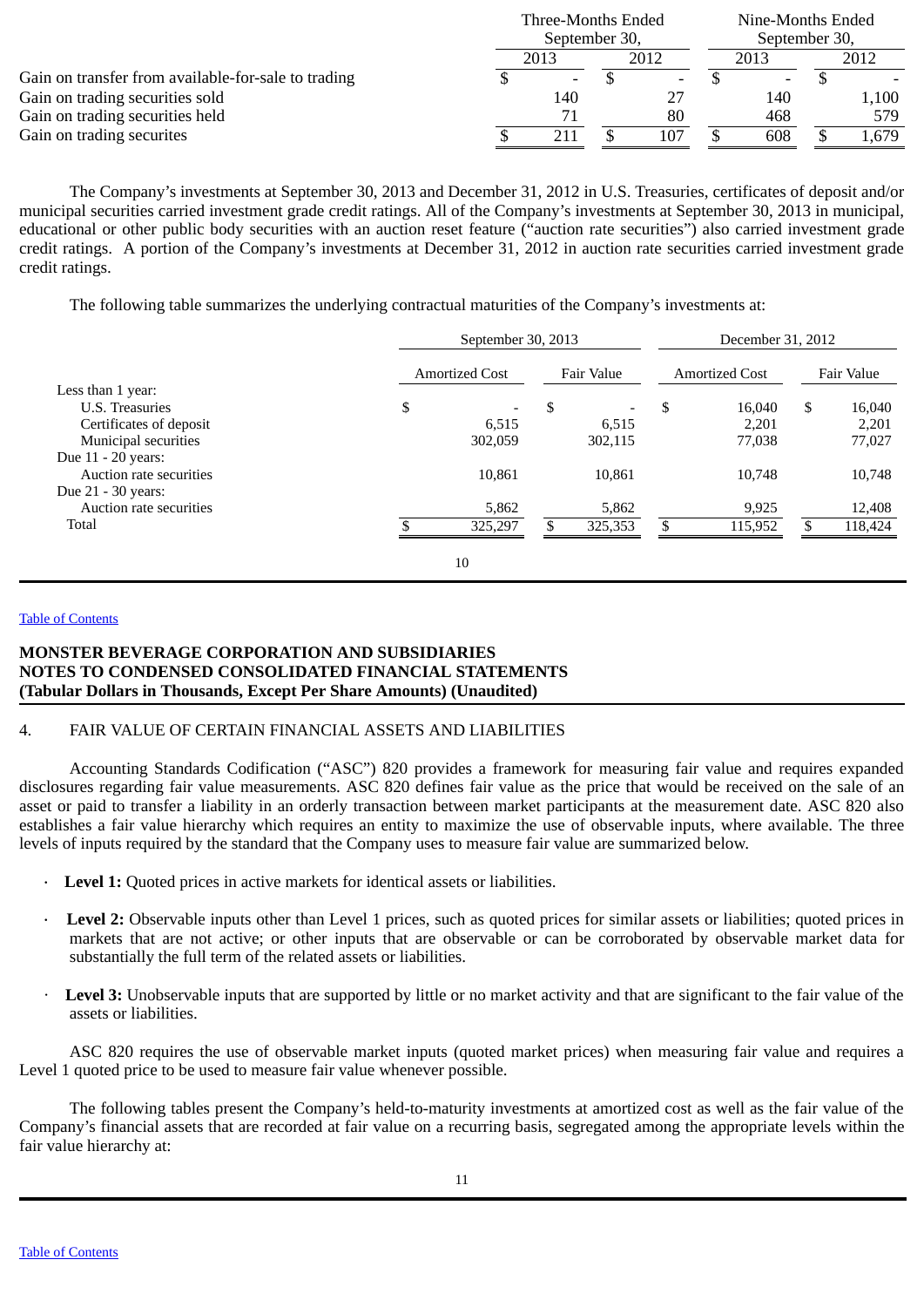## **MONSTER BEVERAGE CORPORATION AND SUBSIDIARIES NOTES TO CONDENSED CONSOLIDATED FINANCIAL STATEMENTS (Tabular Dollars in Thousands, Except Per Share Amounts) (Unaudited)**

| September 30, 2013                            | Level 1       | Level 2       | Level 3      | <b>Total</b>  |
|-----------------------------------------------|---------------|---------------|--------------|---------------|
| Cash                                          | \$<br>187,984 | \$            | \$           | \$<br>187,984 |
| Money market funds                            | 56,750        |               |              | 56,750        |
| Certificates of deposit                       |               | 6,515         |              | 6,515         |
| Municipal securities                          |               | 344,344       |              | 344,344       |
| Auction rate securities                       |               |               | 16,723       | 16,723        |
| Put option related to auction rate securities |               |               | 1,519        | 1,519         |
| Total                                         | \$<br>244,734 | \$<br>350,859 | \$<br>18,242 | \$<br>613,835 |
| Amounts included in:                          |               |               |              |               |
| Cash and cash equivalents                     | \$<br>244,734 | \$<br>42,285  | \$           | \$<br>287,019 |
| Short-term investments                        |               | 308,574       | 6,998        | 315,572       |
| Investments                                   |               |               | 9,725        | 9,725         |
| Prepaid expenses and other current assets     |               |               | 729          | 729           |
| Other assets                                  |               |               | 790          | 790           |
| Total                                         | \$<br>244,734 | \$<br>350,859 | \$<br>18,242 | \$<br>613,835 |
| December 31, 2012                             | Level 1       | Level 2       | Level 3      | <b>Total</b>  |
| Cash                                          | \$<br>147,113 | \$            | \$           | \$<br>147,113 |
| Money market funds                            | 63,974        |               |              | 63,974        |
| U.S. Treasuries                               |               | 24,065        |              | 24,065        |
| Certificates of deposit                       |               | 5,603         |              | 5,603         |
| Municipal securities                          |               | 77,038        |              | 77,038        |
| Auction rate securities                       |               |               | 23,156       | 23,156        |
| Put option related to auction rate securities |               |               | 1,929        | 1,929         |
| Total                                         | \$<br>211,087 | \$<br>106,706 | \$<br>25,085 | \$<br>342,878 |
| Amounts included in:                          |               |               |              |               |
| Cash and cash equivalents                     | \$<br>211,087 | \$<br>11,427  | \$           | \$<br>222,514 |
| Short-term investments                        |               | 95,279        | 1,763        | 97,042        |
| Investments                                   |               |               | 21,393       | 21,393        |
| Prepaid expenses and other current assets     |               |               | 225          | 225           |
| Other assets                                  |               |               | 1,704        | 1,704         |
|                                               |               |               |              |               |

The majority of the Company's short-term investments are classified within Level 1 or Level 2 of the fair value hierarchy. The Company's valuation of its Level 1 investments, which include money market funds, is based on quoted market prices in active markets for identical securities. The Company's valuation of its Level 2 investments, which include U.S. Treasuries, certificates of deposit and municipal securities, is based on other observable inputs, specifically a market approach which utilizes valuation models, pricing systems, mathematical tools and other relevant information for the same or similar securities. There were no transfers between Level 1 and Level 2 measurements during the nine-months ended September 30, 2013 or the year ended December 31, 2012, and there were no changes in the Company's valuation techniques.

### 12

### Table of [Contents](#page-0-0)

## **MONSTER BEVERAGE CORPORATION AND SUBSIDIARIES NOTES TO CONDENSED CONSOLIDATED FINANCIAL STATEMENTS (Tabular Dollars in Thousands, Except Per Share Amounts) (Unaudited)**

The Company's Level 3 assets are comprised of auction rate securities and put options. The Company's Level 3 valuation utilized a mark-to-model approach which included estimates for interest rates, timing and amount of cash flows, credit and liquidity premiums, as well as expected holding periods for the auction rate securities. These assumptions are typically volatile and subject to change as the underlying data sources and market conditions evolve. A significant change in any single input could have a significant valuation impact; however, no single input has a more significant impact on valuation than another. There were no changes in the Company's valuation techniques of its Level 3 assets during the nine-months ended September 30, 2013.

The following table presents quantitative information related to the significant unobservable inputs utilized in the Company's Level 3 recurring fair value measurements as of September 30, 2013.

|                         | Valuation Technique  | Unobservable Input       | Range (Weighted-Average)  |
|-------------------------|----------------------|--------------------------|---------------------------|
| Auction Rate Securities | Discounted cash flow | Maximum rate probability | $0.34\% - 2.17\%$ (1.21%) |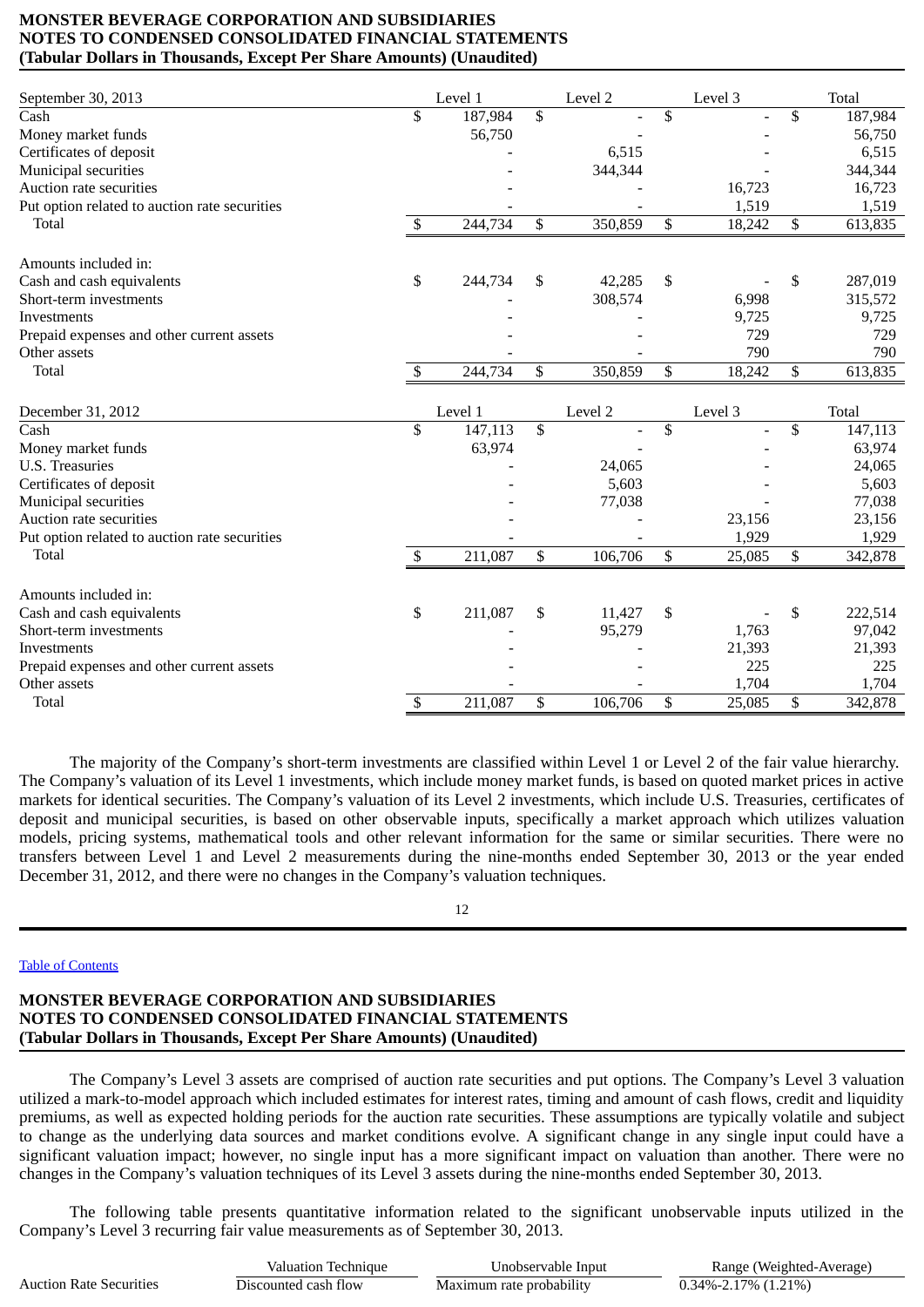|             |                      | Principal returned probability<br>Default probability<br>Liquidity risk<br>Recovery rate | 76.72%-95.14% (86.75%)<br>4.07%-22.94% (12.04%)<br>$3.50\% - 3.50\%$ (3.50%)<br>$60-60(60)$ |
|-------------|----------------------|------------------------------------------------------------------------------------------|---------------------------------------------------------------------------------------------|
| Put Options | Discounted cash flow | Counterparty risk                                                                        | $0.73\% - 1.04\%$ (0.83%)                                                                   |

At September 30, 2013, the Company held auction rate securities with a face value of \$18.2 million (amortized cost basis of \$16.7 million). A Level 3 valuation was performed on the Company's auction rate securities as of September 30, 2013 resulting in a fair value of \$16.7 million for the Company's trading auction rate securities (after a \$1.5 million impairment), which are included in short-term and long-term investments.

In June 2011, the Company entered into an agreement (the "2011 ARS Agreement"), related to \$24.5 million of par value auction rate securities (the "2011 ARS Securities"). Under the 2011 ARS Agreement, the Company has the right to sell the 2011 ARS Securities including all accrued but unpaid interest thereon (the "2011 Put Option") as follows: (i) on or after July 1, 2013, up to \$1.0 million aggregate par value; (ii) on or after October 1, 2013, up to an additional \$1.0 million aggregate par value; and (iii) in quarterly installments thereafter based on a formula of the then outstanding 2011 ARS Securities, as adjusted for normal market redemptions, with full sale rights available on or after April 1, 2016. The 2011 ARS Securities will continue to accrue interest until redeemed through the 2011 Put Option, or as determined by the auction process, or should the auction process fail, the terms outlined in the prospectus of the respective 2011 ARS Securities. Under the 2011 ARS Agreement, the Company has the obligation, should it receive written notification from the put issuer, to sell the 2011 ARS Securities at par plus all accrued but unpaid interest. During the nine-months ended September 30, 2013, \$1.0 million of 2011 ARS Securities were redeemed at par through the exercise of a portion of the 2011 Put Option and \$0.3 million of 2011 ARS Securities were redeemed at par through normal market channels (\$1.3 million and \$3.7 million of 2011 ARS Securities were redeemed at par through normal market channels during the years ended December 31, 2012 and 2011, respectively). Subsequent to September 30, 2013, \$1.0 million of 2011 ARS Securities were redeemed at par through the exercise of a portion of the 2011 Put Option. The 2011 Put Option does not meet the definition of derivative instruments under ASC 815. Therefore, the Company elected the fair value option under ASC 825-10 in accounting for the 2011 Put Option. As of September 30, 2013, the Company recorded \$1.5 million as the fair market value of the 2011 Put Option, included in prepaid expenses and other current assets, as well as in other assets, in the condensed consolidated balance sheet.

13

#### Table of [Contents](#page-0-0)

### **MONSTER BEVERAGE CORPORATION AND SUBSIDIARIES NOTES TO CONDENSED CONSOLIDATED FINANCIAL STATEMENTS (Tabular Dollars in Thousands, Except Per Share Amounts) (Unaudited)**

In March 2010, the Company entered into an agreement (the "2010 ARS Agreement"), related to \$54.2 million of par value auction rate securities (the "2010 ARS Securities"). Under the 2010 ARS Agreement, the Company had the right, but not the obligation, to sell the 2010 ARS Securities including all accrued but unpaid interest thereon (the "2010 Put Option"), under various terms. During the three-months ended March 31, 2012, the remaining \$15.7 million of par value 2010 ARS Securities were redeemed at par through the exercise of the 2010 Put Option, which exhausted the Company's rights under the 2010 ARS Agreement.

The net effect of (i) the revaluation of the 2011 Put Option as of September 30, 2013; (ii) the redemption at par of certain 2011 ARS Securities; (iii) the revaluation of the Company's trading auction rate securities as of September 30, 2013; and (iv) a recognized gain resulting from the redemption of previously other-than-temporary impaired securities; resulted in a gain of \$0.04 million and \$2.7 million, which is included in other (expense) income for the three- and nine-months ended September 30, 2013, respectively. The net effect of (i) the revaluation of the 2011 Put Option and the 2010 Put Option as of September 30, 2012; (ii) the revaluation of the Company's trading auction rate securities as of September 30, 2012; (iii) the redemption at par of certain 2011 ARS Securities; (iv) the redemption at par of certain 2010 ARS Securities, including those redeemed at par through the exercise of the 2010 Put Option; and (v) a recognized gain resulting from the redemption at par of a previously other-than-temporary impaired security; resulted in a gain of \$0.2 million and \$0.6 million, which is included in other (expense) income for the three- and ninemonths ended September 30, 2012, respectively.

The following table provides a summary reconciliation of the Company's financial assets that are recorded at fair value on a recurring basis using significant unobservable inputs (Level 3):

|                        | Three-Months Ended<br>September 30, 2013 |  |             |  | Three-Months Ended<br>September 30, 2012 |             |
|------------------------|------------------------------------------|--|-------------|--|------------------------------------------|-------------|
|                        | Auction                                  |  |             |  | Auction                                  |             |
|                        | Rate                                     |  | Rate        |  |                                          |             |
|                        | <b>Securities</b>                        |  | Put Options |  | <b>Securities</b>                        | Put Options |
| <b>Opening Balance</b> | 17.762                                   |  | 1,686       |  | 20,873                                   | 1,816       |
| Transfers into Level 3 |                                          |  |             |  |                                          |             |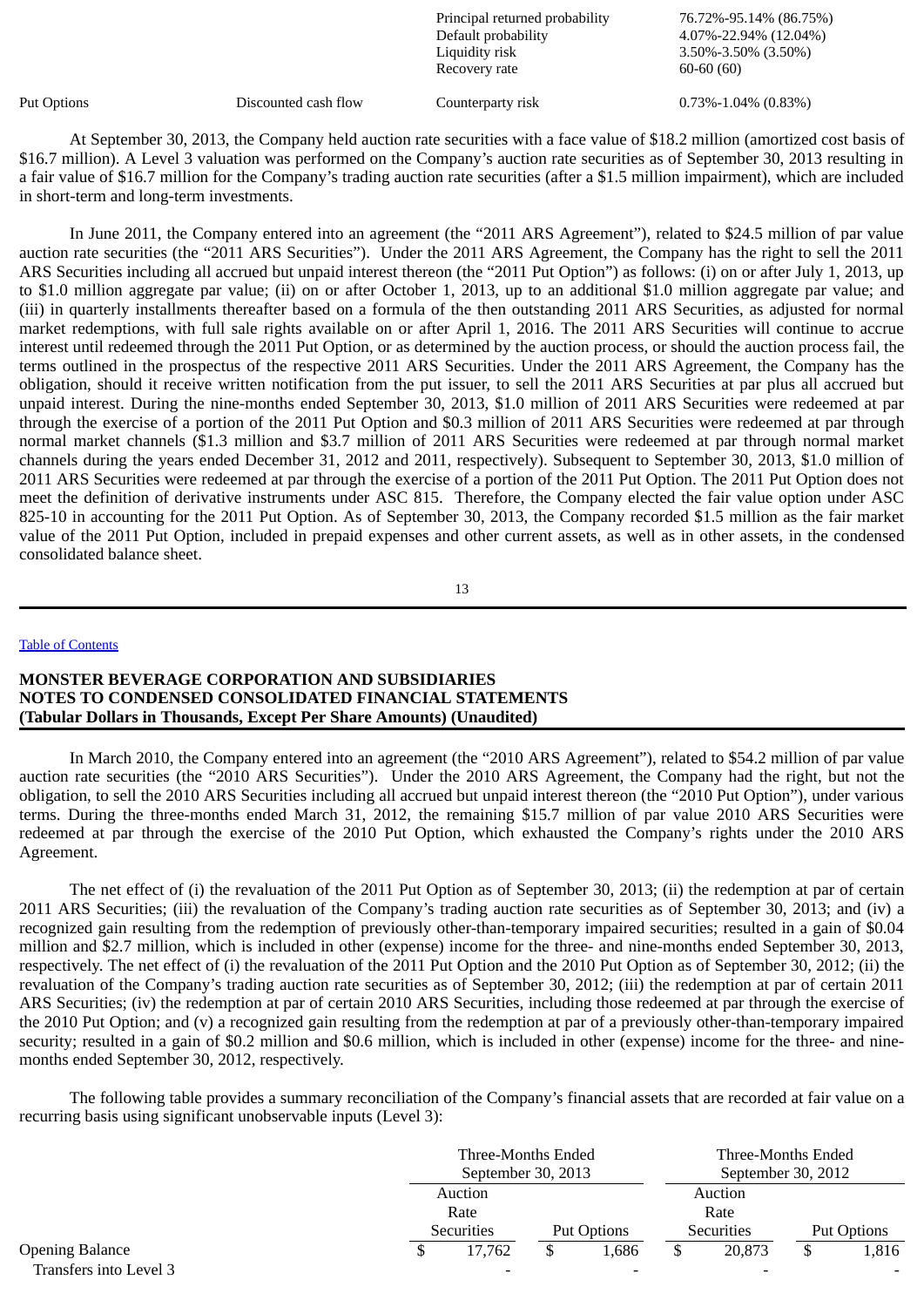| Transfers out of Level 3               |         |       |        |       |
|----------------------------------------|---------|-------|--------|-------|
| Total gains (losses) for the period:   |         |       |        |       |
| Included in earnings                   | 211     | (167) | 107    | 115   |
| Included in other comprehensive income |         |       |        |       |
| Settlements                            | (1,250) |       | (225)  |       |
| <b>Closing Balance</b>                 | 16,723  | 1,519 | 20,755 | 1,931 |
|                                        |         |       |        |       |
|                                        | 14      |       |        |       |

### Table of [Contents](#page-0-0)

## **MONSTER BEVERAGE CORPORATION AND SUBSIDIARIES NOTES TO CONDENSED CONSOLIDATED FINANCIAL STATEMENTS (Tabular Dollars in Thousands, Except Per Share Amounts) (Unaudited)**

|                                        | Nine-Months Ended<br>September 30, 2013 |                   |    |             |   | Nine-Months Ended<br>September 30, 2012 |     |             |
|----------------------------------------|-----------------------------------------|-------------------|----|-------------|---|-----------------------------------------|-----|-------------|
|                                        |                                         | Auction<br>Rate   |    |             |   | Auction<br>Rate                         |     |             |
|                                        |                                         | <b>Securities</b> |    | Put Options |   | <b>Securities</b>                       |     | Put Options |
| <b>Opening Balance</b>                 |                                         | 23,156            | \$ | 1,929       | S | 35,852                                  | S   | 3,041       |
| Transfers into Level 3                 |                                         |                   |    |             |   |                                         |     |             |
| Transfers out of Level 3               |                                         |                   |    |             |   |                                         |     |             |
| Total gains (losses) for the period:   |                                         |                   |    |             |   |                                         |     |             |
| Included in earnings                   |                                         | 3,091             |    | (410)       |   | 1,693                                   |     | (1,110)     |
| Included in other comprehensive income |                                         | (2,483)           |    |             |   |                                         |     |             |
| <b>Settlements</b>                     |                                         | (7,041)           |    |             |   | (16,790)                                |     |             |
| <b>Closing Balance</b>                 |                                         | 16,723            |    | 1,519       |   | 20,755                                  | \$. | 1,931       |

## 5. INVENTORIES

Inventories consist of the following at:

|                | September 30, |  | December 31, |
|----------------|---------------|--|--------------|
|                | 2013          |  | 2012         |
| Raw materials  | 76,914        |  | 65,010       |
| Finished goods | 170.454       |  | 138,096      |
|                | 247,368       |  | 203,106      |

## 6. PROPERTY AND EQUIPMENT, Net

Property and equipment consist of the following at:

|                                                 | September 30,<br>2013 |           |    | December 31, |
|-------------------------------------------------|-----------------------|-----------|----|--------------|
|                                                 |                       |           |    | 2012         |
| Land                                            | S                     | 5,382     | S  | 5,382        |
| Leasehold improvements                          |                       | 1,673     |    | 2,300        |
| Furniture and fixtures                          |                       | 4,279     |    | 2,087        |
| Office and computer equipment                   |                       | 14,004    |    | 8,981        |
| Computer software                               |                       | 933       |    | 1,135        |
| Equipment                                       |                       | 59,411    |    | 48,427       |
| <b>Buildings</b>                                |                       | 33,309    |    | 21,998       |
| Vehicles                                        |                       | 29,862    |    | 26,037       |
|                                                 |                       | 148,853   |    | 116,347      |
| Less: accumulated depreciation and amortization |                       | (60, 358) |    | (47,210)     |
|                                                 |                       | 88,495    | \$ | 69,137       |

15

## Table of [Contents](#page-0-0)

**MONSTER BEVERAGE CORPORATION AND SUBSIDIARIES NOTES TO CONDENSED CONSOLIDATED FINANCIAL STATEMENTS (Tabular Dollars in Thousands, Except Per Share Amounts) (Unaudited)**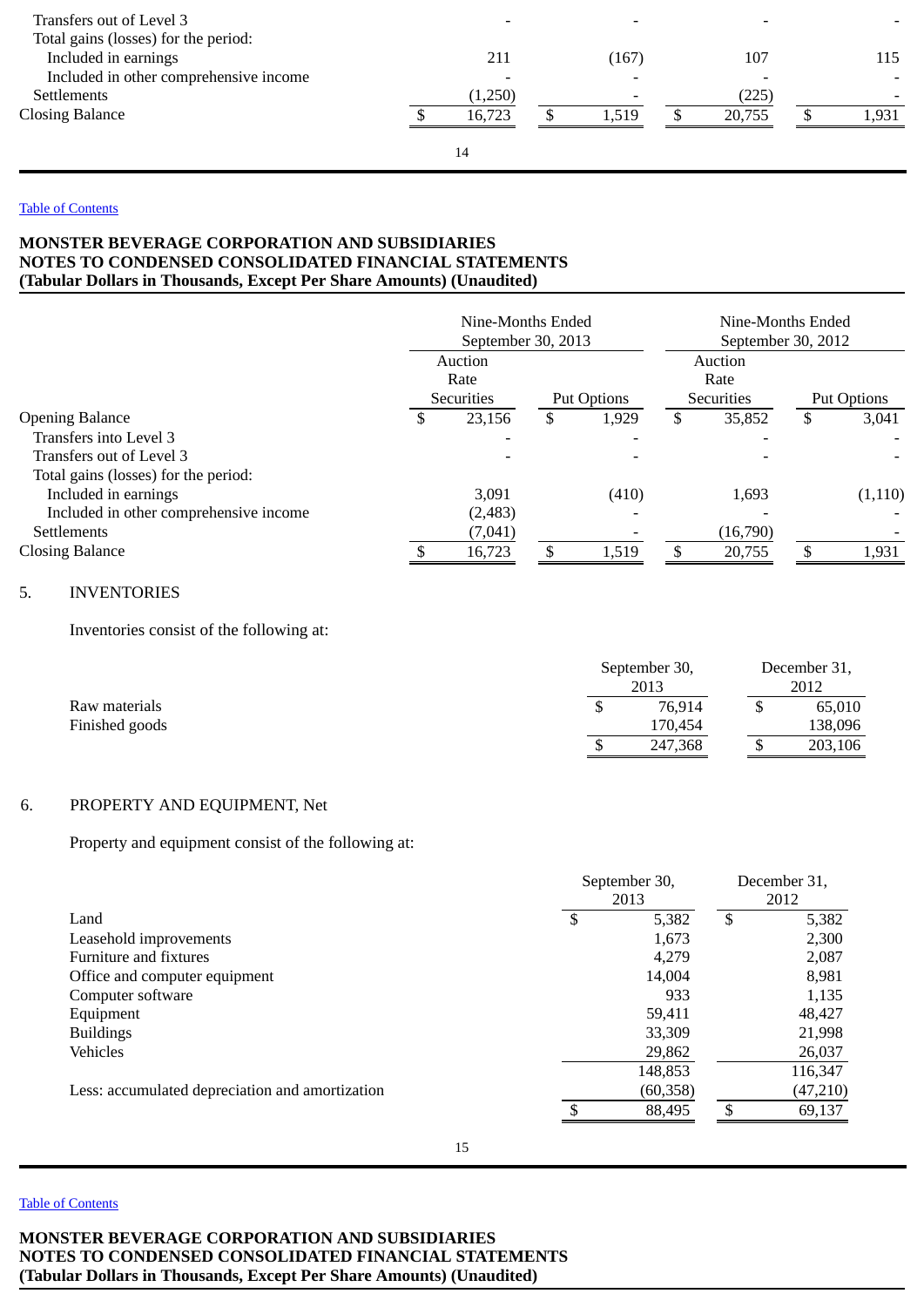## 7. INTANGIBLES, Net

Intangibles consist of the following at:

|                            |   | September 30,<br>2013 |  |        |
|----------------------------|---|-----------------------|--|--------|
| Amortizing intangibles     | J | 1,061                 |  | 1,061  |
| Accumulated amortization   |   | (589)                 |  | (553)  |
|                            |   | 472                   |  | 508    |
| Non-amortizing intangibles |   | 63,141                |  | 54,140 |
|                            |   | 63,613                |  | 54,648 |

All amortizing intangibles have been assigned an estimated useful life and such intangibles are amortized on a straight-line basis over the number of years that approximate their respective useful lives ranging from one to 25 years (weighted-average life of 20 years). Amortization expense was \$0.01 million for both the three-months ended September 30, 2013 and September 30, 2012. Amortization expense was \$0.04 million for both the nine-months ended September 30, 2013 and September 30, 2012.

### 8. DISTRIBUTION AGREEMENTS

Pursuant to new and/or amended distribution agreements entered into with certain distributors, amounts of \$9.7 million from such distributors, relating to the costs associated with terminating agreements with the Company's prior distributors, were recorded for the nine-months ended September 30, 2013. Such amounts have been accounted for as deferred revenue in the accompanying condensed consolidated balance sheets and are recognized as revenue ratably over the anticipated life of the respective distribution agreement, generally 20 years. Revenue recognized was \$2.0 million and \$1.9 million for the three-months ended September 30, 2013 and 2012, respectively. Revenue recognized was \$6.3 million for both the nine-months ended September 30, 2013 and 2012, respectively.

The Company incurred termination costs to certain of its prior distributors amounting to \$0.4 million and \$0.01 million in aggregate for the three-months ended September 30, 2013 and 2012, respectively. The Company incurred termination costs to certain of its prior distributors amounting to \$10.7 million and \$0.6 million in aggregate for the nine-months ended September 30, 2013 and 2012, respectively. Such termination costs have been expensed in full and are included in operating expenses for the three- and nine-months ended September 30, 2013 and 2012. Accrued distributor terminations included in accrued liabilities in the accompanying consolidated balance sheets as of September 30, 2013 and December 31, 2012 were \$4.3 million and \$0.9 million, respectively.

### 9. COMMITMENTS AND CONTINGENCIES

The Company had purchase commitments aggregating approximately \$34.9 million at September 30, 2013, which represented commitments made by the Company and its subsidiaries to various suppliers of raw materials for the production of its products. These obligations vary in terms, but are generally satisfied within one year.

16

### Table of [Contents](#page-0-0)

### **MONSTER BEVERAGE CORPORATION AND SUBSIDIARIES NOTES TO CONDENSED CONSOLIDATED FINANCIAL STATEMENTS (Tabular Dollars in Thousands, Except Per Share Amounts) (Unaudited)**

The Company had contractual obligations aggregating approximately \$74.9 million at September 30, 2013, which related primarily to sponsorships and other marketing activities.

The Company had operating lease commitments aggregating approximately \$16.7 million at September 30, 2013, which related primarily to warehouse and office space.

On August 12, 2013, the Company moved into its new corporate headquarters located in Corona, CA, which was previously acquired by the Company in October 2012.

*Value Added Tax ("VAT")* – The Company is seeking guidance from Her Majesty's Revenue & Customs ("HMRC"), the VAT taxing authority in the United Kingdom, to ascertain if the Company should have charged VAT to certain customers in the United Kingdom on a portion of the Company's sales to those customers beginning in 2010. If HMRC determines that the Company should have charged VAT on such sales, the VAT would represent only a pass-through tax to our customers in the United Kingdom. Therefore, any related adjustment should represent an accounts receivable and accounts payable gross-up on the balance sheet and have no impact on the Company's results of operations. The Company estimates the maximum amount of the potential VAT pass-through tax to be \$47.1 million at September 30, 2013 (\$33.2 million at December 31, 2012). If HMRC determines that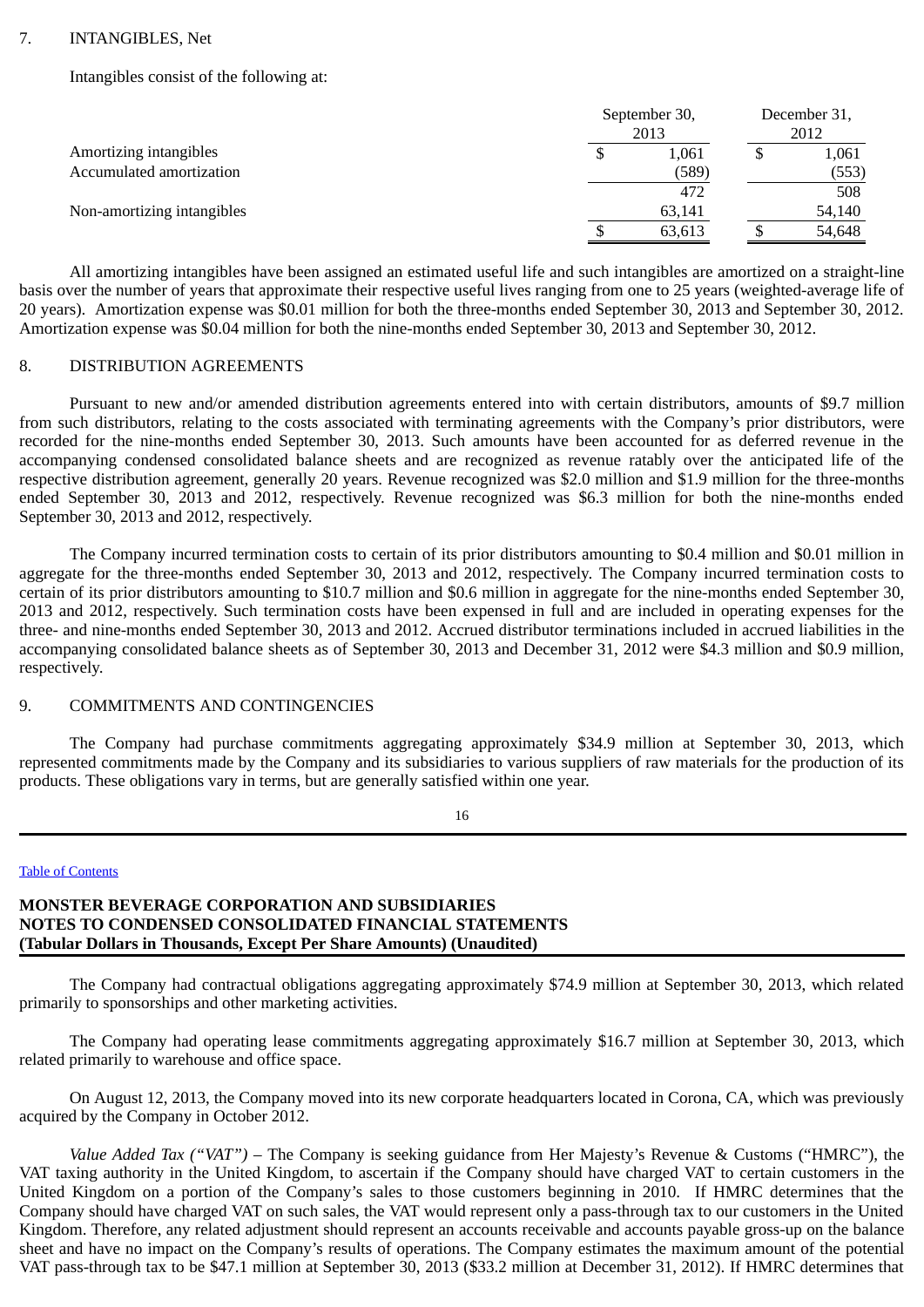the Company should have charged VAT on such sales, it is possible that a tax penalty may be assessed by HMRC. However, the Company believes any such penalty would not have a material impact on its financial position, results of operations or liquidity.

*Litigation* – In May 2009, Avraham Wellman, purporting to act on behalf of himself and a class of consumers in Canada, filed a putative class action in the Ontario Superior Court of Justice, in the City of Toronto, Ontario, Canada, against the Company and its former Canadian distributor, Pepsi-Cola Canada Ltd., as defendants (the "Wellman Action"). The plaintiff alleges that the defendants misleadingly packaged and labeled Monster Energy® products in Canada by not including sufficiently specific statements with respect to contra-indications and/or adverse reactions associated with the consumption of the energy drink products. The plaintiff's claims against the defendants are for negligence, unjust enrichment, and making misleading/false representations in violation of the Competition Act (Canada), the Food and Drugs Act (Canada) and the Consumer Protection Act, 2002 (Ontario). The plaintiff claims general damages on behalf of the putative class in the amount of CDN\$20 million, together with punitive damages of CDN\$5 million, plus legal costs and interest. The plaintiff's certification motion materials have not yet been filed. The Company believes that any such damages, if awarded, would not have a material adverse effect on the Company's financial position or results of operations. In accordance with class action practices in Ontario, the Company will not file an answer to the complaint until after the determination of the certification motion. The Company believes that the plaintiff's complaint is without merit and plans a vigorous defense.

17

#### Table of [Contents](#page-0-0)

## **MONSTER BEVERAGE CORPORATION AND SUBSIDIARIES NOTES TO CONDENSED CONSOLIDATED FINANCIAL STATEMENTS (Tabular Dollars in Thousands, Except Per Share Amounts) (Unaudited)**

On October 17, 2012, Wendy Crossland and Richard Fournier filed a lawsuit in the Superior Court of the State of California, County of Riverside, styled *Wendy Crossland and Richard Fournier v. Monster Beverage Corporation*, against the Company claiming that the death of their 14 year old daughter (Anais Fournier) was caused by her consumption of two 24-ounce Monster Energy® drinks over the course of two days in December 2011. The plaintiffs allege strict product liability, negligence, fraudulent concealment, breach of implied warranties and wrongful death. The plaintiffs claim general damages in excess of \$25,000 and punitive damages. The Company filed a demurrer and a motion to strike the plaintiffs' complaint on November 19, 2012, and the plaintiffs filed a first amended complaint on December 19, 2012. The Company filed its answer to the first amended complaint on June 7, 2013. The court set a mediation completion date of November 26, 2013 and indicated that if the parties needed additional time to complete the mediation, the mediation could be scheduled for a later date. Discovery has commenced but no trial date has been set. The Company believes that the plaintiffs' complaint is without merit and plans a vigorous defense. The Company also believes that any such damages, if awarded, would not have a material adverse effect on the Company's financial position or results of operations.

The Company has also been named as a defendant in other complaints containing similar allegations to those presented in the Fournier lawsuit, each of which the Company believes is also without merit and would not have a material adverse effect on the Company's financial position or results of operations in the event any damages were awarded.

*Securities Litigation* – On September 11, 2008, a federal securities class action complaint styled *Cunha v. Hansen Natural Corp., et al.* was filed in the United States District Court for the Central District of California (the "District Court"). On September 17, 2008, a second federal securities class action complaint styled *Brown v. Hansen Natural Corp., et al.* was also filed in the District Court. After the District Court consolidated the two actions and appointed the Structural Ironworkers Local Union #1 Pension Fund as lead plaintiff, a Consolidated Complaint for Violations of Federal Securities Laws was filed on August 28, 2009 (the "Consolidated Class Action Complaint").

The Consolidated Class Action Complaint purported to be brought on behalf of a class of purchasers of the Company's stock during the period November 9, 2006 through November 8, 2007 (the "Class Period"). It named as defendants the Company, Rodney C. Sacks, Hilton H. Schlosberg, and Thomas J. Kelly. Plaintiff principally alleged that, during the Class Period, the defendants made false and misleading statements relating to the Company's distribution coordination agreements with Anheuser-Busch, Inc. ("AB") and its sales of "Allied" energy drink lines, and engaged in sales of shares in the Company on the basis of material non-public information. Plaintiff also alleged that the Company's financial statements for the second quarter of 2007 did not include certain promotional expenses. The Consolidated Class Action Complaint alleged violations of Sections 10(b) and 20(a) of the Securities Exchange Act of 1934, as amended (the "Exchange Act") and Rule 10b-5 promulgated thereunder, and sought an unspecified amount of damages.

The District Court dismissed the Consolidated Class Action Complaint, with leave to amend, on July 12, 2010. Plaintiff thereafter filed a Consolidated Amended Class Action Complaint for Violations of Federal Securities Laws on August 27, 2010 (the "Amended Class Action Complaint"). While similar in many respects to the Consolidated Class Action Complaint, the Amended Class Action Complaint drops certain of the allegations set forth in the Consolidated Class Action Complaint and makes certain new allegations, including that the Company engaged in "channel stuffing" during the Class Period that rendered false or misleading the Company's reported sales results and certain other statements made by the defendants. In addition, it no longer names Thomas J. Kelly as a defendant.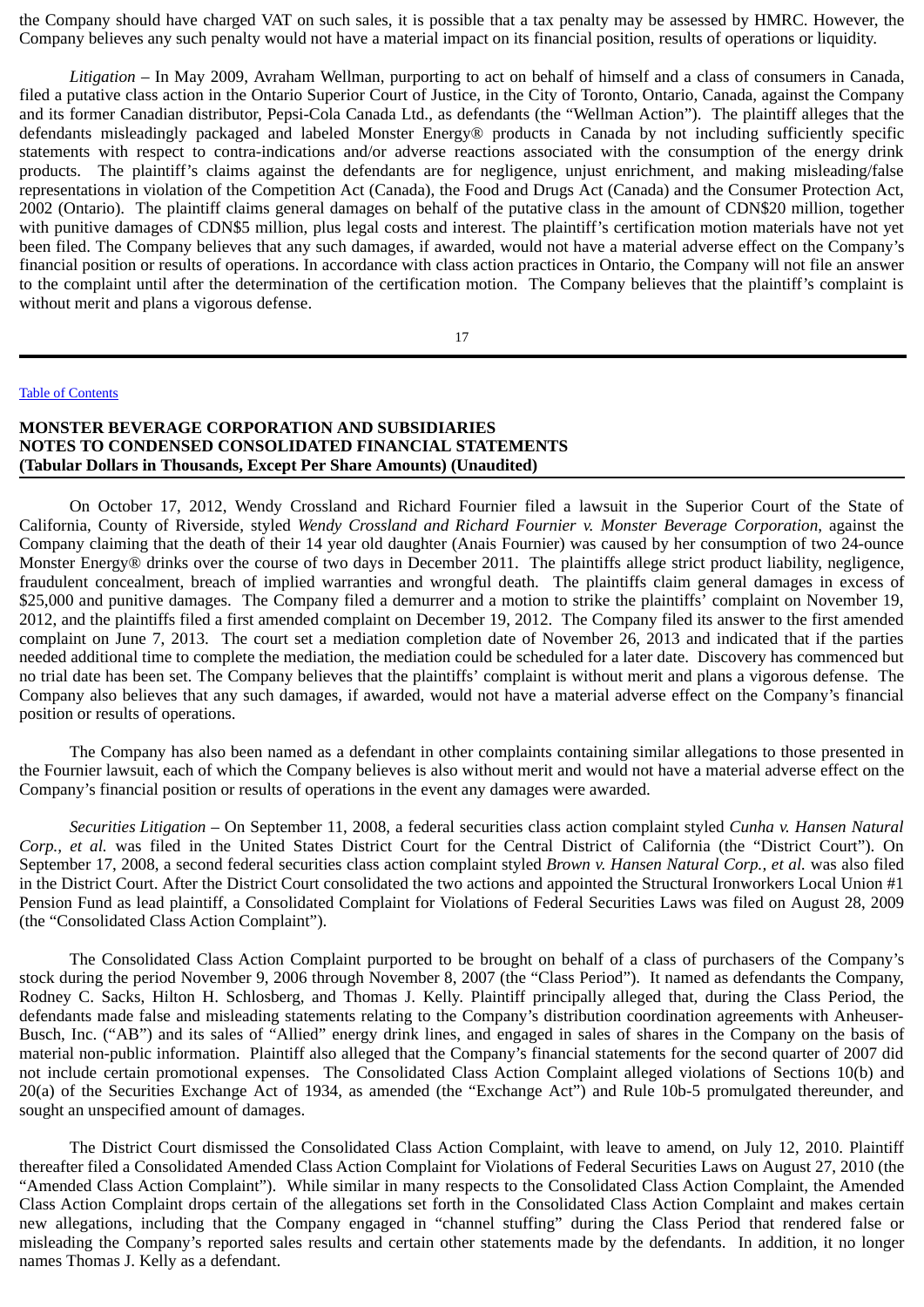### Table of [Contents](#page-0-0)

## **MONSTER BEVERAGE CORPORATION AND SUBSIDIARIES NOTES TO CONDENSED CONSOLIDATED FINANCIAL STATEMENTS (Tabular Dollars in Thousands, Except Per Share Amounts) (Unaudited)**

On September 4, 2012, the District Court dismissed certain of the claims in the Amended Class Action Complaint, including plaintiff's allegations relating to promotional expenses, but denied defendants' motion to dismiss with regard to the majority of plaintiff's claims, including plaintiff's channel stuffing allegations. Plaintiff filed a motion seeking class certification on December 6, 2012. At a hearing on plaintiff's class certification motion held on June 20, 2013, the District Court issued a tentative ruling indicating that it was inclined to deny the motion, without prejudice. The District Court has not yet, however, issued a final ruling and the motion for class certification remains sub judice. Fact discovery in the action has been stayed pending resolution of the class certification motion.

The Amended Class Action Complaint seeks an unspecified amount of damages. As a result, the amount or range of reasonably possible litigation losses to which the Company is exposed cannot be estimated. Although the ultimate outcome of this action cannot be determined with certainty, the Company believes that the allegations in the Amended Class Action Complaint are without merit. The Company intends to vigorously defend against this lawsuit.

*State Attorney General Inquiry* – In July 2012, the Company received a subpoena from a state attorney general in connection with an investigation concerning the Company's advertising, marketing, promotion, ingredients, usage and sale of its Monster Energy® brand of energy drinks. As the investigation is in an early stage, it is unknown what, if any, action the state attorney general may take against the Company, the relief which may be sought in the event of any such proceeding or whether such proceeding could have a material adverse effect on the Company's business, financial condition or results of operations.

*San Francisco City Attorney Litigation*. On October 31, 2012, the Company received a written request for information from the City Attorney for the City and County of San Francisco concerning the Company's advertising and marketing of its Monster Energy® brand of energy drinks and specifically concerning the safety of its products for consumption by adolescents. In a letter dated March 29, 2013, the San Francisco City Attorney threatened to bring suit against the Company if it did not agree to take the following five steps immediately: (i) "Reformulate its product to lower the caffeine content to safe levels"; (ii) "Provide adequate warning labels"; (iii) "Cease promoting over-consumption in marketing"; (iv) "Cease use of alcohol and drug references in marketing"; and (v) "Cease targeting minors."

On April 29, 2013, the Company and its wholly owned subsidiary, Monster Energy Company, filed a complaint for declaratory and injunctive relief against the San Francisco City Attorney in United States District Court for the Central District of California (the "Central District Court"), styled *Monster Beverage Corp., et al. v. Dennis Herrera.* The Company seeks a declaration from the Central District Court that the San Francisco City Attorney's investigation and demands are impermissible and preempted, subject to the doctrine of primary jurisdiction, are unconstitutional in that they violate the First and Fourteenth Amendments' prohibitions against compelled speech,

19

### Table of [Contents](#page-0-0)

## **MONSTER BEVERAGE CORPORATION AND SUBSIDIARIES NOTES TO CONDENSED CONSOLIDATED FINANCIAL STATEMENTS (Tabular Dollars in Thousands, Except Per Share Amounts) (Unaudited)**

content-based speech and commercial speech, are impermissibly void-for-vagueness, and/or violate the Commerce Clause. On June 3, 2013, the City Attorney filed a motion to dismiss the Company's complaint, arguing in part that the complaint should be dismissed in light of the San Francisco Action (described below) filed on May 6, 2013. On August 22, 2013, the Central District Court granted in part and denied in part the City Attorney's motion.

On October 17, 2013 (after the San Francisco Action described below was remanded to San Francisco Superior Court), the City Attorney filed a renewed motion to dismiss. A hearing on that motion is scheduled for December 9, 2013.

On May 6, 2013, the San Francisco City Attorney filed a complaint for declaratory and injunctive relief, civil penalties and restitution for alleged violation of California's Unfair Competition Law, Business & Professions Code sections 17200, et seq., styled *People Of The State Of California ex rel. Dennis Herrera, San Francisco City Attorney v. Monster Beverage Corporation*, San Francisco Superior Court (the "San Francisco Action"). The City Attorney alleges that the Company (1) mislabeled its products as a dietary supplement, in violation of California's Sherman Food, Drug and Cosmetic Law, California Health & Safety Code sections 109875 et. seq.; (2) is selling an "adulterated" product because caffeine is not generally recognized as safe ("GRAS") due to the alleged lack of scientific consensus concerning the safety of the levels of caffeine in the Company's products;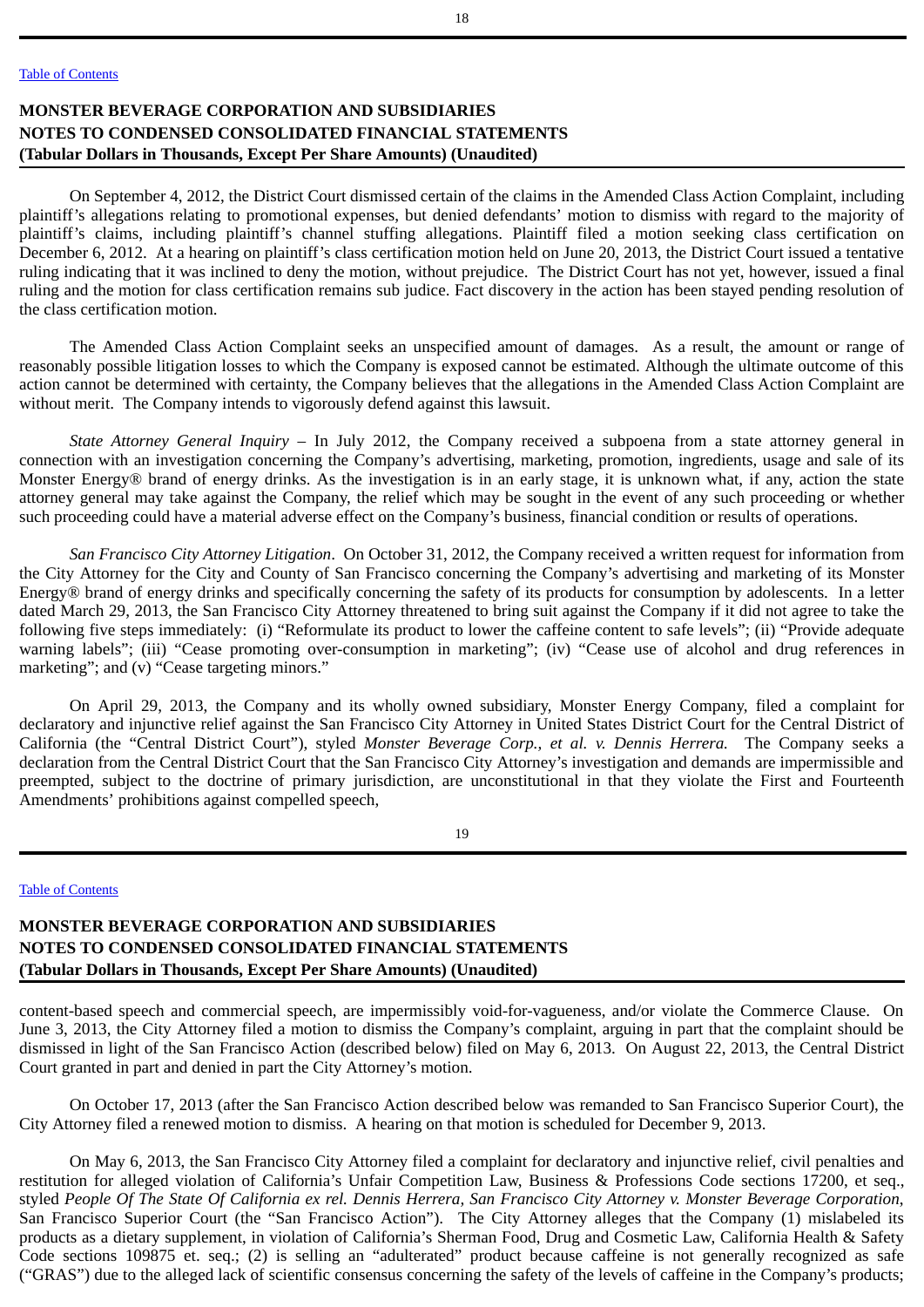and (3) is engaged in unfair and misleading business practices because its marketing (a) does not disclose the health risks that energy drinks pose for children and teens; (b) fails to warn against and promotes unsafe consumption; (c) implicitly promotes mixing of energy drinks with alcohol or drugs; and (d) is deceptive because it includes unsubstantiated claims about the purported special benefits of its "killer" ingredients and "energy blend." The City Attorney seeks a declaration that the Company has engaged in unfair and unlawful business acts and practices in violation of the Unfair Competition Law; an injunction from performing or proposing to perform any acts in violation of the Unfair Competition Law; restitution; and civil penalties. On June 3, 2013, the Company removed the case to the United States District Court for the Northern District of California (the "Northern District Court"). On July 3, 2013, the Company filed a motion to dismiss, stay, or transfer the action to the Central District Court. On that same day, the City Attorney filed a motion to remand the case back to state court. On September 18, 2013, the Northern District Court granted the City Attorney's motion to remand. Because of the remand, the Northern District Court did not reach the merits of the Company's motion to dismiss, stay, or transfer the action.

Following remand of the San Francisco Action, the Superior Court designated the case as complex and set an initial case management conference for December 13, 2013. The Company's initial response to the complaint is due 30 days after the case management conference.

The Company denies that it has violated the Unfair Competition Law or any other law and believes that the City Attorney's claims and demands are preempted and unconstitutional, as alleged in the action the Company filed in the Central District Court. The Company intends to vigorously defend against this lawsuit. At this time, no evaluation of the likelihood of an unfavorable outcome or range of potential loss can be expressed.

20

#### Table of [Contents](#page-0-0)

## **MONSTER BEVERAGE CORPORATION AND SUBSIDIARIES NOTES TO CONDENSED CONSOLIDATED FINANCIAL STATEMENTS (Tabular Dollars in Thousands, Except Per Share Amounts) (Unaudited)**

In addition to the above matters, the Company has been named as a defendant in various false advertising putative class actions and in a private attorney general action, each of which contains certain allegations similar to those presented in the Wellman Action. In these actions, plaintiffs allege that defendants misleadingly labeled and advertised Monster Energy® brand products that allegedly were ineffective for the advertised benefits (including, but not limited to, an allegation that the products do not hydrate as advertised because they contain caffeine). The plaintiffs further allege that the Monster Energy® brand products at issue are unsafe because they contain one or more ingredients that allegedly could result in illness, injury or death. In connection with these product safety allegations, the plaintiffs claim that the product labels did not provide adequate warnings and/or that the Company did not include sufficiently specific statements with respect to contra-indications and/or adverse reactions associated with the consumption of its energy drink products (including, but not limited to, claims that certain ingredients, when consumed individually or in combination with other ingredients, could result in high blood pressure, palpitations, liver damage or other negative health effects and/or that the products themselves are unsafe). Based on these allegations, the plaintiffs assert claims for violation of state consumer protection statutes, including unfair competition and false advertising statutes, and for breach of warranty and unjust enrichment. In their prayers for relief, the plaintiffs seek, inter alia, compensatory and punitive damages, restitution, attorneys' fees, and, in some cases, injunctive relief. Furthermore, the Company is subject to litigation from time to time in the normal course of business, including intellectual property litigation and claims from terminated distributors. Although it is not possible to predict the outcome of such litigation, based on the facts known to the Company, management believes that such litigation in the aggregate will likely not have a material adverse effect on the Company's financial position or results of operations.

## 10. ACCUMULATED OTHER COMPREHENSIVE (LOSS) INCOME

Changes in accumulated other comprehensive (loss) income by component, after tax, for the nine-months ended September 30, 2013 are as follows:

|                                                                  | Currency<br>Translation<br>Gains (Losses) | Unrealized<br>Gains (Losses)<br>on Available-for-<br><b>Sale Securities</b> |   | Total    |
|------------------------------------------------------------------|-------------------------------------------|-----------------------------------------------------------------------------|---|----------|
|                                                                  |                                           |                                                                             |   |          |
| Balance at December 31, 2012                                     | 549                                       | 1,525                                                                       | S | 2,074    |
| Other comprehensive loss before reclassifications                | (1,683)                                   |                                                                             |   | (1,683)  |
| Amounts reclassified from accumulated other comprehensive (loss) |                                           |                                                                             |   |          |
| income                                                           |                                           | (1,525)                                                                     |   | (1,525)  |
| Net current-period other comprehensive loss                      | (1,683)                                   | (1,525)                                                                     |   | (3,208)  |
| Balance at September 30, 2013                                    | (1, 134)                                  |                                                                             |   | (1, 134) |
|                                                                  |                                           |                                                                             |   |          |

<sup>1</sup> Included in other (expense) income.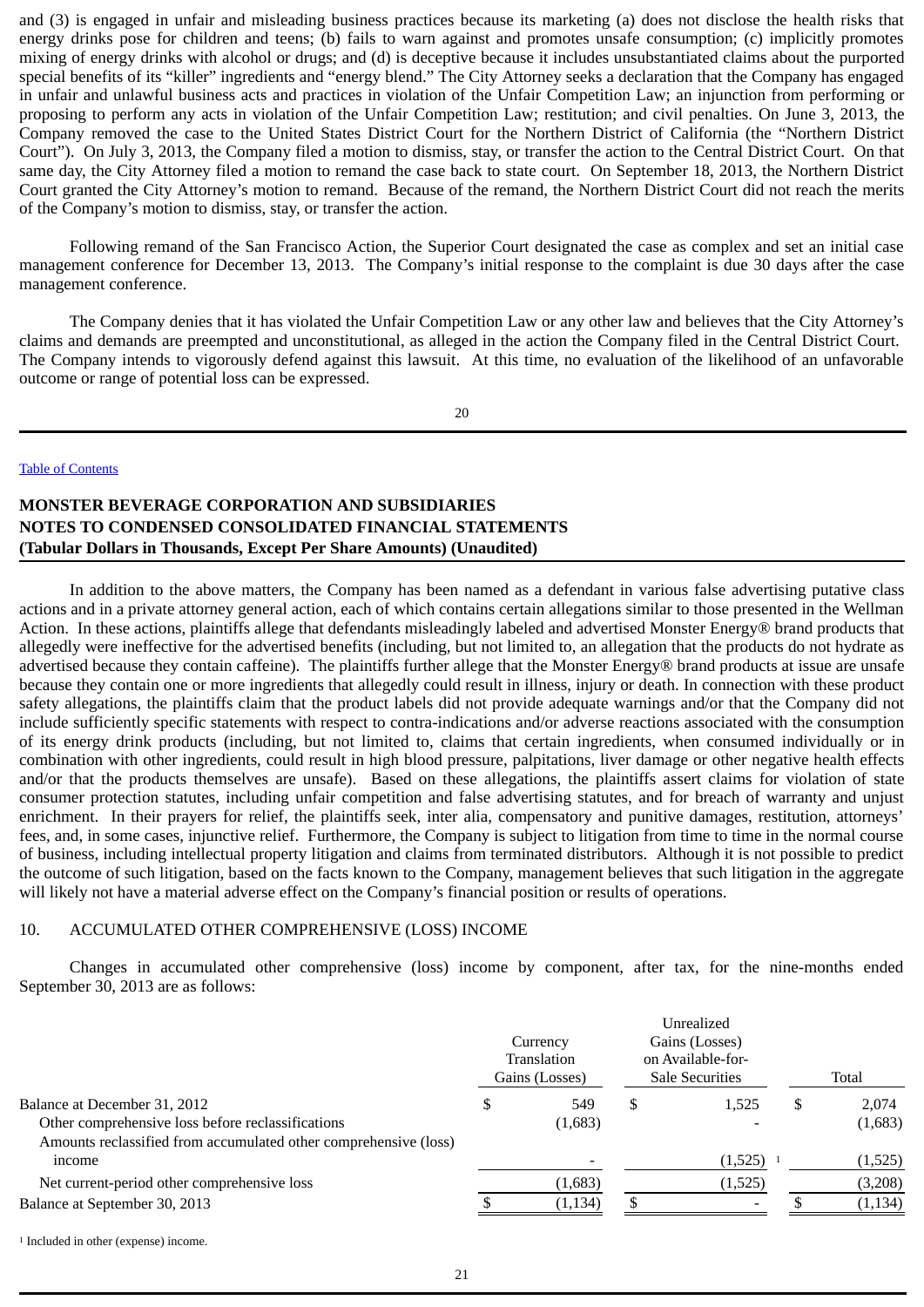## **MONSTER BEVERAGE CORPORATION AND SUBSIDIARIES NOTES TO CONDENSED CONSOLIDATED FINANCIAL STATEMENTS (Tabular Dollars in Thousands, Except Per Share Amounts) (Unaudited)**

### 11. TREASURY STOCK PURCHASE

On November 13, 2012, the Company's Board of Directors authorized a new share repurchase program for the repurchase of up to \$250.0 million of the Company's outstanding common stock (the "November 2012 Repurchase Plan"). During the ninemonths ended September 30, 2013, the Company purchased 0.257 million shares of common stock at an average purchase price of \$51.99 per share for a total amount of \$13.4 million (excluding broker commissions), which exhausted the availability under the November 2012 Repurchase Plan.

On April 7, 2013, the Company's Board of Directors authorized a new share repurchase program for the repurchase of up to \$200.0 million of the Company's outstanding common stock (the "April 2013 Repurchase Plan"). As of November 8, 2013, no shares have been purchased under the April 2013 Repurchase Plan.

During the three- and nine-months ended September 30, 2013, 87 shares and 875 shares, respectively, were purchased from employees in lieu of cash payments for options exercised or withholding taxes due for a total amount of \$0.005 million and \$0.05 million, respectively. While such purchases are considered common stock repurchases, they are not counted as purchases against the Company's authorized share repurchase programs, including the April 2013 Repurchase Plan.

### 12. STOCK-BASED COMPENSATION

The Company has two stock-based compensation plans under which shares were available for grant at September 30, 2013: the Monster Beverage Corporation 2011 Omnibus Incentive Plan (the "2011 Omnibus Incentive Plan") and the 2009 Monster Beverage Corporation Stock Incentive Plan for Non-Employee Directors (the "2009 Directors Plan").

The Company recorded \$7.2 million and \$7.9 million of compensation expense relating to outstanding options, restricted stock awards, stock appreciation rights and restricted stock units during the three-months ended September 30, 2013 and 2012, respectively. The Company recorded \$21.6 million of compensation expense relating to outstanding options, restricted stock awards, stock appreciation rights and restricted stock units during both the nine-months ended September 30, 2013 and 2012.

The excess tax benefit realized for tax deductions from non-qualified stock option exercises, disqualifying dispositions of incentive stock options, vesting of restricted stock units and restricted stock awards for both the three-months ended September 30, 2013 and 2012 was \$1.4 million. The excess tax benefit realized for tax deductions from non-qualified stock option exercises, disqualifying dispositions of incentive stock options, vesting of restricted stock units and restricted stock awards for the ninemonths ended September 30, 2013 and 2012 was \$30.2 million and \$4.3 million, respectively.

### *Stock Options*

Under the Company's stock-based compensation plans, all stock options granted as of September 30, 2013 were granted at prices based on the fair value of the Company's common stock on the date of grant. The Company records compensation expense for employee stock options based on the estimated fair value of the options on the date of grant using the Black-Scholes-Merton option pricing formula with the assumptions included in the table below. The Company records compensation expense for nonemployee stock options based on the estimated fair value of the options as of the earlier of (1) the date at which a commitment for performance by the non-employee to earn the stock option is reached or (2) the date at which the non-employee's performance is complete, using the Black-Scholes-Merton option pricing formula with the assumptions included in the table below. The Company uses historical data to determine the exercise behavior, volatility and forfeiture rate of the options.

### 22

### Table of [Contents](#page-0-0)

## **MONSTER BEVERAGE CORPORATION AND SUBSIDIARIES NOTES TO CONDENSED CONSOLIDATED FINANCIAL STATEMENTS (Tabular Dollars in Thousands, Except Per Share Amounts) (Unaudited)**

The following weighted-average assumptions were used to estimate the fair value of options granted during:

|                     | Three-Months Ended September 30, |         | Nine-Months Ended September 30, |           |  |  |
|---------------------|----------------------------------|---------|---------------------------------|-----------|--|--|
|                     | 20131                            | 2012    | 2013                            | 2012      |  |  |
| Dividend yield      | $0.0\%$                          | $0.0\%$ | $0.0\%$                         | $0.0\,\%$ |  |  |
| Expected volatility | 0 %                              | 47.7 %  | 47.9%                           | 47.9 %    |  |  |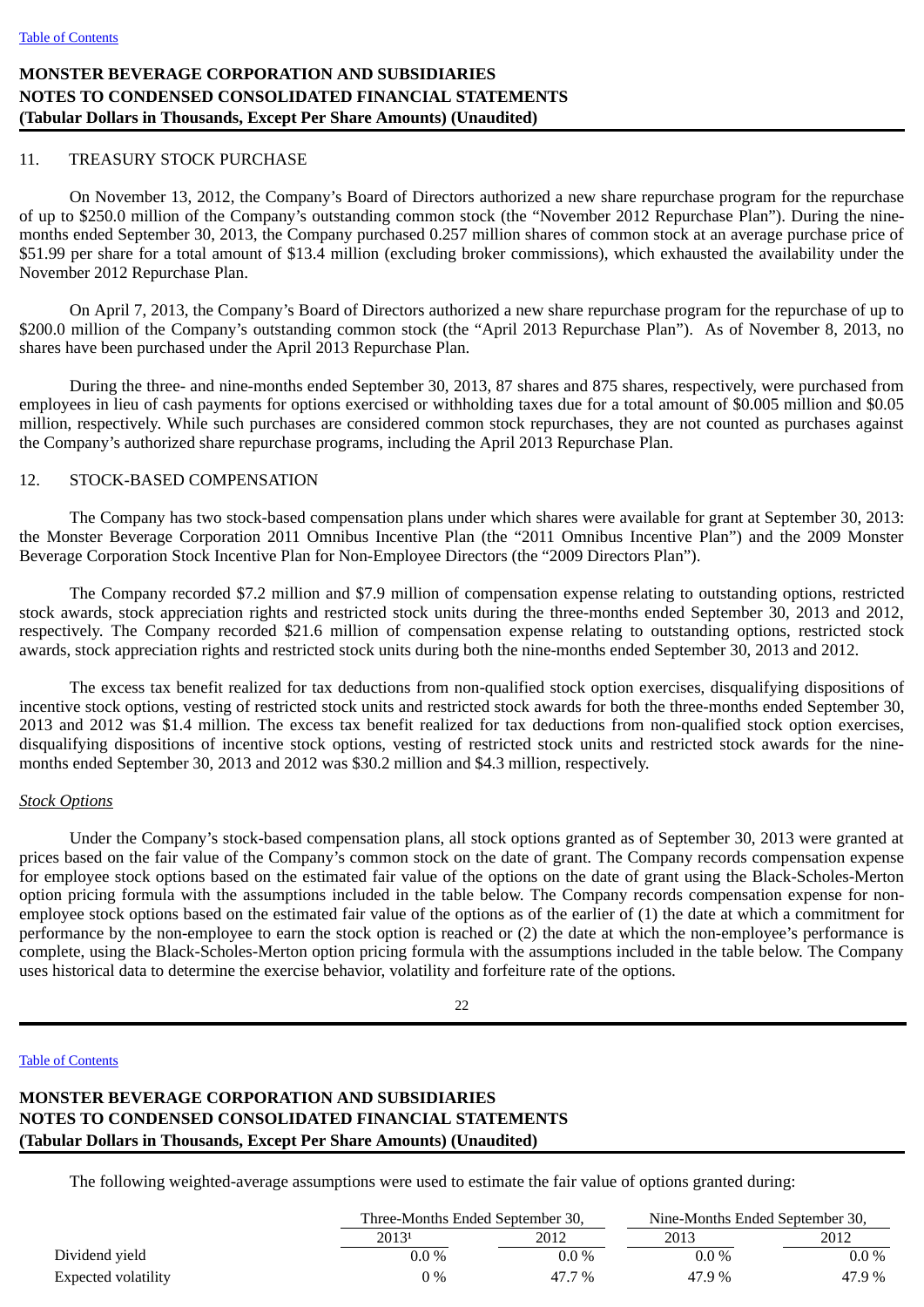| Risk-free interest rate | $0.0\%$   | 0.6 %     | $0.9\%$   | $0.7\%$   |
|-------------------------|-----------|-----------|-----------|-----------|
| Expected term           | 0.0 Years | 5.4 Years | 5.7 Years | 5.4 Years |

*No options were granted during the three-months ended September 30, 2013. 1*

*Expected Volatility*: The Company uses historical volatility as it provides a reasonable estimate of the expected volatility. Historical volatility is based on the most recent volatility of the stock price over a period of time equivalent to the expected term of the option.

*Risk-Free Interest Rate*: The risk-free interest rate is based on the U.S. Treasury zero coupon yield curve in effect at the time of grant for the expected term of the option.

*Expected Term*: The Company's expected term represents the weighted-average period that the Company's stock options are expected to be outstanding. The expected term is based on expected time to post-vesting exercise of options by employees. The Company uses historical exercise patterns of previously granted options to derive employee behavioral patterns used to forecast expected exercise patterns.

### 23

#### Table of [Contents](#page-0-0)

## **MONSTER BEVERAGE CORPORATION AND SUBSIDIARIES NOTES TO CONDENSED CONSOLIDATED FINANCIAL STATEMENTS (Tabular Dollars in Thousands, Except Per Share Amounts) (Unaudited)**

The following table summarizes the Company's activities with respect to its stock option plans as follows:

| Options                                                         | Number of<br>Shares (In<br>Thousands) |    | Weighted-<br>Average<br>Exercise<br>Price Per<br>Share | Weighted-<br>Average<br>Remaining<br>Contractual<br>Term (In<br>Years) |      | Aggregate<br>Intrinsic Value |
|-----------------------------------------------------------------|---------------------------------------|----|--------------------------------------------------------|------------------------------------------------------------------------|------|------------------------------|
| Outstanding at January 1, 2013                                  | 14,000                                | \$ | 12.12                                                  | 4.1                                                                    | S    | 572,530                      |
| Granted 01/01/13 - 03/31/13                                     | 636                                   | \$ | 47.36                                                  |                                                                        |      |                              |
| Granted 04/01/13 - 06/30/13                                     | 450                                   | \$ | 54.00                                                  |                                                                        |      |                              |
| Granted 07/01/13 - 09/30/13                                     | -                                     | S  |                                                        |                                                                        |      |                              |
| Exercised                                                       | (1,906)                               | S  | 9.55                                                   |                                                                        |      |                              |
| Cancelled or forfeited                                          | (169)                                 | \$ | 27.47                                                  |                                                                        |      |                              |
| Outstanding at September 30, 2013                               | 13,011                                | \$ | 15.47                                                  | 4.0                                                                    | - \$ | 482,058                      |
| Vested and expected to vest in the future at September 30, 2013 | 12,650                                | \$ | 14.66                                                  | 3.8                                                                    | - \$ | 478,562                      |
| Exercisable at September 30, 2013                               | 10,033                                | \$ | 9.05                                                   | 2.8                                                                    |      | 433,715                      |

No options were granted during the three-months ended September 30, 2013. The weighted-average grant-date fair value of options granted during the three-months ended September 30, 2012 was \$24.88 per share. The weighted-average grant-date fair value of options granted during the nine-months ended September 30, 2013 and 2012 was \$22.44 per share and \$25.73 per share, respectively. The total intrinsic value of options exercised during the three-months ended September 30, 2013 and 2012 was \$3.3 million and \$84.6 million, respectively. The total intrinsic value of options exercised during the nine-months ended September 30, 2013 and 2012 was \$87.6 million and \$204.3 million, respectively.

Cash received from option exercises under all plans for both the three-months ended September 30, 2013 and 2012 was approximately \$1.9 million. Cash received from option exercises under all plans for the nine-months ended September 30, 2013 and 2012 was approximately \$18.2 million and \$8.4 million, respectively.

At September 30, 2013, there was \$42.4 million of total unrecognized compensation expense related to non-vested options granted to employees under the Company's share-based payment plans. That cost is expected to be recognized over a weightedaverage period of 2.6 years.

### *Restricted Stock Awards and Restricted Stock Units*

Stock-based compensation cost for restricted stock awards and restricted stock units is measured based on the closing fair market value of the Company's common stock at the date of grant. In the event that the Company has the option and intent to settle a restricted stock unit in cash, the award is classified as a liability and revalued at each balance sheet date.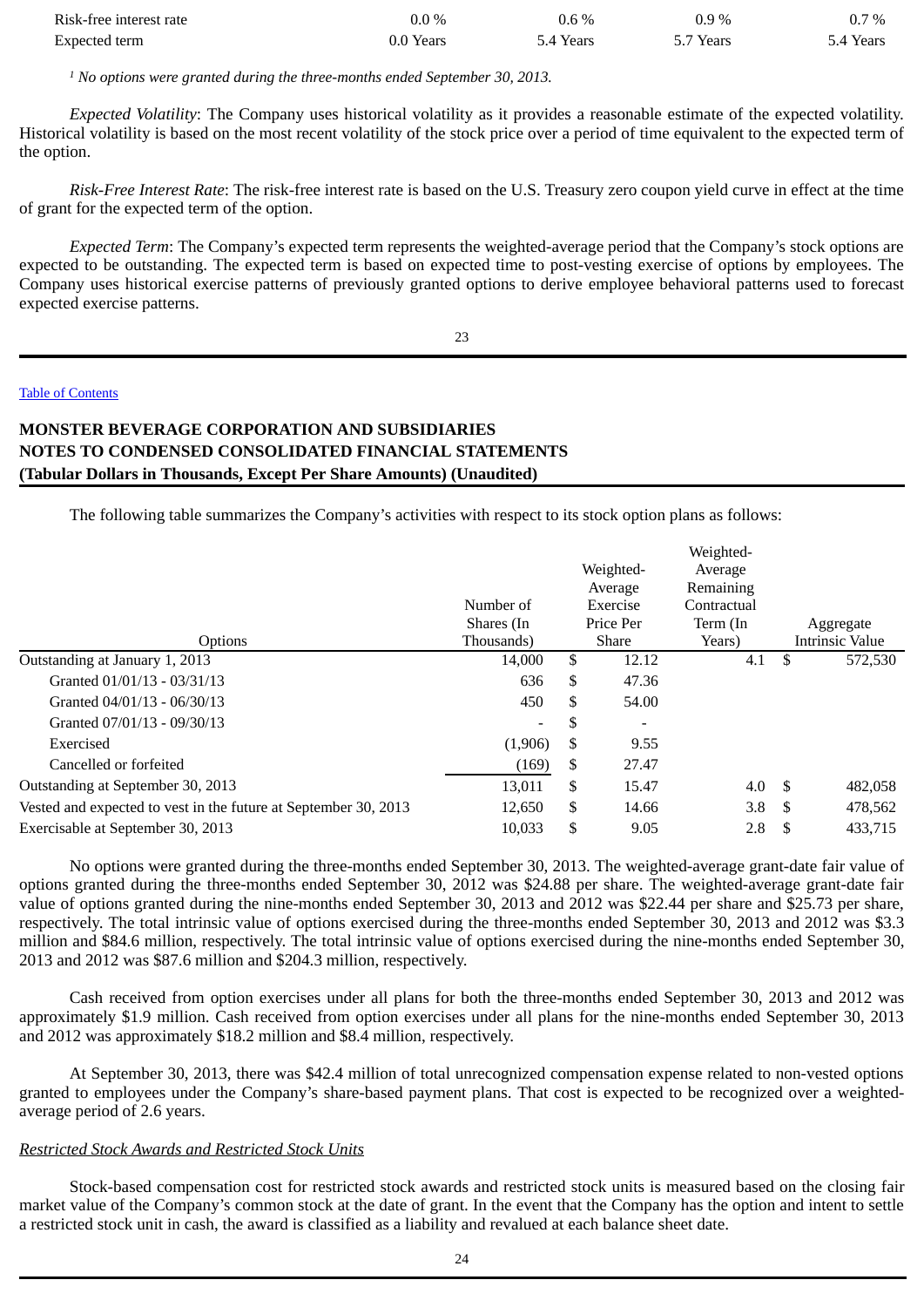## **MONSTER BEVERAGE CORPORATION AND SUBSIDIARIES NOTES TO CONDENSED CONSOLIDATED FINANCIAL STATEMENTS (Tabular Dollars in Thousands, Except Per Share Amounts) (Unaudited)**

The following table summarizes the Company's activities with respect to non-vested restricted stock awards and non-vested restricted stock units as follows:

|                                  |            |    | Weighted   |
|----------------------------------|------------|----|------------|
|                                  | Number of  |    | Average    |
|                                  | Shares (in |    | Grant-Date |
|                                  | thousands) |    | Fair Value |
| Non-vested at January 1, 2013    | 637        | S  | 46.97      |
| Granted 01/01/13 - 03/31/13      | 8          | S  | 50.89      |
| Granted 04/01/13 - 06/30/13      | 15         | \$ | 54.64      |
| Granted 07/01/13 - 09/30/13      |            | \$ |            |
| Vested                           | (258)      | \$ | 43.83      |
| Forfeited/cancelled              | (7)        | \$ | 58.91      |
| Non-vested at September 30, 2013 | 395        | S  | 49.14      |
|                                  |            |    |            |

No restricted stock awards or restricted stock units were granted during the three-months ended September 30, 2013. The weighted-average grant-date fair value of restricted stock units and restricted stock awards granted during the three-months ended September 30, 2012 was \$59.87 per share. The weighted-average grant-date fair value of restricted stock units and restricted stock awards granted during the nine-months ended September 30, 2013 and 2012 was \$53.25 and \$62.31 per share, respectively. As of September 30, 2013, 0.4 million of restricted stock units and restricted stock awards are expected to vest in the future.

At September 30, 2013, total unrecognized compensation expense relating to non-vested restricted stock awards and nonvested restricted stock units was \$16.4 million, which is expected to be recognized over a weighted-average period of 2.1 years.

## 13. INCOME TAXES

The following is a roll-forward of the Company's total gross unrecognized tax benefits, not including interest and penalties, for the nine-months ended September 30, 2013:

|                                                         |    | Gross Unrealized Tax Benefits |
|---------------------------------------------------------|----|-------------------------------|
| Balance at December 31, 2012                            |    | 926                           |
| Additions for tax positions related to the current year |    |                               |
| Additions for tax positions related to the prior year   |    |                               |
| Decreases related to settlement with taxing authority   |    |                               |
| Balance at September 30, 2013                           |    | 935                           |
|                                                         |    |                               |
|                                                         | 25 |                               |

### Table of [Contents](#page-0-0)

## **MONSTER BEVERAGE CORPORATION AND SUBSIDIARIES NOTES TO CONDENSED CONSOLIDATED FINANCIAL STATEMENTS (Tabular Dollars in Thousands, Except Per Share Amounts) (Unaudited)**

The Company recognizes accrued interest and penalties related to unrecognized tax benefits in the provision for income taxes in the Company's condensed consolidated financial statements. As of September 30, 2013, the Company had accrued approximately \$0.4 million in interest and penalties related to unrecognized tax benefits. If the Company were to prevail on all uncertain tax positions, the resultant impact on the Company's effective tax rate would not be significant. It is expected that the amount of unrecognized tax benefits will not change within the next 12 months.

On March 8, 2013, the Internal Revenue Service ("IRS") began its examination of the Company's U.S. federal income tax returns for the years ended December 31, 2010 and 2011. The Company is also in various stages of examination with certain states.

The Company is subject to U.S. federal income tax as well as to income tax in multiple state and foreign jurisdictions. Federal income tax returns are subject to IRS examination for the 2010, 2011 and 2012 tax years. State income tax returns are subject to examination for the 2009 through 2012 tax years.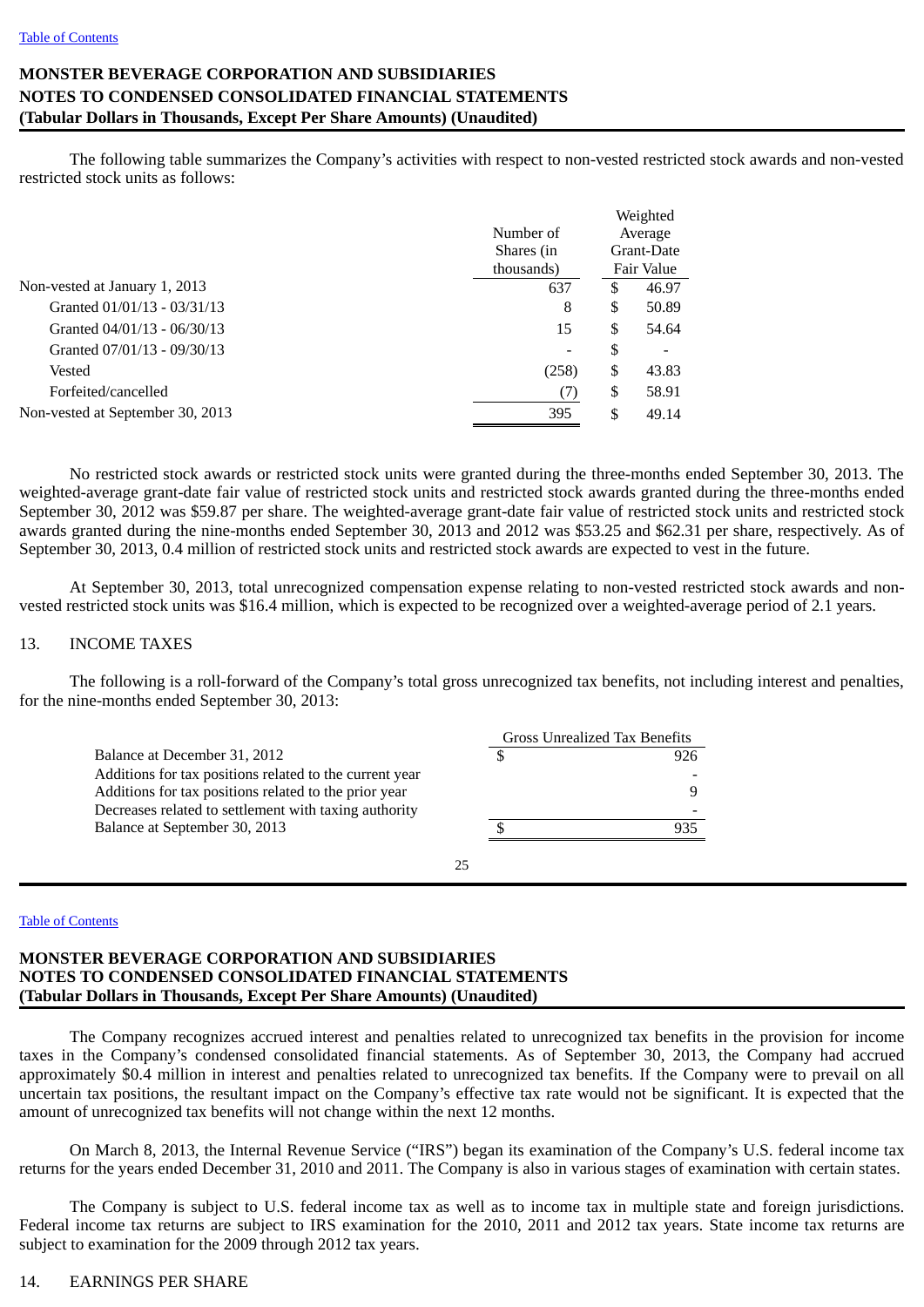A reconciliation of the weighted-average shares used in the basic and diluted earnings per common share computations is presented below:

|                                      | Three-Months Ended<br>September 30, |         | Nine-Months Ended<br>Septemer 30, |         |  |
|--------------------------------------|-------------------------------------|---------|-----------------------------------|---------|--|
|                                      | 2013                                | 2012    | 2013                              | 2012    |  |
| Weighted-average shares outstanding: |                                     |         |                                   |         |  |
| Basic                                | 167,457                             | 175,026 | 166,483                           | 175.347 |  |
| Dilutive securities                  | 6.491                               | 8,873   | 6,861                             | 10,018  |  |
| <b>Diluted</b>                       | 173,948                             | 183,899 | 173,344                           | 185,365 |  |

For the three-months ended September 30, 2013 and 2012, options outstanding totaling 1.5 million and 0.4 million shares, respectively, were excluded from the calculations as their effect would have been antidilutive. For the nine-months ended September 30, 2013 and 2012, options outstanding totaling 1.2 million and 0.2 million shares, respectively, were excluded from the calculations as their effect would have been antidilutive.

### 15. SEGMENT INFORMATION

The Company has two reportable segments, namely Direct Store Delivery ("DSD"), whose principal products comprise energy drinks, and Warehouse ("Warehouse"), whose principal products comprise juice-based and soda beverages. The DSD segment develops, markets and sells products primarily through an exclusive distributor network, whereas the Warehouse segment develops, markets and sells products primarily direct to retailers. Corporate and unallocated amounts that do not relate to DSD or Warehouse segments have been allocated to "Corporate & Unallocated."

26

### Table of [Contents](#page-0-0)

## **MONSTER BEVERAGE CORPORATION AND SUBSIDIARIES NOTES TO CONDENSED CONSOLIDATED FINANCIAL STATEMENTS (Tabular Dollars in Thousands, Except Per Share Amounts) (Unaudited)**

The net revenues derived from the DSD and Warehouse segments and other financial information related thereto are as follows:

|                                          | Three-Months Ended September 30, 2013 |         |   |           |             |                          |       |          |  |
|------------------------------------------|---------------------------------------|---------|---|-----------|-------------|--------------------------|-------|----------|--|
|                                          |                                       |         |   |           |             |                          |       |          |  |
|                                          | <b>DSD</b>                            |         |   | Warehouse | Unallocated |                          | Total |          |  |
| Net sales                                |                                       | 566.768 | S | 23,654    | S           | $\overline{\phantom{a}}$ |       | 590,422  |  |
| Contribution margin                      |                                       | 194,915 |   | (2, 193)  |             |                          |       | 192,722  |  |
| Corporate and unallocated expenses       |                                       |         |   |           |             | (41,293)                 |       | (41,293) |  |
| Operating income                         |                                       |         |   |           |             |                          |       | 151,429  |  |
| Other (expense) income                   |                                       | 180     |   |           |             | (886)                    |       | (706)    |  |
| Income before provision for income taxes |                                       |         |   |           |             |                          |       | 150,723  |  |
| Depreciation and amortization            |                                       | (5,069) |   | (67)      |             | (960)                    |       | (6,096)  |  |
| Trademark amortization                   |                                       |         |   | (11)      |             | (1)                      |       | (12)     |  |

|                                          | Three-Months Ended September 30, 2012 |            |   |           |   |                |  |           |  |
|------------------------------------------|---------------------------------------|------------|---|-----------|---|----------------|--|-----------|--|
|                                          |                                       |            |   |           |   | Corporate and  |  |           |  |
|                                          |                                       | <b>DSD</b> |   | Warehouse |   | Unallocated    |  | Total     |  |
| Net sales                                |                                       | 516.268    | ъ | 25,672    | ъ | $\blacksquare$ |  | 541,940   |  |
| Contribution margin                      |                                       | 170,096    |   | 41        |   |                |  | 170,137   |  |
| Corporate and unallocated expenses       |                                       |            |   |           |   | (29, 452)      |  | (29, 452) |  |
| Operating income                         |                                       |            |   |           |   |                |  | 140,685   |  |
| Other (expense) income                   |                                       | 147        |   |           |   | 406            |  | 553       |  |
| Income before provision for income taxes |                                       |            |   |           |   |                |  | 141,238   |  |
| Depreciation and amortization            |                                       | (3, 884)   |   | (38)      |   | (1,233)        |  | (5, 155)  |  |
| Trademark amortization                   |                                       |            |   | (11)      |   |                |  | (12)      |  |

Revenue is derived from sales to external customers. Operating expenses that pertain to each segment are allocated to the appropriate segment.

Corporate and unallocated expenses were \$41.3 million for the three-months ended September 30, 2013 and included \$19.8 million of payroll costs, of which \$7.2 million was attributable to stock-based compensation expense (see Note 12, "Stock-Based Compensation"), \$10.9 million attributable to professional service expenses, including accounting and legal costs, and \$10.6 million of other operating expenses. Corporate and unallocated expenses were \$29.5 million for the three-months ended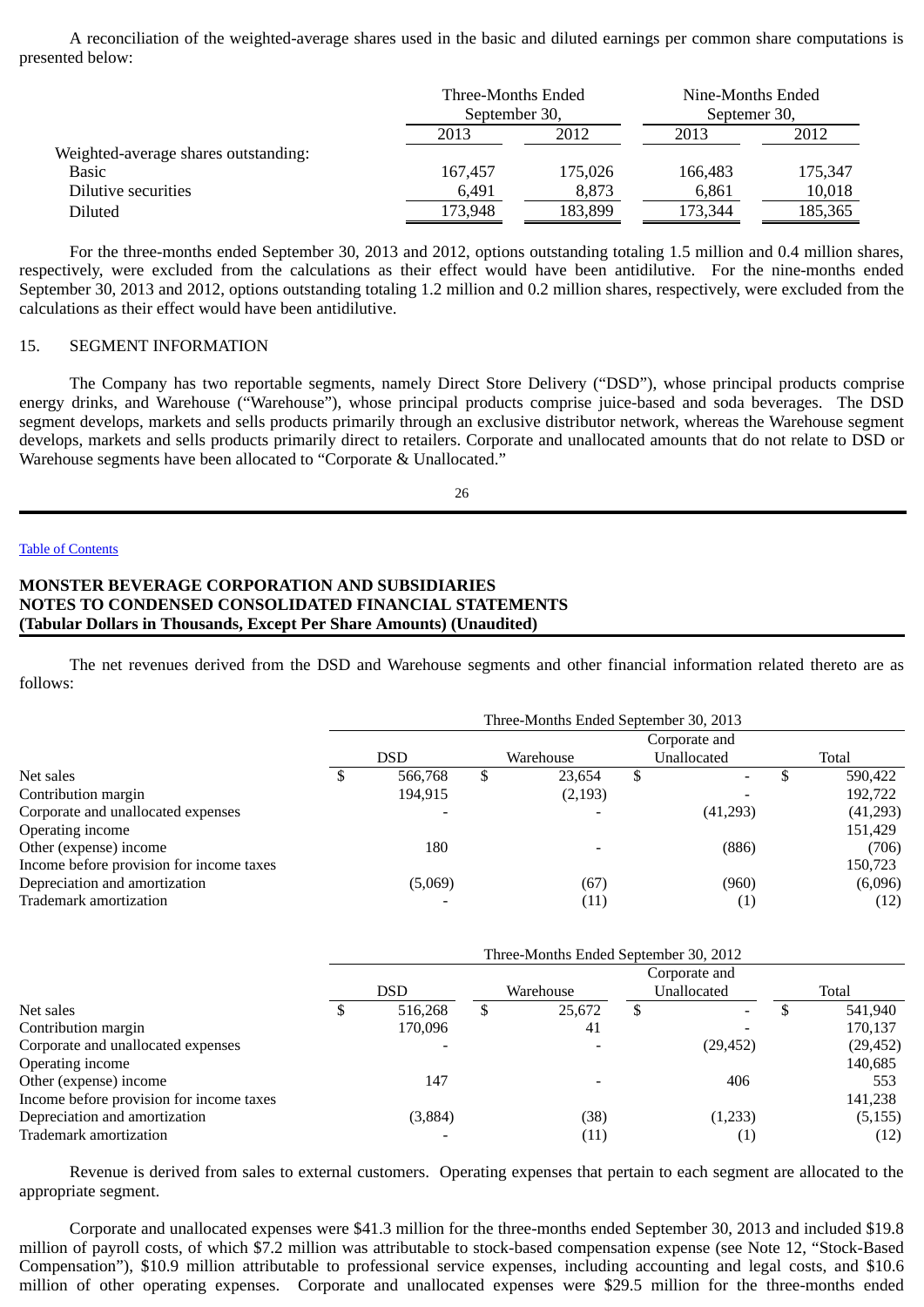September 30, 2012 and included \$19.8 million of payroll costs, of which \$7.9 million was attributable to stock-based compensation expense (see Note 12, "Stock-Based Compensation"), \$4.5 million attributable to professional service expenses, including accounting and legal costs, \$1.2 million of depreciation and \$4.0 million of other operating expenses.

Coca-Cola Refreshments USA Inc. ("CCR"), a customer of the DSD segment, accounted for approximately 29% and 28% of the Company's net sales for the three-months ended September 30, 2013 and 2012, respectively.

27

### Table of [Contents](#page-0-0)

## **MONSTER BEVERAGE CORPORATION AND SUBSIDIARIES NOTES TO CONDENSED CONSOLIDATED FINANCIAL STATEMENTS (Tabular Dollars in Thousands, Except Per Share Amounts) (Unaudited)**

Net sales to customers outside the United States amounted to \$121.1 million and \$114.5 million for the three-months ended September 30, 2013 and 2012, respectively.

The net revenues derived from the DSD and Warehouse segments and other financial information related thereto are as follows:

|                                          | Nine-Months Ended September 30, 2013 |           |  |           |             |                          |       |            |
|------------------------------------------|--------------------------------------|-----------|--|-----------|-------------|--------------------------|-------|------------|
|                                          |                                      |           |  |           |             | Corporate and            |       |            |
|                                          | <b>DSD</b>                           |           |  | Warehouse | Unallocated |                          | Total |            |
| Net sales                                |                                      | 1,627,936 |  | 77.643    | S           | $\overline{\phantom{a}}$ |       | 1,705,579  |
| Contribution margin                      |                                      | 548,906   |  | (682)     |             |                          |       | 548,224    |
| Corporate and unallocated expenses       |                                      |           |  |           |             | (110,064)                |       | (110, 064) |
| Operating income                         |                                      |           |  |           |             |                          |       | 438,160    |
| Other (expense) income                   |                                      | 468       |  | (1)       |             | (6, 476)                 |       | (6,009)    |
| Income before provision for income taxes |                                      |           |  |           |             |                          |       | 432,151    |
| Depreciation and amortization            |                                      | (14,091)  |  | (168)     |             | (2, 149)                 |       | (16, 408)  |
| Trademark amortization                   |                                      |           |  | (33)      |             | (3)                      |       | (36)       |

|                                          | Nine-Months Ended September 30, 2012 |           |    |           |             |                |       |           |  |
|------------------------------------------|--------------------------------------|-----------|----|-----------|-------------|----------------|-------|-----------|--|
|                                          | Corporate and                        |           |    |           |             |                |       |           |  |
|                                          | DSD                                  |           |    | Warehouse | Unallocated |                | Total |           |  |
| Net sales                                |                                      | 1,515,476 | ъD | 73,709    | C           | $\blacksquare$ |       | 1,589,185 |  |
| Contribution margin                      |                                      | 515,010   |    | 3,817     |             |                |       | 518,827   |  |
| Corporate and unallocated expenses       |                                      |           |    |           |             | (82,085)       |       | (82,085)  |  |
| Operating income                         |                                      |           |    |           |             |                |       | 436,742   |  |
| Other (expense) income                   |                                      | 414       |    |           |             | 426            |       | 840       |  |
| Income before provision for income taxes |                                      |           |    |           |             |                |       | 437,582   |  |
| Depreciation and amortization            |                                      | (11, 577) |    | (93)      |             | (3,558)        |       | (15, 228) |  |
| Trademark amortization                   |                                      |           |    | (33)      |             | (3)            |       | (36)      |  |

Revenue is derived from sales to external customers. Operating expenses that pertain to each segment are allocated to the appropriate segment.

Corporate and unallocated expenses were \$110.1 million for the nine-months ended September 30, 2013 and included \$60.6 million of payroll costs, of which \$21.6 million was attributable to stock-based compensation expense (see Note 12, "Stock-Based Compensation"), \$27.9 million attributable to professional service expenses, including accounting and legal costs, and \$21.6 million of other operating expenses. Corporate and unallocated expenses were \$82.1 million for the nine-months ended September 30, 2012 and included \$55.4 million of payroll costs, of which \$21.6 million was attributable to stock-based compensation expense (see Note 12, "Stock-Based Compensation"), \$11.6 million attributable to professional service expenses, including accounting and legal costs, \$3.6 million of depreciation and \$11.5 million of other operating expenses.

 $28$ 

#### Table of [Contents](#page-0-0)

**MONSTER BEVERAGE CORPORATION AND SUBSIDIARIES NOTES TO CONDENSED CONSOLIDATED FINANCIAL STATEMENTS (Tabular Dollars in Thousands, Except Per Share Amounts) (Unaudited)**

Coca-Cola Refreshments USA Inc. ("CCR"), a customer of the DSD segment, accounted for approximately 29% of the Company's net sales for both the nine-months ended September 30, 2013 and 2012, respectively.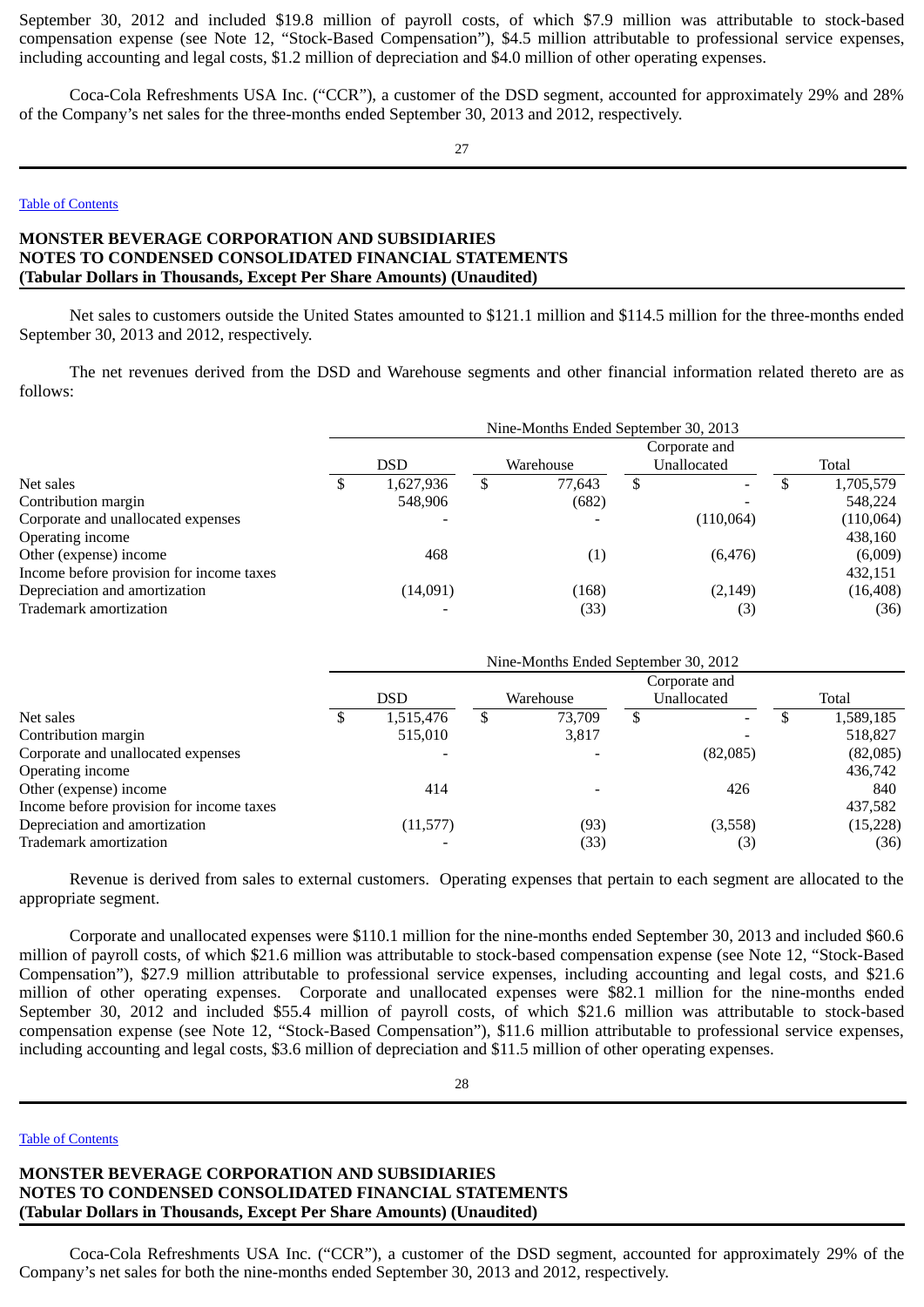Net sales to customers outside the United States amounted to \$354.9 million and \$318.0 million for the nine-months ended September 30, 2013 and 2012, respectively.

The Company's net sales by product line were as follows:

|                                                 | Three-Months Ended<br>September 30, |         |  |         |  | Nine-Months Ended<br>September 30, |      |           |  |
|-------------------------------------------------|-------------------------------------|---------|--|---------|--|------------------------------------|------|-----------|--|
| <b>Product Line</b>                             |                                     | 2013    |  | 2012    |  | 2013                               | 2012 |           |  |
| Energy drinks                                   |                                     | 548.109 |  | 498.563 |  | 1,577,034                          |      | 1,468,036 |  |
| Non-carbonated (primarily juice based beverages |                                     |         |  |         |  |                                    |      |           |  |
| and Peace Tea® iced teas)                       |                                     | 30,622  |  | 32,453  |  | 94,760                             |      | 86,737    |  |
| Carbonated (primarily soda beverages)           |                                     | 8.067   |  | 8.018   |  | 22,732                             |      | 24,445    |  |
| Other                                           |                                     | 3.624   |  | 2,906   |  | 11,053                             |      | 9,967     |  |
|                                                 |                                     | 590.422 |  | 541,940 |  | 1,705,579                          |      | 1,589,185 |  |

## 16. RELATED PARTY TRANSACTIONS

Two directors and officers of the Company and their families are principal owners of a company that provides promotional materials to the Company. Expenses incurred with such company in connection with promotional materials purchased during the three-months ended September 30, 2013 and 2012 were \$0.1 million and \$0.6 million, respectively. Expenses incurred with such company in connection with promotional materials purchased during the nine-months ended September 30, 2013 and 2012 were \$0.4 million and \$0.7 million, respectively.

<span id="page-19-0"></span>29

### Table of [Contents](#page-0-0)

## **ITEM 2. MANAGEMENT'S DISCUSSION AND ANALYSIS OF FINANCIAL CONDITION AND RESULTS OF OPERATIONS**

### **Our Business**

### *Overview*

Monster Beverage Corporation was incorporated in Delaware on April 25, 1990. Our principal place of business is located at 1 Monster Way, Corona, California 92879 and our telephone number is (951) 739-6200. When this report uses the words "the Company", "Hansen Natural Corporation" (the Company's former name), "we", "us", and "our", these words refer to Monster Beverage Corporation and its subsidiaries, unless the context otherwise requires. We are a holding company and conduct no operating business except through our consolidated subsidiaries.

We develop, market, sell and distribute "alternative" beverage category beverages primarily under the following brand names:

| $\cdot$   | Monster Energy <sup>®</sup>                       | Hansen's®                               |
|-----------|---------------------------------------------------|-----------------------------------------|
| $\bullet$ | Monster Rehab <sup>®</sup>                        | Hansen's Natural Cane Soda <sup>®</sup> |
| $\bullet$ | Monster Energy Extra Strength Nitrous Technology® | Junior Juice <sup>®</sup>               |
| $\cdot$   | Java Monster®                                     | <b>Blue Sky</b> <sup>®</sup>            |
| $\bullet$ | X-Presso Monster <sup>®</sup>                     | Hubert's <sup>®</sup>                   |
|           | Muscle Monster®                                   | Vidration®                              |
|           | Peace Tea®                                        | Worx Energy <sup>®</sup>                |

Our Monster Energy® drinks, which represented 92.7% and 91.8% of our net sales for the three-months ended September 30, 2013 and 2012, respectively, include the following:

|           | Monster Energy®                                                            | Java Monster® Kona Blend                          |
|-----------|----------------------------------------------------------------------------|---------------------------------------------------|
| ٠         | Lo-Carb Monster Energy®                                                    | Java Monster® Loca Moca®                          |
| $\bullet$ | Monster Energy® Assault®                                                   | Java Monster® Mean Bean®                          |
|           | Monster Khaos <sup>®</sup>                                                 | Java Monster <sup>®</sup> Vanilla Light           |
| $\bullet$ | Monster M-80 <sup>®</sup> (named Ripper <sup>®</sup> in certain countries) | Java Monster® Irish Blend®                        |
| $\bullet$ | Monster MIXXD®                                                             | Java Monster® Toffee                              |
| $\bullet$ | Monster Energy® Absolutely Zero                                            | Java Monster® Kona Cappuccino                     |
| ٠         | Monster Energy® Import                                                     | Monster Energy Extra Strength Nitrous Technology® |
| $\bullet$ | Monster Energy® Import Light                                               | Super $Drv^{TM}$                                  |
|           | Monster Energy® Dub Edition Baller's Blend                                 | Monster Energy Extra Strength Nitrous Technology® |
| $\bullet$ | Monster Energy® Dub Edition Mad Dog                                        | Anti-Gravity <sup>®</sup>                         |
| $\bullet$ | Monster Rehab <sup>®</sup> Tea + Lemonade + Energy                         | Monster Energy Extra Strength Nitrous Technology® |
| ٠         | Monster Rehab <sup>®</sup> Rojo Tea + Energy                               | Black Ice <sup>TM</sup>                           |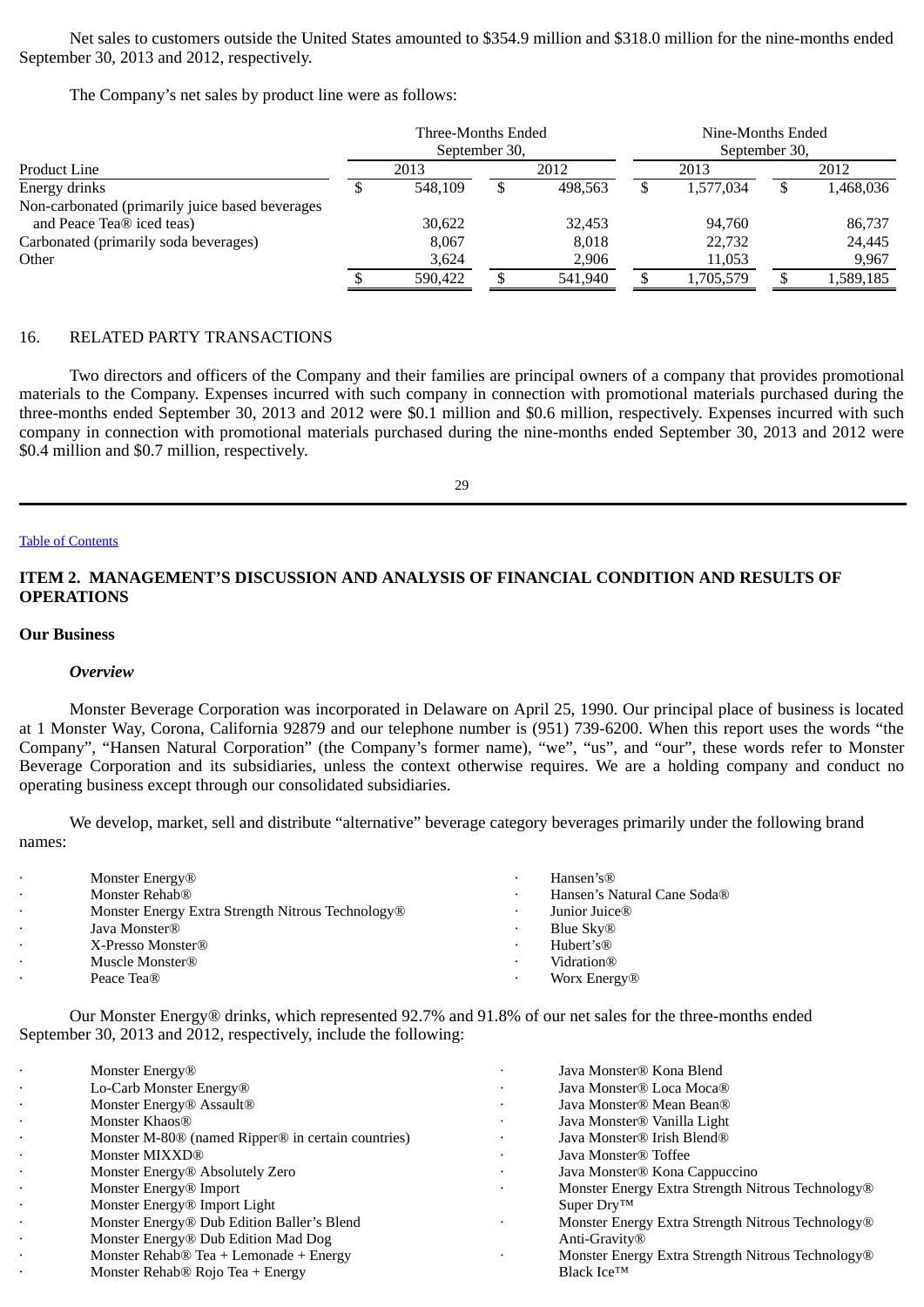| Monster Rehab <sup>®</sup> Green Tea + Energy           | X-Presso Monster® Hammer              |
|---------------------------------------------------------|---------------------------------------|
| Monster Rehab <sup>®</sup> Protean + Energy             | X-Presso Monster® Midnite             |
| Monster Rehab $\mathcal D$ Tea + Orangeade + Energy     | Monster Cuba-Lima®                    |
| Monster Rehab <sup>®</sup> Tea + Pink Lemonade + Energy | Monster Energy® Zero Ultra            |
| Muscle Monster® Vanilla                                 | Monster Energy® Ultra Blue            |
| Muscle Monster® Chocolate                               | Monster Energy® Ultra Red             |
| Muscle Monster® Coffee                                  | M3® Monster Energy® Super Concentrate |
| Übermonster® Energy Brew                                |                                       |
|                                                         |                                       |

30

#### Table of [Contents](#page-0-0)

We have two reportable segments, namely Direct Store Delivery ("DSD"), whose principal products comprise energy drinks, and Warehouse ("Warehouse"), whose principal products comprise juice-based and soda beverages. The DSD segment develops, markets and sells products primarily through an exclusive distributor network, whereas the Warehouse segment develops, markets and sells products primarily direct to retailers.

During the nine-months ended September 30, 2013, we continued to expand our existing product lines and flavors and further developed our markets. In particular, we continued to focus on developing and marketing beverages that fall within the category generally described as the "alternative" beverage category. During the nine-months ended September 30, 2013, we introduced the following products:

- · Monster Mini's™, 12-packs in 8-ounce size cans (January 2013).
- · Peace Tea® iced teas, 12-packs in 8.4-ounce size cans (February 2013).
- · Muscle Monster® Energy Shakes, non-carbonated energy shakes with 25-grams of protein (March 2013).
- · Monster Rehab® Tea + Pink Lemonade + Energy (March 2013).
- · Monster Energy® Ultra Blue, a carbonated energy drink which contains zero calories and zero sugar (March 2013).
- · Java Monster® Kona Cappuccino™ (March 2013).
- · Hansen's® Sparkling beverages, a line of 10-calorie beverages with all natural sweeteners (March 2013).
- Peace Tea® Peach and Sno-Berry, ready-to-drink iced teas (June 2013).
- Hubert's® Lemonade, Strawberry Lemonade, Blackberry Lemonade and Cherry Limeade in 40-ounce glass bottles (July 2013).
- · Monster Energy® Ultra Red, a carbonated energy drink which contains zero calories and zero sugar (September 2013).

In the normal course of business we discontinue certain products and/or product lines. Those products or product lines discontinued during the three- and nine-months ended September 30, 2013, either individually or in aggregate, did not have a material adverse impact on our financial position, results of operations or liquidity.

During the three- and nine-months ended September 30, 2013, we incurred an increase in professional service costs, net of insurance reimbursements, of \$6.5 million and \$16.4 million, respectively. The increase included \$5.3 million and \$12.5 million for the three- and nine-months ended September 30, 2013, respectively, related to regulatory matters and litigation concerning the advertising, marketing, promotion, ingredients, usage, safety and sale of our Monster Energy® brand energy drinks.

Our gross sales (as defined below) of \$686.6 million for the three-months ended September 30, 2013 represented record sales for our third fiscal quarter. The vast majority of our gross sales are derived from our Monster Energy® brand energy drinks. Gross sales of our Monster Energy® brand energy drinks were \$638.7 million for the three-months ended September 30, 2013, an increase of \$53.5 million, or 98.5% of our overall increase in gross sales for the three-months ended September 30, 2013.

### 31

### Table of [Contents](#page-0-0)

The percentage increase in gross sales was 8.6% and 15.4% for the three-months ended September 30, 2013 and 2012, respectively. We believe the decrease in the percentage growth rate for the three-months ended September 30, 2013 was primarily attributable to less robust growth of our Monster Energy® drink line in our United States and European energy drink markets. In addition, the growth rate for the three-months ended September 30, 2012 was positively impacted by sales in Japan, which began in the second quarter of 2012 and therefore did not have a 2011 third quarter comparable.

Our DSD segment represented 96.0% and 95.3% of our consolidated net sales for the three-months ended September 30, 2013 and 2012, respectively. Our Warehouse segment represented 4.0% and 4.7% of our consolidated net sales for the three-months ended September 30, 2013 and 2012, respectively. Our DSD segment represented 95.4% of our consolidated net sales for both the nine-months ended September 30, 2013 and 2012. Our Warehouse segment represented 4.6% of our consolidated net sales for both the nine-months ended September 30, 2013 and 2012.

Our sales and marketing strategy for all our beverages is to focus our efforts on developing brand awareness through image enhancing programs and product sampling. We use our branded vehicles and other promotional vehicles at events where we offer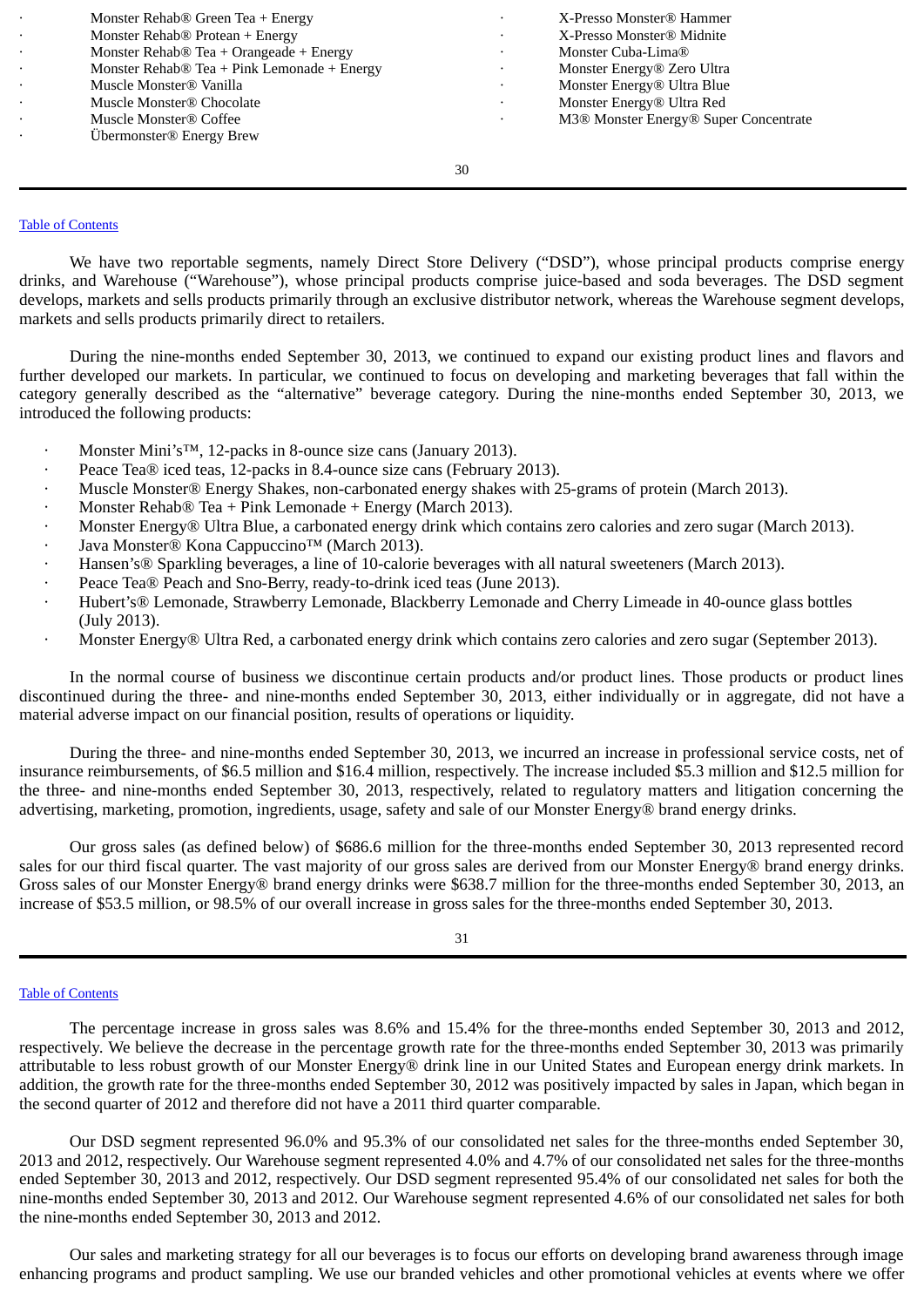samples of our products to consumers. We utilize "push-pull" methods to enhance shelf and display space exposure in sales outlets (including advertising, in-store promotions and in-store placement of point-of-sale materials, racks, coolers and barrel coolers) to enhance demand from consumers for our products. We also support our brands with prize promotions, price promotions, competitions, endorsements from selected public and sports figures, personality endorsements (including from television and other well known sports personalities), coupons, sampling and sponsorship of selected causes, events, athletes and teams. In-store posters, outdoor posters, print, radio and television advertising (directly and through our sponsorships and endorsements) and coupons may also be used to promote our brands.

We have historically marketed our Monster Energy®, Hansen's® and Blue Energy® energy drink products as dietary supplements in accordance with the statutory definition of "dietary supplement" set forth in the Federal Food, Drug, and Cosmetic Act (the "Act"). However, as permitted under that Act and FDA regulations, we determined to transition the labeling and marketing of these energy drink products from dietary supplements to conventional foods. In the first quarter of 2013, we began transitioning the labeling of such products. Products marketed under the Worx Energy® brand, which are sold in 2-ounce bottles, will continue to be labeled as dietary supplements. The costs of the labeling changes have not been significant and we do not expect the remaining costs, if any, to be significant.

We believe that one of the keys to success in the beverage industry is differentiation, making our brands and products visually distinctive from other beverages on the shelves of retailers. We review our products and packaging on an ongoing basis and, where practical, endeavor to make them different, better and unique. The labels and graphics for many of our products are redesigned from time to time to maximize their visibility and identification, wherever they may be placed in stores, which we will continue to reevaluate from time to time.

All of our beverage products are manufactured by various third party bottlers and co-packers situated throughout the United States and abroad, under separate arrangements with each party.

32

#### Table of [Contents](#page-0-0)

Our growth strategy includes expanding our international business. Gross sales to customers outside the United States amounted to \$151.6 million and \$144.7 million for the three-months ended September 30, 2013 and 2012, respectively. Such sales were approximately 22% and 23% of gross sales for the three-months ended September 30, 2013 and 2012, respectively. Gross sales to customers outside the United States amounted to \$442.6 million and \$398.7 million for the nine-months ended September 30, 2013 and 2012, respectively. Such sales were approximately 23% and 22% of gross sales for the nine-months ended September 30, 2013 and 2012, respectively.

Our customers are primarily full service beverage distributors, retail grocery and specialty chains, wholesalers, club stores, drug chains, mass merchandisers, convenience chains, health food distributors, food service customers and the military. Gross sales to our various customer types for the three- and nine-months ended September 30, 2013 and 2012 are reflected below. Such information includes sales made by us directly to the customer types concerned, which include our full service beverage distributors in the United States. Such full service beverage distributors in turn sell certain of our products to the same customer types listed below as well as to other customer types. We limit our description of our customer types to include only our sales to such full service distributors without reference to such distributors' sales to their own customers.

|                                                  |               | Three-Months Ended |               | Nine-Months Ended |
|--------------------------------------------------|---------------|--------------------|---------------|-------------------|
|                                                  | September 30, |                    | September 30, |                   |
|                                                  | 2013          | 2012               | 2013          | 2012              |
| Full service distributors                        | 63%           | 62%                | 63%           | 63%               |
| Club stores, drug chains & mass merchandisers    | 9%            | 10%                | 10%           | 9%                |
| Outside the U.S.                                 | 22%           | 23%                | 23%           | 22%               |
| Retail grocery, specialty chains and wholesalers | 4%            | 3%                 | 3%            | 4%                |
| Other                                            | 2%            | 2%                 | 1%            | 2%                |

Our customers include Coca-Cola Refreshments USA Inc. ("CCR"), Coca-Cola Enterprises, Coca-Cola Refreshments Canada, Ltd. (formerly known as Coca-Cola Bottling Company), CCBCC Operations, LLC, United Bottling Contracts Company, LLC and other Coca-Cola Company independent bottlers, Wal-Mart, Inc. (including Sam's Club), select Anheuser-Busch, Inc. distributors, certain bottlers of the Coca-Cola Hellenic group, Kalil Bottling Group, Trader Joe's, Swire Coca-Cola, Costco, The Kroger Co. and Safeway, Inc. A decision by any large customer to decrease amounts purchased from us or to cease carrying our products could have a material negative effect on our financial condition and consolidated results of operations. CCR accounted for approximately 29% and 28% of our net sales for the three-months ended September 30, 2013 and 2012, respectively. CCR accounted for approximately 29% of our net sales for both the nine-months ended September 30, 2013 and 2012.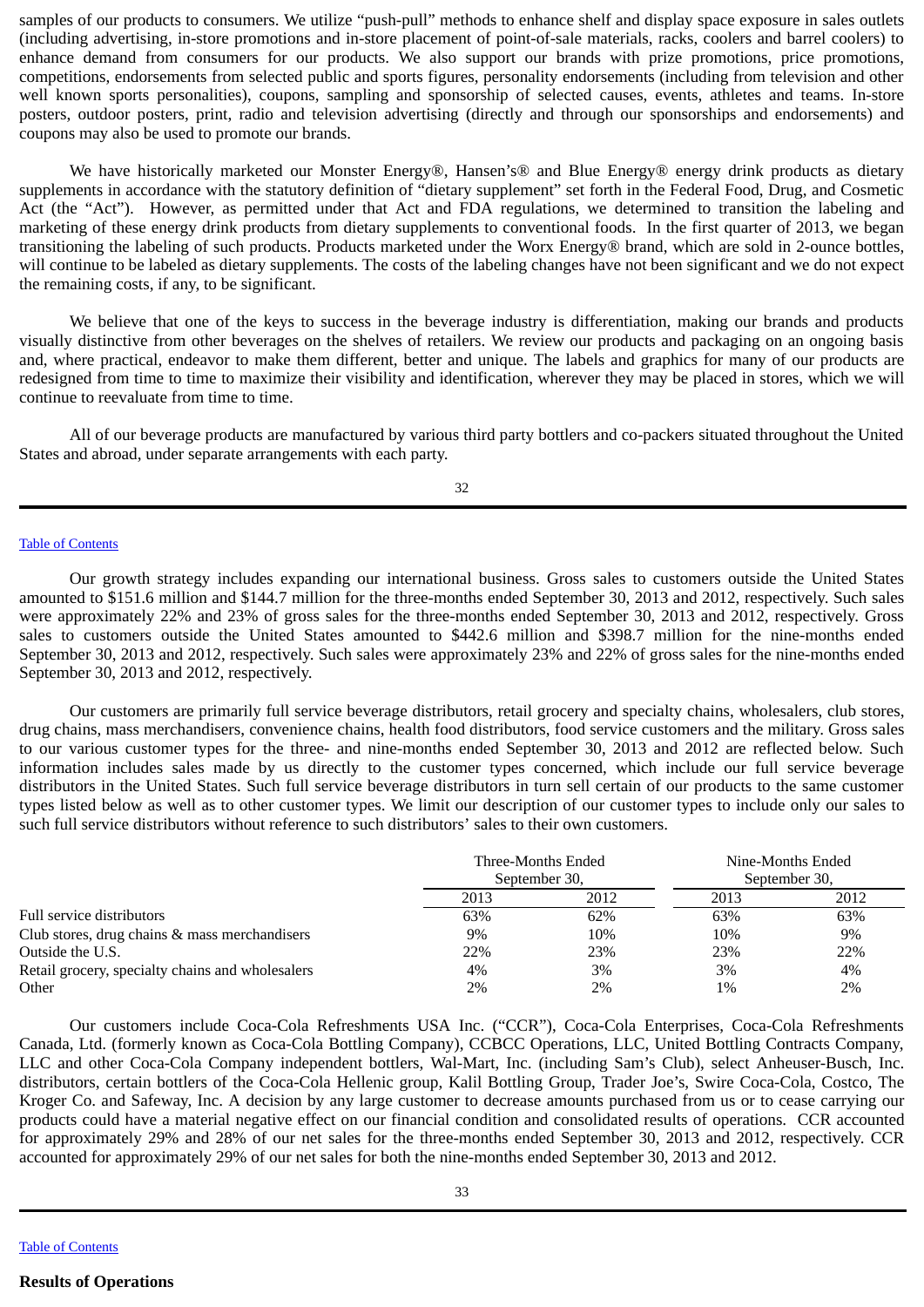The following table sets forth key statistics for the three- and nine-months ended September 30, 2013 and 2012, respectively.

| September 30,<br>September 30,<br>amounts)<br><b>Change</b><br>2012<br>2013<br>13 vs. 12<br>2013<br>2012<br>Gross sales, net of discounts &<br>returns <sup>*</sup><br>\$<br>686,623<br>632,290<br>8.6%<br>\$<br>\$<br>1,965,461<br>\$<br>1,828,455<br>Less: Promotional and other<br>allowances**<br>6.5%<br>96,201<br>90,350<br>259,882<br>239,270<br>1,589,185<br>Net sales<br>590,422<br>541,940<br>8.9%<br>1,705,579<br>Cost of sales<br>5.4%<br>809,809<br>282,952<br>268,348<br>767,417<br>Gross profit***<br>307,470<br>273,592<br>12.4%<br>895,770<br>821,768<br>Gross profit margin as a percentage of<br>net sales<br>52.1%<br>50.5%<br>51.7%<br>52.5%<br>17.4%<br>Operating expenses <sup>1</sup><br>156,041<br>132,907<br>457,610<br>385,026<br>Operating expenses as a percentage of<br>net sales<br>26.8%<br>26.4%<br>24.5%<br>24.2%<br>7.6%<br>Operating income<br>151,429<br>140,685<br>438,160<br>436,742<br>Operating income as a percentage of | Percentage<br><b>Change</b> |
|--------------------------------------------------------------------------------------------------------------------------------------------------------------------------------------------------------------------------------------------------------------------------------------------------------------------------------------------------------------------------------------------------------------------------------------------------------------------------------------------------------------------------------------------------------------------------------------------------------------------------------------------------------------------------------------------------------------------------------------------------------------------------------------------------------------------------------------------------------------------------------------------------------------------------------------------------------------------|-----------------------------|
|                                                                                                                                                                                                                                                                                                                                                                                                                                                                                                                                                                                                                                                                                                                                                                                                                                                                                                                                                                    | 13 vs. 12                   |
|                                                                                                                                                                                                                                                                                                                                                                                                                                                                                                                                                                                                                                                                                                                                                                                                                                                                                                                                                                    | 7.5%                        |
|                                                                                                                                                                                                                                                                                                                                                                                                                                                                                                                                                                                                                                                                                                                                                                                                                                                                                                                                                                    | 8.6%                        |
|                                                                                                                                                                                                                                                                                                                                                                                                                                                                                                                                                                                                                                                                                                                                                                                                                                                                                                                                                                    | 7.3%                        |
|                                                                                                                                                                                                                                                                                                                                                                                                                                                                                                                                                                                                                                                                                                                                                                                                                                                                                                                                                                    | 5.5%                        |
|                                                                                                                                                                                                                                                                                                                                                                                                                                                                                                                                                                                                                                                                                                                                                                                                                                                                                                                                                                    | 9.0%                        |
|                                                                                                                                                                                                                                                                                                                                                                                                                                                                                                                                                                                                                                                                                                                                                                                                                                                                                                                                                                    |                             |
|                                                                                                                                                                                                                                                                                                                                                                                                                                                                                                                                                                                                                                                                                                                                                                                                                                                                                                                                                                    | 18.9%                       |
|                                                                                                                                                                                                                                                                                                                                                                                                                                                                                                                                                                                                                                                                                                                                                                                                                                                                                                                                                                    |                             |
|                                                                                                                                                                                                                                                                                                                                                                                                                                                                                                                                                                                                                                                                                                                                                                                                                                                                                                                                                                    | 0.3%                        |
| net sales<br>25.6%<br>26.0%<br>25.7%<br>27.5%                                                                                                                                                                                                                                                                                                                                                                                                                                                                                                                                                                                                                                                                                                                                                                                                                                                                                                                      |                             |
| Other (expense) income:<br>Interest and other (expense) income,<br>(750)<br>331<br>326.6%<br>(8,690)<br>255<br>net                                                                                                                                                                                                                                                                                                                                                                                                                                                                                                                                                                                                                                                                                                                                                                                                                                                 | 3,507.8%                    |
| Gain on investments and put options,                                                                                                                                                                                                                                                                                                                                                                                                                                                                                                                                                                                                                                                                                                                                                                                                                                                                                                                               |                             |
| 44<br>222<br>$(80.2\%)$<br>2,681<br>585<br>net                                                                                                                                                                                                                                                                                                                                                                                                                                                                                                                                                                                                                                                                                                                                                                                                                                                                                                                     | 358.3%                      |
| Total other (expense) income<br>553<br>(706)<br>227.7%<br>(6,009)<br>840                                                                                                                                                                                                                                                                                                                                                                                                                                                                                                                                                                                                                                                                                                                                                                                                                                                                                           | 815.4%                      |
| Income before provision for income<br>6.7%<br>150,723<br>141,238<br>432,151<br>437,582<br>taxes                                                                                                                                                                                                                                                                                                                                                                                                                                                                                                                                                                                                                                                                                                                                                                                                                                                                    | $(1.2\%)$                   |
| Provision for income taxes<br>58,536<br>6.2%<br>55,096<br>169,596<br>165,545                                                                                                                                                                                                                                                                                                                                                                                                                                                                                                                                                                                                                                                                                                                                                                                                                                                                                       | 2.4%                        |
| \$<br>Net income<br>92,187<br>\$<br>86,142<br>7.0%<br>\$<br>262,555<br>272,037<br>\$                                                                                                                                                                                                                                                                                                                                                                                                                                                                                                                                                                                                                                                                                                                                                                                                                                                                               | (3.5%)                      |
| Net income as a percentage of net<br>sales<br>15.6%<br>15.9%<br>15.4%<br>17.1%                                                                                                                                                                                                                                                                                                                                                                                                                                                                                                                                                                                                                                                                                                                                                                                                                                                                                     |                             |
| Net income per common share:                                                                                                                                                                                                                                                                                                                                                                                                                                                                                                                                                                                                                                                                                                                                                                                                                                                                                                                                       |                             |
| \$0.55<br>\$0.49<br>11.9%<br>\$1.55<br><b>Basic</b><br>\$1.58                                                                                                                                                                                                                                                                                                                                                                                                                                                                                                                                                                                                                                                                                                                                                                                                                                                                                                      | 1.7%                        |
| \$0.53<br>\$0.47<br>13.1%<br>\$1.51<br>\$1.47<br>Diluted                                                                                                                                                                                                                                                                                                                                                                                                                                                                                                                                                                                                                                                                                                                                                                                                                                                                                                           | 3.2%                        |
| Case sales (in thousands) (in 192-<br>8.4%<br>168,568<br>59,204<br>54,611<br>156,532<br>ounce case equivalents)                                                                                                                                                                                                                                                                                                                                                                                                                                                                                                                                                                                                                                                                                                                                                                                                                                                    | 7.7%                        |

<sup>1</sup>Includes \$0.4 million and \$0.01 million for the three-months ended September 30, 2013 and 2012, respectively, and \$10.7 million and \$0.6 million for the nine-months ended September 30, 2013 and 2012, respectively, related to expenditures attributable to the costs associated with terminating existing distributors.

\*Gross sales is used internally by management as an indicator of and to monitor operating performance, including sales performance of particular products, salesperson performance, product growth or declines and overall Company performance. The use of gross sales allows evaluation of sales performance before the effect of any promotional items, which can mask certain performance issues. We therefore believe that the presentation of gross sales provides a useful measure of our operating performance. Gross sales is not a measure that is recognized under GAAP and should not be considered as an alternative to net sales, which is determined in accordance with GAAP, and should not be used alone as an indicator of operating performance in place of net sales. Additionally, gross sales may not be comparable to similarly titled measures used by other companies, as gross sales has been defined by our internal reporting practices. In addition, gross sales may not be realized in the form of cash receipts as promotional payments and allowances may be deducted from *payments received from certain customers.*

34

### Table of [Contents](#page-0-0)

\*\* Although the expenditures described in this line item are determined in accordance with GAAP and meet GAAP requirements, the disclosure thereof does not conform with GAAP presentation requirements. Additionally, our definition of promotional and other allowances may not be comparable to similar items presented by other companies. Promotional and other allowances primarily include consideration given to the Company's distributors or retail customers including, but not limited to the following: (i) discounts granted off list prices to support price promotions to end-consumers by retailers; (ii) reimbursements given to the Company's distributors for agreed portions of their promotional spend with retailers, including slotting, shelf space allowances and other fees for both new and existing products; (iii) the Company's agreed share of fees given to distributors and/or directly to retailers for advertising, in-store marketing and promotional activities; (iv) the Company's agreed share of slotting, shelf space allowances and other fees given directly to retailers; (v) incentives given to the Company's distributors and/or retailers for achieving or exceeding certain predetermined sales goals; (vi) discounted or free products; (vii) contractual fees given to the Company's distributors related to sales made by the Company direct to certain customers that fall within the distributors' sales territories; and (viii) commissions paid to our customers. The presentation of promotional and other allowances facilitates an evaluation of their impact on the determination of net sales and the spending levels incurred or correlated with such sales. Promotional and other allowances constitute a material portion of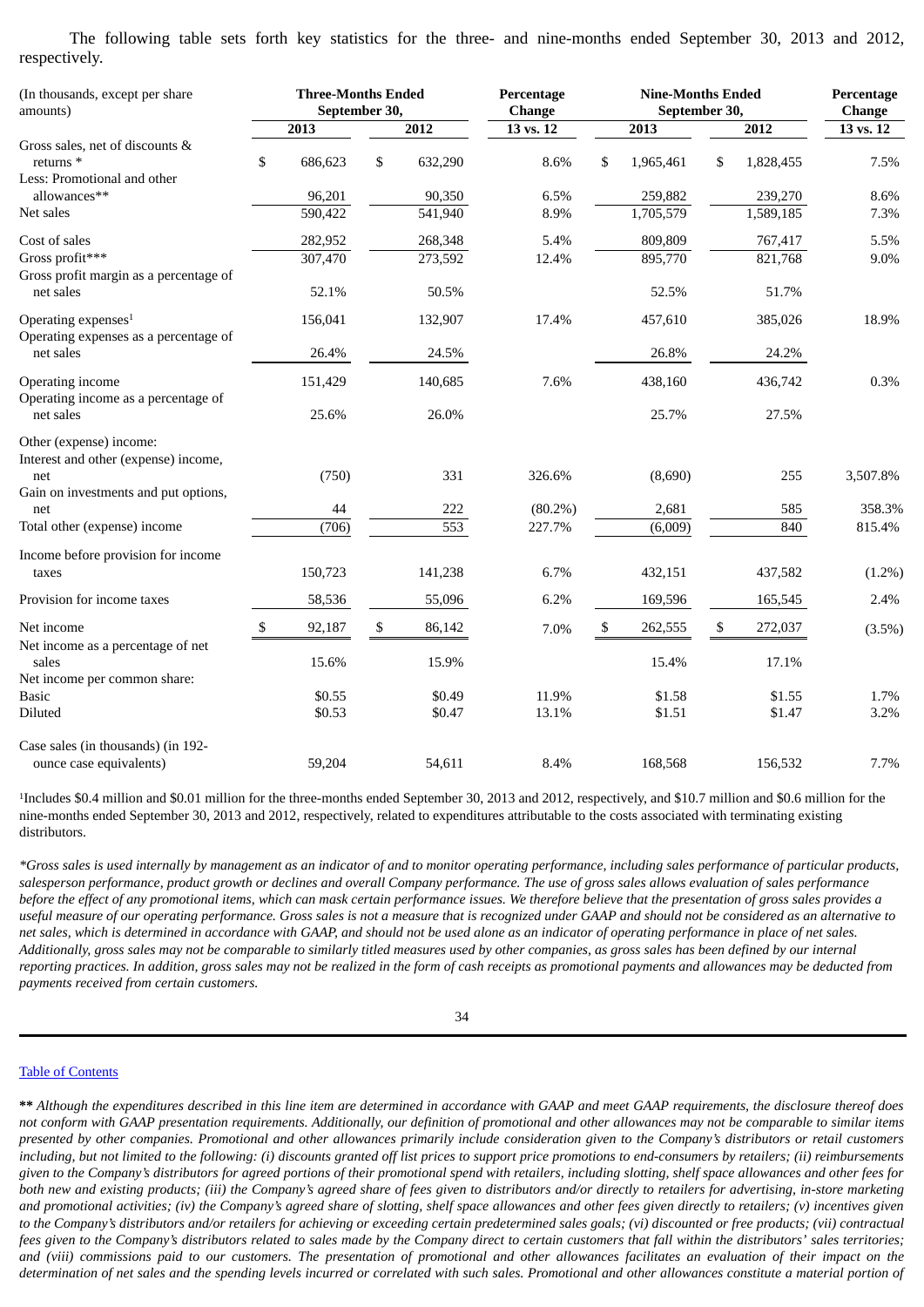our marketing activities. The Company's promotional allowance programs with its numerous distributors and/or retailers are executed through separate agreements in the ordinary course of business. These agreements generally provide for one or more of the arrangements described above and are of varying *durations, ranging from one week to one year.*

\*\*\*Gross profit may not be comparable to that of other entities since some entities include all costs associated with their distribution process in cost of sales, whereas others exclude certain costs and instead include such costs within another line item such as operating expenses. We include out-bound freight and *warehouse costs in operating expenses rather than in cost of sales.*

## *Results of Operations for the Three-Months Ended September 30, 2013 Compared to the Three-Months Ended September 30, 2012.*

*Gross Sales.* Gross sales were \$686.6 million for the three-months ended September 30, 2013, an increase of approximately \$54.3 million, or 8.6% higher than gross sales of \$632.3 million for the three-months ended September 30, 2012. The increase in the gross sales of our Monster Energy® brand energy drinks represented approximately \$53.5 million, or 98.5%, of the overall increase in gross sales. Gross sales of our Monster Energy® brand energy drinks increased primarily due to increased sales by volume as a result of increased domestic and international demand as well as our expansion into new international markets. Pricing changes did not have a material impact on the increase in gross sales. No other individual product line contributed either a material increase or decrease to gross sales for the three-months ended September 30, 2013. Promotional and other allowances, as described in the footnote above, were \$96.2 million for the three-months ended September 30, 2013, an increase of \$5.9 million, or 6.5% higher than promotional and other allowances of \$90.3 million for the three-months ended September 30, 2012. Promotional and other allowances as a percentage of gross sales decreased to 14.0% from 14.3% for the three-months ended September 30, 2013 and 2012, respectively. As a result, the percentage increase in gross sales for the three-months ended September 30, 2013 was lower than the percentage increase in net sales.

35

#### Table of [Contents](#page-0-0)

*Net Sales.* Net sales were \$590.4 million for the three-months ended September 30, 2013, an increase of approximately \$48.5 million, or 8.9% higher than net sales of \$541.9 million for the three-months ended September 30, 2012. The increase in net sales of our Monster Energy® brand energy drinks represented approximately \$49.8 million, or 102.7%, of the overall increase in net sales. Net sales of our Monster Energy® brand energy drinks increased primarily due to increased sales by volume as a result of increased domestic and international demand as well as our expansion into new international markets. Pricing changes did not have a material impact on the increase in net sales. No other individual product line contributed either a material increase or decrease to net sales for the three-months ended September 30, 2013.

Case sales, in 192-ounce case equivalents, were 59.2 million cases for the three-months ended September 30, 2013, an increase of approximately 4.6 million cases or 8.4% higher than case sales of 54.6 million cases for the three-months ended September 30, 2012. The overall average net sales per case was \$9.97 for the three-months ended September 30, 2013, which was 0.5% higher than the average net sales per case of \$9.92 for the three-months ended September 30, 2012.

Net sales for the DSD segment were \$566.8 million for the three-months ended September 30, 2013, an increase of approximately \$50.5 million, or 9.8% higher than net sales of \$516.3 million for the three-months ended September 30, 2012. The increase in net sales of our Monster Energy® brand energy drinks represented approximately \$49.8 million, or 98.6%, of the overall increase in net sales for the DSD segment. Net sales for the DSD segment of our Monster Energy® brand energy drinks increased primarily due to increased sales by volume as a result of increased domestic and international demand as well as our expansion into new international markets. Pricing changes did not have a material impact on the increase in net sales for the DSD segment. No other individual product line contributed either a material increase or decrease to net sales for the DSD segment for the three-months ended September 30, 2013.

Net sales for the Warehouse segment were \$23.7 million for the three-months ended September 30, 2013, a decrease of approximately \$2.0 million, or 7.9% lower than net sales of \$25.7 million for the three-months ended September 30, 2012. The decrease in net sales for the Warehouse segment was primarily attributable to lower net sales of Hubert's® lemonades as a result of increased promotional and other allowances.

*Gross Profit.* Gross profit was \$307.5 million for the three-months ended September 30, 2013, an increase of approximately \$33.9 million, or 12.4% higher than the gross profit of \$273.6 million for the three-months ended September 30, 2012. Gross profit as a percentage of net sales increased to 52.1% for the three-months ended September 30, 2013 from 50.5% for the three-months ended September 30, 2012. The increase in gross profit dollars was primarily the result of the \$53.5 million increase in gross sales of our Monster Energy® brand energy drinks. The increase in gross profit as a percentage of net sales was largely attributable to changes in product sales mix, a reduction in product damages as well as compensation for past product damages in connection with shipments to Asia and a reduction in the cost of certain containers.

*Operating Expenses*. Total operating expenses were \$156.0 million for the three-months ended September 30, 2013, an increase of approximately \$23.1 million, or 17.4% higher than total operating expenses of \$132.9 million for the three-months ended September 30, 2012. The increase in operating expenses was partially attributable to increased expenditures of \$6.5 million for professional service costs, including legal and accounting fees (of which \$5.3 million related to regulatory matters and litigation concerning our Monster Energy® brand energy drinks), increased expenditures of \$4.6 million for sponsorships and endorsements,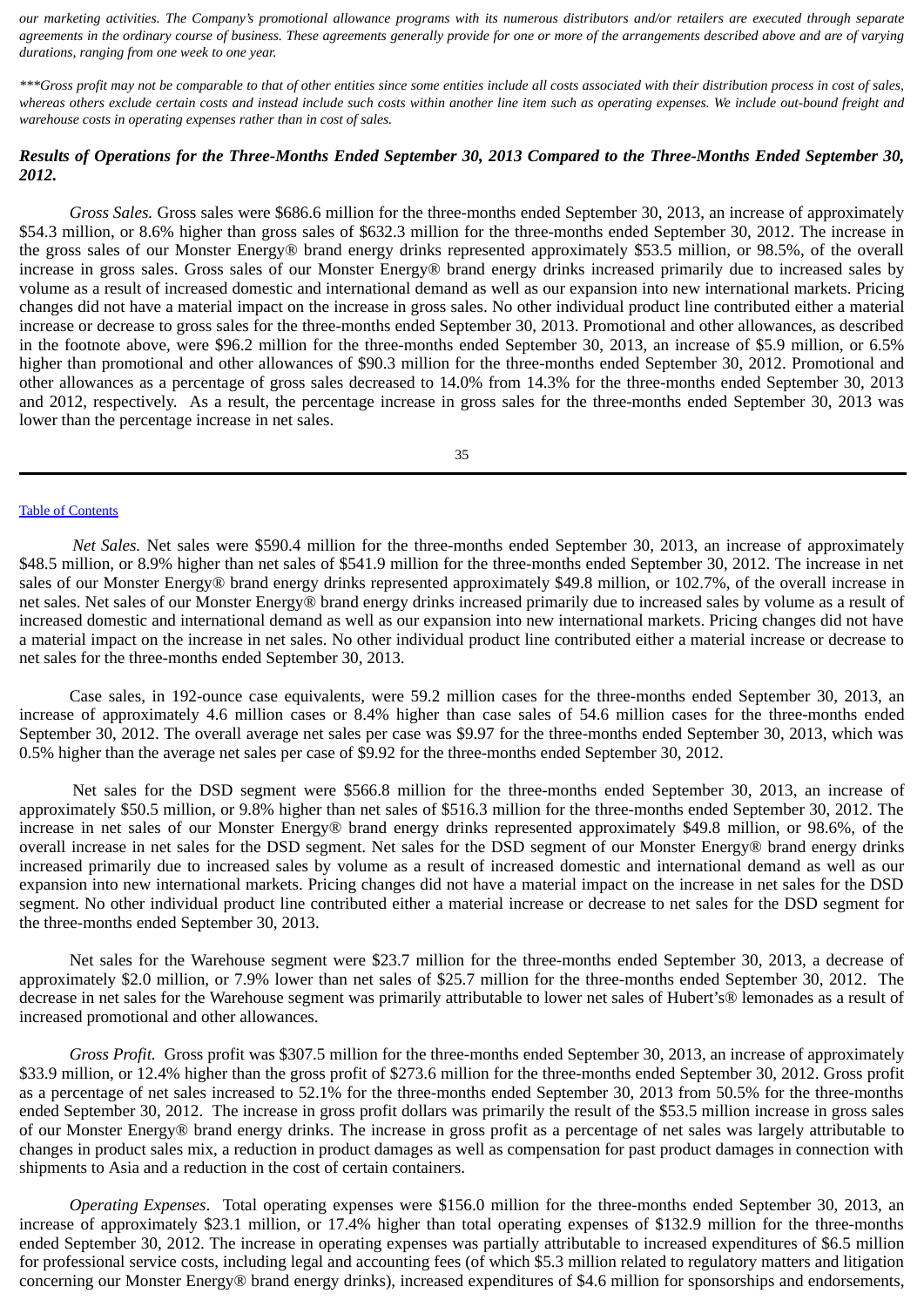increased out-bound freight and warehouse costs of \$3.3 million, a \$2.5 million non-routine indirect tax related provision, increased expenditures of \$2.0 for merchandise displays and increased expenditures of \$1.2 million for allocated trade development. Total operating expenses as a percentage of net sales was 26.4% for the three-months ended September 30, 2013, compared to 24.5% for the three-months ended September 30, 2012.

### Table of [Contents](#page-0-0)

*Contribution Margin.* Contribution margin for the DSD segment was \$194.9 million for the three-months ended September 30, 2013, an increase of approximately \$24.8 million, or 14.6% higher than the contribution margin of \$170.1 million for the three-months ended September 30, 2012. The increase in the contribution margin for the DSD segment was primarily the result of the \$53.5 million increase in gross sales of our Monster Energy® brand energy drinks. Contribution margin for the Warehouse segment was (\$2.2) million for the three-months ended September 30, 2013, approximately \$2.2 million lower than the contribution margin of \$0.04 million for the three-months ended September 30, 2012. The decrease in the contribution margin for the Warehouse segment was primarily attributable to increased promotional and other allowances as well as increased operating expenses.

*Operating Income.* Operating income was \$151.4 million for the three-months ended September 30, 2013, an increase of approximately \$10.7 million, or 7.6% higher than operating income of \$140.7 million for the three-months ended September 30, 2012. Operating income as a percentage of net sales decreased slightly to 25.6% for the three-months ended September 30, 2013 from 26.0% for the three-months ended September 30, 2012, primarily due to the increase in operating expenses as a percentage of net sales. The increase in operating income dollars was primarily due to a \$33.9 million increase in gross profit, partially offset by an increase in operating expenses of \$23.1 million. Operating income was negatively affected by combined operating losses of \$5.2 million (which includes a \$2.5 million non-routine indirect tax related provision) and \$2.5 million for the three-months ended September 30, 2013 and 2012, respectively, in relation to our operations in Africa, Asia, Australia, Europe, the Middle East and South America.

*Other (Expense) Income*. Other (expense) was (\$0.7) million for the three-months ended September 30, 2013, as compared to other income of \$0.6 million for the three-months ended September 30, 2012. Foreign currency transaction losses were \$1.0 million and \$0.01 million for the three-months ended September 30, 2013 and 2012, respectively. Interest income was \$0.3 million and \$0.4 million for the three-months ended September 30, 2013 and 2012, respectively.

*Provision for Income Taxes*. Provision for income taxes was \$58.5 million for the three-months ended September 30, 2013, an increase of \$3.4 million or 6.2% higher than the provision for income taxes of \$55.1 million for the three-months ended September 30, 2012. The effective combined federal, state and foreign tax rate decreased slightly to 38.8% from 39.0% for the three-months ended September 30, 2013 and 2012, respectively. The decrease in the combined effective tax rate for the threemonths ended September 30, 2013 was primarily the result of the lower non-deductible stock equity compensation as well a higher domestic production deduction in the three-months ended September 30, 2013.

### 37

### Table of [Contents](#page-0-0)

*Net Income*. Net income was \$92.2 million for the three-months ended September 30, 2013, an increase of \$6.0 million or 7.0% higher than net income of \$86.1 million for the three-months ended September 30, 2012. The increase in net income was primarily attributable to an increase in gross profit of \$33.9 million. The increase in net income was partially offset by an increase in operating expenses of \$23.1 million and an increase in the provision for income taxes of \$3.4 million.

### *Results of Operations for the Nine-Months Ended September 30, 2013 Compared to the Nine-Months Ended September 30, 2012.*

*Gross Sales.* Gross sales were \$1,965.5 million for the nine-months ended September 30, 2013, an increase of approximately \$137.0 million, or 7.5% higher than gross sales of \$1,828.5 million for the nine-months ended September 30, 2012. The increase in the gross sales of our Monster Energy® brand energy drinks represented approximately \$133.2 million, or 97.2%, of the overall increase in gross sales. Gross sales of our Monster Energy® brand energy drinks increased primarily due to increased sales by volume as a result of increased domestic and international demand as well as our expansion into new international markets. The increase in gross sales of our Hubert's® lemonades represented approximately \$10.2 million, or 7.4%, of the overall increase in gross sales. Gross sales of our Hubert's® lemonades increased primarily due to increased sales by volume as a result of increased distribution and increased domestic demand. Pricing changes did not have a material impact on the increase in gross sales. No other individual product line contributed either a material increase or decrease to gross sales for the nine-months ended September 30, 2013. Promotional and other allowances, as described in the footnote above, were \$259.9 million for the nine-months ended September 30, 2013, an increase of \$20.6 million, or 8.6% higher than promotional and other allowances of \$239.3 million for the nine-months ended September 30, 2012. Promotional and other allowances as a percentage of gross sales increased to 13.2% from 13.1% for the nine-months ended September 30, 2013 and 2012, respectively. As a result, the percentage increase in gross sales for the nine-months ended September 30, 2013 was higher than the percentage increase in net sales.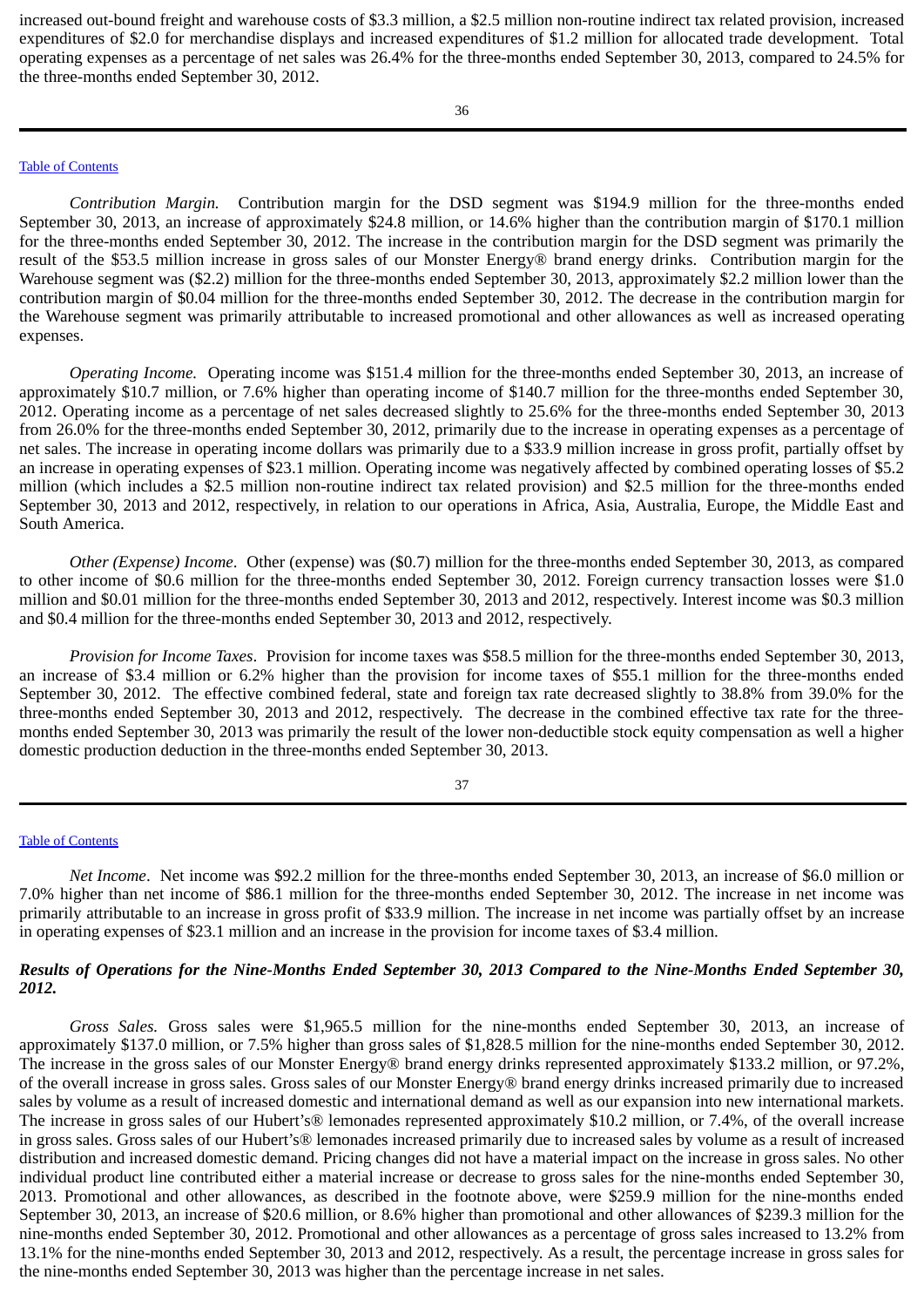*Net Sales.* Net sales were \$1,705.6 million for the nine-months ended September 30, 2013, an increase of approximately \$116.4 million, or 7.3% higher than net sales of \$1,589.2 million for the nine-months ended September 30, 2012. The increase in net sales of our Monster Energy® brand energy drinks represented approximately \$111.8 million, or 96.1%, of the overall increase in net sales. Net sales of our Monster Energy® brand energy drinks increased primarily due to increased sales by volume as a result of increased domestic and international demand as well as our expansion into new international markets. The increase in net sales of our Hubert's® lemonades represented approximately \$8.1 million, or 7.0%, of the overall increase in net sales. Net sales of our Hubert's® lemonades increased primarily due to increased sales by volume as a result of increased distribution and increased domestic demand. Pricing changes did not have a material impact on the increase in net sales. No other individual product line contributed either a material increase or decrease to net sales for the nine-months ended September 30, 2013.

Case sales, in 192-ounce case equivalents, were 168.6 million cases for the nine-months ended September 30, 2013, an increase of approximately 12.0 million cases or 7.7% higher than case sales of 156.5 million cases for the nine-months ended September 30, 2012. The overall average net sales per case decreased to \$10.12 for the nine-months ended September 30, 2013, which was 0.3% lower than the average net sales per case of \$10.15 for the nine-months ended September 30, 2012.

38

#### Table of [Contents](#page-0-0)

Net sales for the DSD segment were \$1,627.9 million for the nine-months ended September 30, 2013, an increase of approximately \$112.5 million, or 7.4% higher than net sales of \$1,515.5 million for the nine-months ended September 30, 2012. The increase in net sales of our Monster Energy® brand energy drinks represented approximately \$111.8 million, or 99.4%, of the overall increase in net sales for the DSD segment. Net sales for the DSD segment of our Monster Energy® brand energy drinks increased primarily due to increased sales by volume as a result of increased domestic and international demand as well as our expansion into new international markets. Pricing changes did not have a material impact on the increase in net sales for the DSD segment. No other individual product line contributed either a material increase or decrease to net sales for the DSD segment for the nine-months ended September 30, 2013.

Net sales for the Warehouse segment were \$77.6 million for the nine-months ended September 30, 2013, an increase of approximately \$3.9 million, or 5.3% higher than net sales of \$73.7 million for the nine-months ended September 30, 2012. The increase in net sales for the Warehouse segment was primarily attributable to increased sales by volume of Hubert's® lemonades. The increase in net sales for the Warehouse segment was partially offset by decreased sales by volume of Hansen's® soda.

*Gross Profit.* Gross profit was \$895.8 million for the nine-months ended September 30, 2013, an increase of approximately \$74.0 million, or 9.0% higher than the gross profit of \$821.8 million for the nine-months ended September 30, 2012. Gross profit as a percentage of net sales increased to 52.5% for the nine-months ended September 30, 2013 from 51.7% for the nine-months ended September 30, 2012. The increase in gross profit dollars was primarily the result of the \$133.2 million increase in gross sales of our Monster Energy® brand energy drinks. The increase in gross profit as a percentage of net sales was largely attributable to changes in product sales mix as well as a reduction in the cost of certain containers.

*Operating Expenses*. Total operating expenses were \$457.6 million for the nine-months ended September 30, 2013, an increase of approximately \$72.6 million, or 18.9% higher than total operating expenses of \$385.0 million for the nine-months ended September 30, 2012. The increase in operating expenses was partially attributable to increased expenditures of \$16.4 million for professional service costs, including legal and accounting fees (of which \$12.5 million related to regulatory matters and litigation concerning our Monster Energy® brand energy drinks), increased expenditures of \$10.1 million relating to the costs associated with terminating existing distributors, increased out-bound freight and warehouse costs of \$10.0 million, increased payroll expenses of \$8.7 million (of which \$0.01 million was related to an increase in stock-based compensation), increased expenditures of \$5.4 million for sponsorships and endorsements, increased expenditures of \$4.3 million for allocated trade development, increased expenditures of \$4.0 million for merchandise displays, increased expenditures of \$3.8 million for point-ofsale materials, increased expenditures of \$3.1 million for other marketing expenses and increased expenditures of \$2.1 million for premiums. Total operating expenses as a percentage of net sales was 26.8% for the nine-months ended September 30, 2013, compared to 24.2% for the nine-months ended September 30, 2012.

*Contribution Margin.* Contribution margin for the DSD segment was \$548.9 million for the nine-months ended September 30, 2013, an increase of approximately \$33.9 million, or 6.6% higher than the contribution margin of \$515.0 million for the nine-months ended September 30, 2012. The increase in the contribution margin for the DSD segment was primarily the result of the \$133.2

Table of [Contents](#page-0-0)

million increase in gross sales of our Monster Energy® brand energy drinks. Contribution margin for the Warehouse segment was (\$0.7) million for the nine-months ended September 30, 2013, approximately \$4.5 million lower than the contribution margin of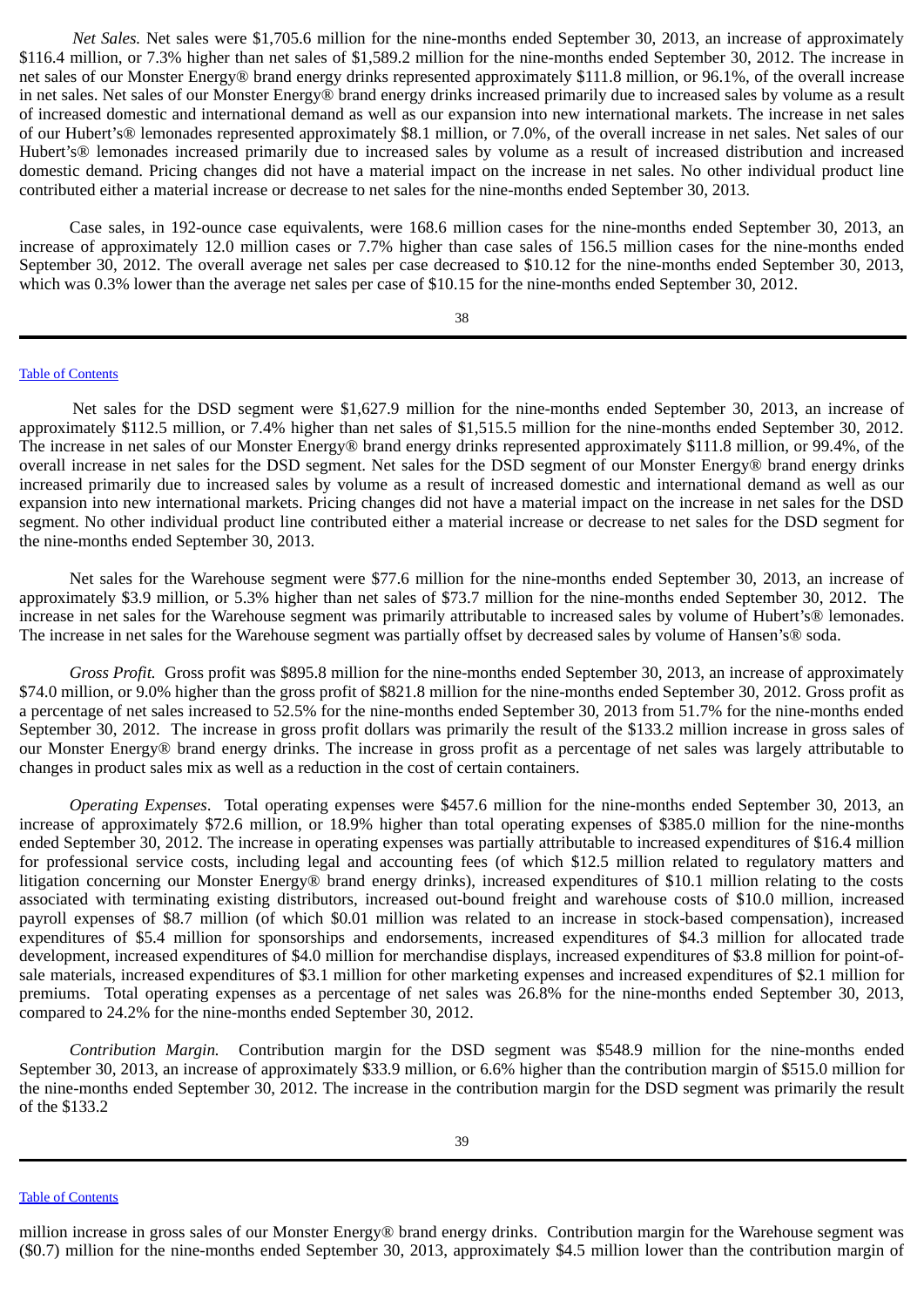\$3.8 million for the nine-months ended September 30, 2012. The decrease in the contribution margin for the Warehouse segment was primarily attributable to increased promotional and other allowances as well as increased operating expenses.

*Operating Income.* Operating income was \$438.2 million for the nine-months ended September 30, 2013, an increase of approximately \$1.4 million, or 0.3% higher than operating income of \$436.7 million for the nine-months ended September 30, 2012. Operating income as a percentage of net sales decreased to 25.7% for the nine-months ended September 30, 2013 from 27.5% for the nine-months ended September 30, 2012, primarily due to the increase in operating expenses as a percentage of net sales. The increase in operating income dollars was primarily due to an increase in gross profit of \$74.0 million, partially offset by a \$72.6 million increase in operating expenses. Operating income was negatively affected by combined operating losses of \$9.1 million and \$9.4 million for the nine-months ended September 30, 2013 and 2012, respectively, in relation to our operations in Africa, Asia, Australia, Europe, the Middle East and South America.

*Other (Expense) Income*. Other (expense) was (\$6.0) million for the nine-months ended September 30, 2013, as compared to other income of \$0.8 million for the nine-months ended September 30, 2012. Foreign currency transaction losses were \$9.3 million and \$1.0 million for the nine-months ended September 30, 2013 and 2012, respectively. The increase in foreign currency losses during the nine-months ended September 30, 2013 was primarily related to our operations in Australia, Europe, Japan and South Africa. Interest income was \$0.6 million and \$1.2 million for the nine-months ended September 30, 2013 and 2012, respectively.

*Provision for Income Taxes*. Provision for income taxes was \$169.6 million for the nine-months ended September 30, 2013, an increase of \$4.1 million or 2.4% higher than the provision for income taxes of \$165.5 million for the nine-months ended September 30, 2012. The effective combined federal, state and foreign tax rate increased to 39.2% from 37.8% for the nine-months ended September 30, 2013 and 2012, respectively. The increase in the effective tax rate during the nine-months ended September 30, 2013 was primarily the result of the impact of losses in certain foreign subsidiaries for which there is no tax benefit, the establishment of a full valuation allowance against a tax capital loss recognized on the sale of certain available-for-sale auction rate securities, the release of \$1.8 million of unrecognized tax benefits during the nine-months ended September 30, 2012 and a decrease in the domestic production deduction.

*Net Income*. Net income was \$262.6 million for the nine-months ended September 30, 2013, a decrease of \$9.5 million or 3.5% lower than net income of \$272.0 million for the nine-months ended September 30, 2012. The decrease in net income was primarily attributable to an increase in operating expenses of \$72.6 million, an increase in other expenses of \$6.8 million and an increase in the effective combined federal, state and foreign tax rate. The decrease in net income was partially offset by an increase in gross profit of \$74.0 million.

40

#### Table of [Contents](#page-0-0)

#### **Liquidity and Capital Resources**

*Cash flows provided by operating activities.* Net cash provided by operating activities was \$275.8 million for the ninemonths ended September 30, 2013, as compared with net cash provided by operating activities of \$218.0 million for the ninemonths ended September 30, 2012. For the nine-months ended September 30, 2013, cash provided by operating activities was primarily attributable to net income earned of \$262.6 million and adjustments for certain non-cash expenses consisting of \$21.6 million of stock-based compensation and \$16.4 million of depreciation and other amortization. For the nine-months ended September 30, 2013, cash provided by operating activities also increased due to a \$78.4 million increase in income taxes payable, a \$40.2 million increase in accrued promotional allowances, a \$33.7 million increase in accounts payable, a \$21.2 million increase in accrued liabilities, a \$4.8 million increase in deferred revenue and a \$3.5 million increase in accrued distributor terminations. For the nine-months ended September 30, 2013, cash provided by operating activities was reduced due to a \$104.7 million increase in accounts receivable, a \$46.7 million increase in inventory, a \$30.3 million increase in tax benefit from the exercise of stock options, a \$13.0 million increase in prepaid expenses and other current assets, a \$3.4 million increase in distributor receivables, a \$4.9 million increase in prepaid income taxes and a \$3.1 million gain on investments.

For the nine-months ended September 30, 2012, cash provided by operating activities was primarily attributable to net income earned of \$272.0 million and adjustments for certain non-cash expenses consisting of \$21.6 million of stock-based compensation, \$15.2 million of depreciation and other amortization, a \$2.6 million decrease in deferred income taxes and a \$1.1 million loss on put options. For the nine-months ended September 30, 2012, cash provided by operating activities also increased due to a \$27.8 million increase in accounts payable, a \$26.7 million increase in accrued liabilities and a \$1.5 million increase in accrued compensation. For the nine-months ended September 30, 2012, cash provided by operating activities was reduced due to a \$70.5 million increase in accounts receivable, a \$38.6 million increase in inventory, an \$18.0 million increase in prepaid income taxes, a \$9.3 million decrease in accrued promotional allowances, a \$3.8 million decrease in income taxes payable, a \$4.2 million decrease in deferred revenue, a \$4.3 million increase in tax benefit from the exercise of stock options and a \$1.7 million gain on investments.

*Cash flows (used in) provided by investing activities.* Net cash used in investing activities was \$246.7 million for the ninemonths ended September 30, 2013, as compared to net cash provided by investing activities of \$79.0 million for the nine-months ended September 30, 2012. For the nine-months ended September 30, 2013, cash used in investing activities was primarily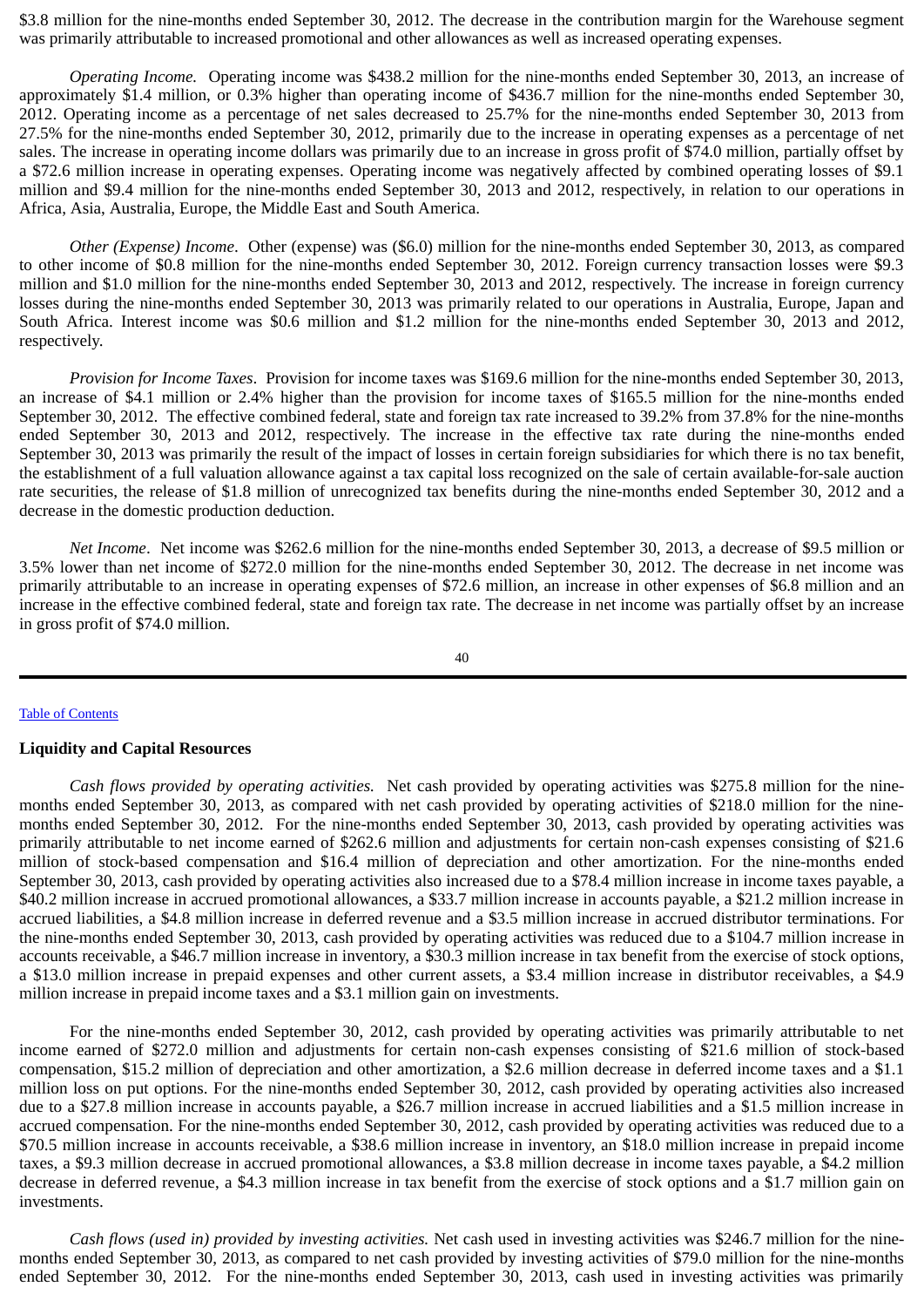attributable to purchases of held-to-maturity investments, purchases of property and equipment, and additions to intangibles. For the nine-months ended September 30, 2012, cash used in investing activities was primarily attributable to purchases of held-tomaturity investments, purchases of available-for-sale investments, purchases of property and equipment, including the purchase of real property and additions to intangibles. For the nine-months ended September 30, 2013, cash provided by investing activities was primarily attributable to maturities of held-to-maturity investments and proceeds from the sale of property and equipment. For the nine-months ended September 30, 2012, cash provided by investing activities was primarily attributable to maturities of heldto-maturity investments, sales of available-for-sale investments and sales of trading investments.

For both the nine-months ended September 30, 2013 and 2012, cash used in investing activities also included the acquisitions of fixed assets consisting of vans and promotional vehicles, coolers and other equipment to support our marketing and promotional activities, production equipment, furniture and fixtures, office and computer equipment, computer software, and equipment used for sales and administrative activities, as well as certain leasehold improvements. We expect to continue to use a portion of our cash in excess of our requirements for operations for

41

### Table of [Contents](#page-0-0)

purchasing short-term and long-term investments, and for other corporate purposes, including leasehold improvements, the acquisition of capital equipment, specifically, vans, trucks and promotional vehicles, coolers, other promotional equipment, merchandise displays, warehousing racks as well as items of production equipment required to produce certain of our existing and/or new products and to develop our brand in international markets. From time to time, we may also purchase additional real property related to our beverage business and/or acquire compatible businesses as a use of cash in excess of our requirements for operations.

*Cash flows provided by (used in) financing activities.* Net cash provided by financing activities was \$33.7 million for the nine-months ended September 30, 2013, as compared to net cash used in financing activities of \$375.7 million for the nine-months ended September 30, 2012. For the nine-months ended September 30, 2013, cash provided by financing activities was primarily attributable to a \$30.3 million tax benefit from the exercise of stock options and \$18.2 million received from the issuance of common stock in connection with the exercise of certain stock options. For the nine-months ended September 30, 2013, cash used in financing activities was primarily attributable to \$13.4 million of re-purchases of common stock. For the nine-months ended September 30, 2012, cash used in financing activities was primarily attributable to \$386.8 million of re-purchases of the Company's common stock. For the nine-months ended September 30, 2012, cash provided by financing activities was primarily attributable to \$8.4 million received from the issuance of common stock in connection with the exercise of certain stock options and a \$4.3 million tax benefit from the exercise of stock options.

Purchases of inventories, increases in accounts receivable and other assets, acquisition of property and equipment, leasehold improvements, acquisition and maintenance of trademarks, payments of accounts payable, income taxes payable and purchases of our common stock are expected to remain our principal recurring uses of cash.

*Cash and cash equivalents, short-term and long-term investments.* At September 30, 2013, we had \$287.0 million in cash and cash equivalents and \$325.3 million in short-term and long-term investments. We have historically invested these amounts in U.S. Treasury bills, U.S. government agency securities and municipal securities (which may have an auction reset feature), corporate notes and bonds, commercial paper and money market funds meeting certain criteria. We maintain our investments for cash management purposes and not for purposes of speculation. Our risk management policies emphasize credit quality (primarily based on short-term ratings by nationally recognized statistical organizations) in selecting and maintaining our investments. We regularly assess market risk of our investments and believe our current policies and investment practices adequately limit those risks. However, certain of these investments are subject to general credit, liquidity, market and interest rate risks. These market risks associated with our investment portfolio may have an adverse effect on our future results of operations, liquidity and financial condition.

We believe that cash available from operations, including our cash resources and the revolving line of credit, will be sufficient for our working capital needs, including purchase commitments for raw materials and inventory, increases in accounts receivable, payments of tax liabilities, expansion and development needs, purchases of shares of our common stock, as well as any purchases of capital assets, equipment and properties, through at least the next 12 months. Based on our current plans, at this time we estimate that capital expenditures are likely to be less than \$100.0 million through September 30, 2014. However, future business opportunities may cause a change in this estimate.

42

### Table of [Contents](#page-0-0)

The following represents a summary of the Company's contractual commitments and related scheduled maturities as of September 30, 2013:

Payments due by period (in thousands)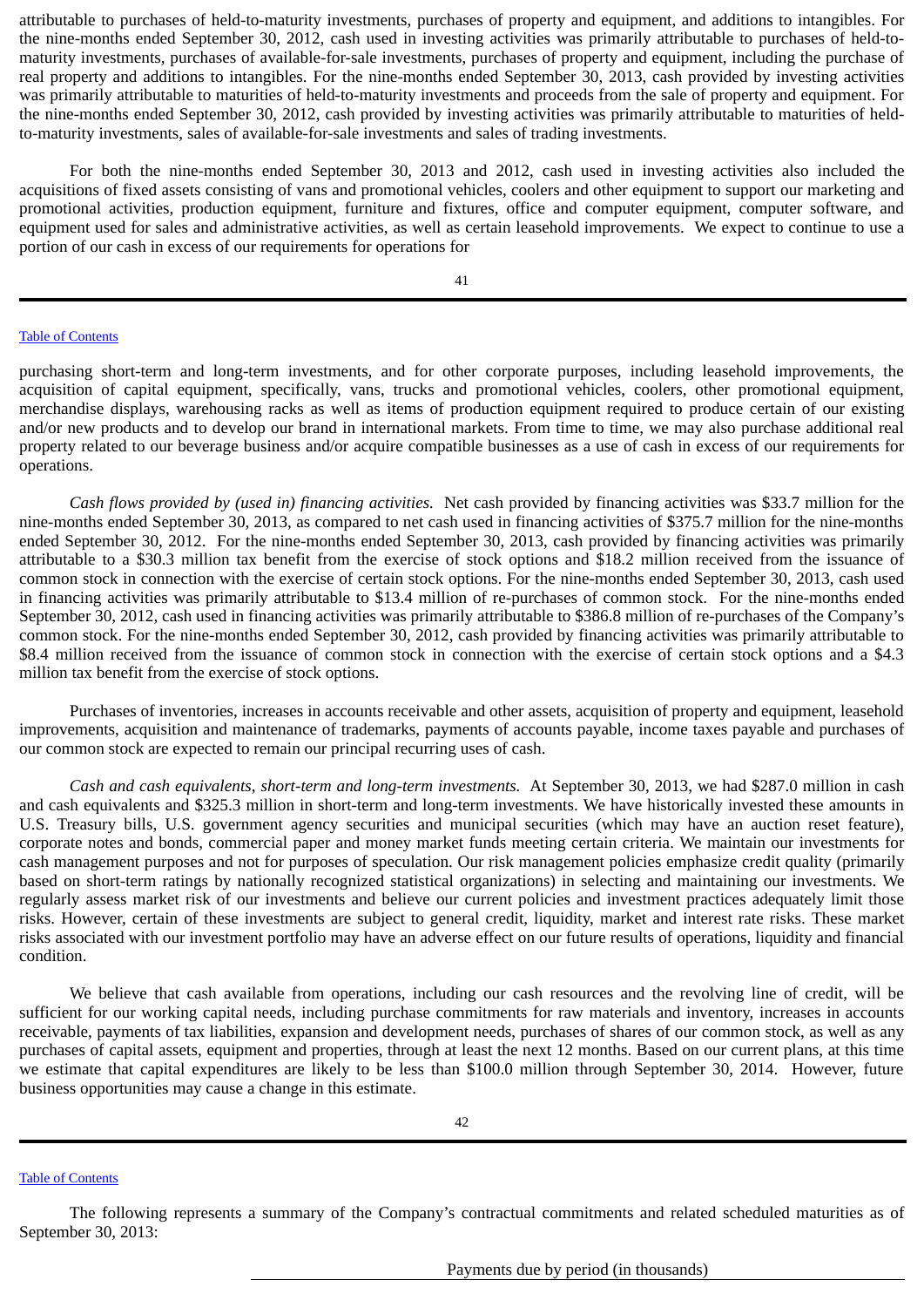| Obligations                          | Total   |   | Less than<br>1 year | 1-3<br>vears | 3-5<br>vears |   | More than<br>5 years |
|--------------------------------------|---------|---|---------------------|--------------|--------------|---|----------------------|
| Contractual Obligations <sup>1</sup> | 74,919  | S | 38,206              | 35,900       | \$<br>813    | S |                      |
| Capital Leases                       | 1,159   |   | 1,159               |              |              |   |                      |
| <b>Operating Leases</b>              | 16,732  |   | 4,708               | 9,232        | 2,336        |   | 456                  |
| Purchase Commitments <sup>2</sup>    | 34,904  |   | 34,904              | -            |              |   |                      |
|                                      | 127,714 |   | 78,977              | 45,132       | 3,149        | D | 456                  |

<sup>1</sup>Contractual obligations include our obligations related to sponsorships and other commitments.

²Purchase commitments include obligations made by us and our subsidiaries to various suppliers for raw materials used in the production of our products. These obligations vary in terms, but are generally satisfied within one year.

In addition, approximately \$0.9 million of unrecognized tax benefits have been recorded as liabilities as of September 30, 2013. It is expected that the amount of unrecognized tax benefits will not significantly change within the next 12 months. We have also recorded a liability for potential penalties and interest of \$0.4 million as of September 30, 2013.

On August 12, 2013, the Company moved into its new corporate headquarters located in Corona, CA, which was previously acquired by the Company in October 2012.

### **Sales**

The table below discloses selected quarterly data regarding sales for the three- and nine-months ended September 30, 2013 and 2012, respectively. Data from any one or more quarters or periods is not necessarily indicative of annual results or continuing trends.

Sales of beverages are expressed in unit case volume. A "unit case" means a unit of measurement equal to 192 U.S. fluid ounces of finished beverage (24 eight-ounce servings). Unit case volume means the number of unit cases (or unit case equivalents) of beverages sold by us.

Our quarterly results of operations reflect seasonal trends that are primarily the result of increased demand in the warmer months of the year. It has been our experience that beverage sales tend to be lower during the first and fourth quarters of each calendar year. Because the primary historical market for our products is California, which has a year-long temperate climate, the effect of seasonal fluctuations on quarterly results may have been somewhat mitigated; however, such fluctuations may become more pronounced with the expansion of the distribution of our products outside of California. In addition, our experience with our energy drink products suggests they may be less seasonal than the seasonality ordinarily expected from traditional beverages. Quarterly fluctuations may also be affected by other factors including the introduction of new products, the opening of new markets where temperature fluctuations are more pronounced, the addition of new bottlers, customers and distributors, changes in the sales mix of our products and changes in advertising and promotional expenses.

43

| <b>Table of Contents</b>                |                    |         |      |                   |               |           |      |           |
|-----------------------------------------|--------------------|---------|------|-------------------|---------------|-----------|------|-----------|
| (In thousands, except average)          | Three-Months Ended |         |      | Nine-Months Ended |               |           |      |           |
| net sales per case)                     | September 30,      |         |      |                   | September 30, |           |      |           |
|                                         | 2013               |         | 2012 |                   | 2013          |           | 2012 |           |
| Net sales                               | S                  | 590.422 | S    | 541,940           | S             | 1,705,579 | S    | 1,589,185 |
| Case sales (192-ounce case equivalents) |                    | 59,204  |      | 54,611            |               | 168,568   |      | 156,532   |
| Average net sales per case              |                    | 9.97    |      | 9.92              | S             | 10.12     |      | 10.15     |

See Item 2, "Management's Discussion and Analysis of Financial Condition and Results of Operations - Our Business" for additional information related to the increase in sales.

### **Critical Accounting Policies**

There have been no material changes to our critical accounting policies from the information provided in Item 7, "Management's Discussion and Analysis of Financial Condition and Results of Operations", included in our Form 10-K for the fiscal year ended December 31, 2012.

### **Recent Accounting Pronouncements**

In July 2013, the FASB issued ASU No. 2013-11, "Income Taxes (Topic 740): Presentation of an Unrecognized Tax Benefit when a Net Operating Loss Carryforward, a Similar Tax Loss, or a Tax Credit Carryforward Exists (a consensus of the FASB Emerging Issues Task Force)". The amendments in this ASU provide guidance on the financial statements presentation of an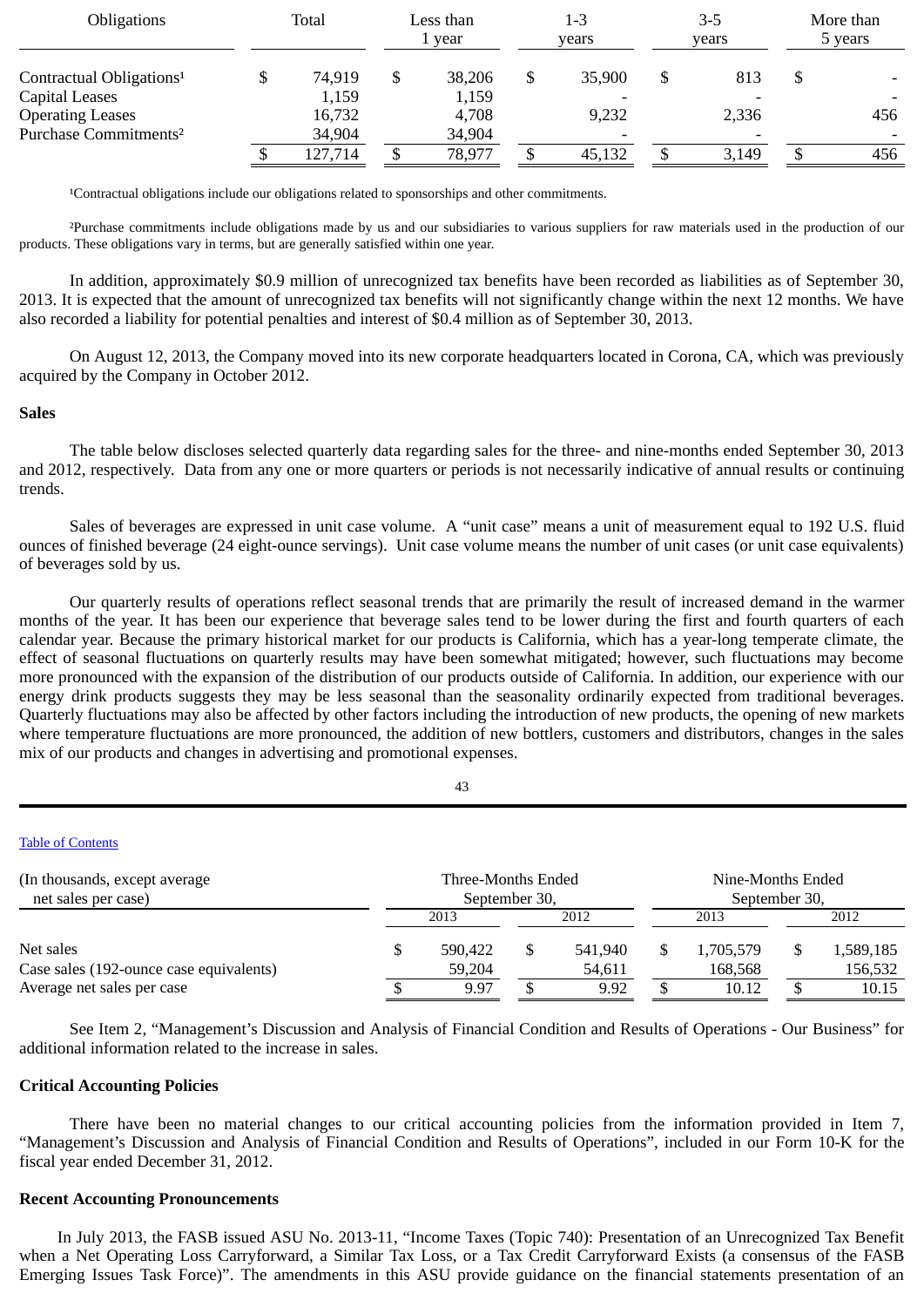unrecognized tax benefit when a net operating loss carryforward, a similar tax loss, or a tax credit carryforward exists. An unrecognized tax benefit should be presented in the financial statements as a reduction to a deferred tax asset for a net operating loss carryforward, a similar tax loss, or a tax credit carryforward with certain exceptions, in which case such an unrecognized tax benefit should be presented in the financial statements as a liability. The amendments in this ASU do not require new recurring disclosures. The amendments in this ASU are effective for fiscal years, and interim periods within those years, beginning after December 15, 2013. The amendments in ASU No. 2013-11 are not expected to have a material impact on the Company's financial position, results of operations or liquidity.

In February 2013, the FASB issued ASU No. 2013-02, "Comprehensive Income (Topic 220): Reporting of Amounts Reclassified Out of Accumulated Other Comprehensive Income". ASU 2013-02 requires an entity to provide information about the amounts reclassified out of accumulated other comprehensive income by component. In addition, an entity is required to present, either on the face of the statement where net income is presented or in the notes, significant amounts reclassified out of accumulated other comprehensive income by the respective line items of net income, but only if the amount reclassified is required under GAAP to be reclassified to net income in its entirety in the same reporting period. For other amounts that are not required under GAAP to be reclassified in their entirety to net income, an entity is required to cross-reference to other disclosures required under GAAP that provide additional detail about those amounts. The guidance became effective for the Company on January 1, 2013. The adoption of ASU 2013-02 did not have a material impact on the Company's financial position, results of operations or liquidity.

44

### Table of [Contents](#page-0-0)

## **Inflation**

We do not believe that inflation had a significant impact on our results of operations for the periods presented.

### **Forward-Looking Statements**

The Private Securities Litigation Reform Act of 1995 (the "Act") provides a safe harbor for forward-looking statements made by or on behalf of the Company. Certain statements made in this report may constitute forward-looking statements (within the meaning of Section 27A of the Securities Act of 1933, as amended, and Section 21E of the Securities Exchange Act of 1934, as amended) (the "Exchange Act") regarding the expectations of management with respect to revenues, profitability, adequacy of funds from operations and our existing credit facility, among other things. All statements containing a projection of revenues, income (loss), earnings (loss) per share, capital expenditures, dividends, capital structure or other financial items, a statement of management's plans and objectives for future operations, or a statement of future economic performance contained in management's discussion and analysis of financial condition and results of operations, including statements related to new products, volume growth and statements encompassing general optimism about future operating results and non-historical information, are forward-looking statements within the meaning of the Act. Without limiting the foregoing, the words "believes," "thinks," "anticipates," "plans," "expects," and similar expressions are intended to identify forward-looking statements.

Management cautions that these statements are qualified by their terms and/or important factors, many of which are outside our control, involve a number of risks, uncertainties and other factors, that could cause actual results and events to differ materially from the statements made including, but not limited to, the following:

- Disruption in distribution or sales and/or decline in sales due to the termination and/or appointment of existing and/or new domestic and/or international distributors;
- Lack of anticipated demand for our products in international markets;
- Unfavorable regulations, including taxation requirements, product registration requirements, tariffs and/or trade restrictions;
- The effect of inquiries from and/or actions by state attorneys general or city attorneys and/or other government agencies and/or quasi-government agencies and/or government officials, including members of Congress, into the advertising, marketing, promotion, ingredients, sale and/or consumption of our energy drink products, including voluntary changes to our business practices;
- · Our ability to achieve profitability from our operations outside the United States;
- · Our ability to manage legal and regulatory requirements in foreign jurisdictions, potential difficulties in staffing and managing foreign operations, potentially higher incidence of fraud or corruption and credit risk of foreign customers and distributors;
- · Our ability to produce our products in international markets in which they are sold, thereby reducing freight costs and/or product damages;
- · Our ability to effectively manage our inventories and/or our accounts receivables;
- · Our foreign currency exchange rate risk with respect to our sales, expenses, profits, assets and liabilities denominated in currencies other than the U.S. dollar, which will continue to increase as foreign sales increase, since we do not use derivative financial instruments to reduce our net exposure to currency fluctuations;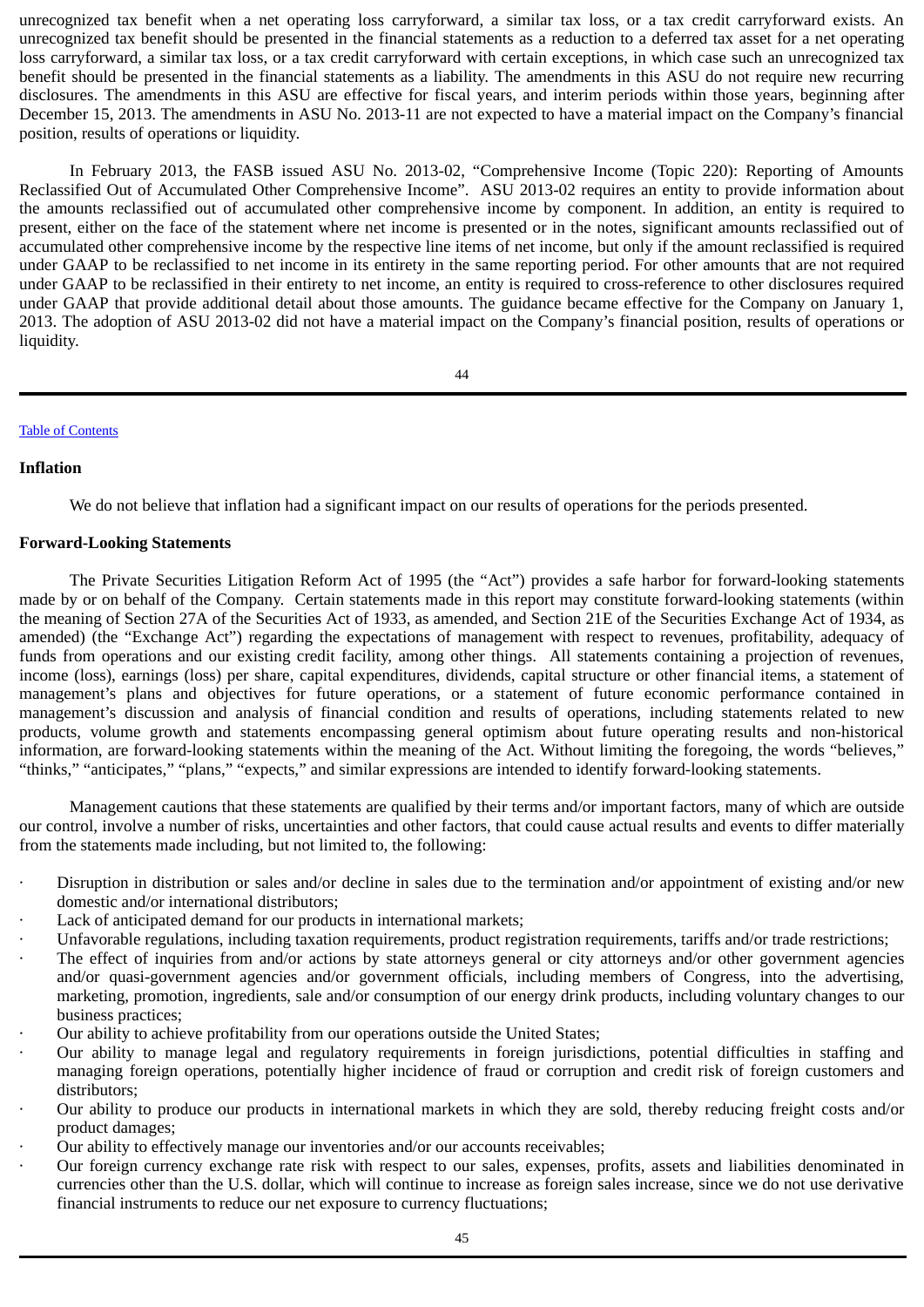#### Table of [Contents](#page-0-0)

- · Changes in accounting standards may affect our reported profitability;
- · Any proceedings which may be brought against us by the Securities and Exchange Commission (the "SEC"), the FDA, the Federal Trade Commission (the "FTC") or other governmental agencies or bodies;
- The outcome of shareholder securities litigation and/or shareholder derivative actions filed against us and/or against certain of our officers and directors, and the possibility of other private shareholder litigation;
- · The possibility of future shareholder derivative actions or shareholder securities litigation filed against us;
- The outcome of product liability litigation and/or class action litigation regarding the safety of our products and/or the ingredients in and/or claims made in connection with our products and/or alleging false advertising, marketing and/or promotion, and the possibility of future product liability and/or class action lawsuits;
- The current uncertainty and volatility in the national and global economy;
- The outcome of future auctions of auction rate securities and/or our ability to recover payments thereunder and/or the creditworthiness of issuers of our auction rate securities and/or our 2011 Put Option (as defined in Note 4 of Notes to the Condensed Consolidated Financial Statements) and/or their ability to make payment thereunder;
- Our ability to address any significant deficiencies or material weakness in our internal control over financial reporting;
- · Our ability to generate sufficient cash flows to support capital expansion plans and general operating activities;
- Decreased demand for our products resulting from changes in consumer preferences and/or from decreased consumer discretionary spending power and/or from high gasoline prices;
- · Changes in demand that are weather related, particularly in areas outside of California;
- Competitive products and pricing pressures and our ability to gain or maintain our share of sales in the marketplace as a result of actions by competitors;
- Our ability to introduce new products;
- An inability to achieve volume growth through product and packaging initiatives;
- · Our ability to sustain the current level of sales and/or increase the sales of our Monster Energy® brand energy drinks and/or our Peace Tea® iced teas and/or our other products;
- The impact of criticism of our energy drink products and/or the energy drink market generally and/or legislation enacted, whether as a result of such criticism or otherwise, that restrict the sale of energy drinks (including prohibiting the sale of energy drinks at certain establishments or pursuant to certain governmental programs), limit caffeine content in beverages, require certain product labeling disclosures and/or warnings, impose excise taxes, limit product sizes or impose age restrictions for the sale of energy drinks;
- · Our ability to comply with and/or resulting lower consumer demand for energy drinks due to proposed and/or future U.S. federal, state and local laws and regulations and/or proposed or existing laws and regulations in certain foreign jurisdictions and/or any changes therein, including changes in taxation requirements (including tax rate changes, new tax laws, new and/or increased excise and/or sales and/or other taxes on our products and revised tax law interpretations) and environmental laws, as well as the Federal Food, Drug and Cosmetic Act, including as amended by the Dietary Supplement Health and Education Act, and regulations made thereunder or in connection therewith, as well as changes in any other food, drug or similar laws in the United States and internationally, especially those that may restrict the sale of energy drinks (including prohibiting the sale of energy drinks at certain establishments or pursuant to certain governmental programs), limit caffeine content in beverages, require certain product labeling disclosures and/or warnings, impose excise taxes, limit product sizes, or impose age restrictions for the sale of energy drinks, as well as laws and regulations or rules made or enforced by the FDA, and/or the Bureau of Alcohol, Tobacco and Firearms and Explosives, and/or the Federal Trade Commission;

46

## Table of [Contents](#page-0-0)

- · Our ability to satisfy all criteria set forth in any model energy drink guidelines, including, without limitation, those proposed by the Company in letters to senators or proposed by the American Beverage Association, of which the Company is a member, and the impact on the Company of such guidelines;
- The effect of unfavorable press and/or articles, comments and/or media attention;
- · Changes in the cost, quality and availability of containers, packaging materials, raw materials, other ingredients and juice concentrates, and our ability to obtain and/or maintain favorable supply arrangements and relationships and procure timely and/or sufficient production of all or any of our products to meet customer demand;
- · Our ability to pass on to our customers all or a portion of the increasing costs of fuel and/or raw materials and/or ingredients and/or commodities affecting our business;
- · Our ability to achieve both domestic and international forecasts, which may be based on projected volumes and sales of many product types and/or new products, certain of which are more profitable than others; there can be no assurance that we will achieve projected levels of sales as well as forecasted product and/or geographic mixes;
- Our ability to penetrate new domestic and/or international markets and/or gain approval or mitigate the delay in securing approval for the sale of our products in various countries;
- Economic or political instability in one or more of our international markets;
- · Our ability to secure and/or retain competent and/or effective distributors internationally;
- The effectiveness of sales and/or marketing efforts of distributors of our products, most of which distribute products that are competitive with our products;
- Unilateral decisions by distributors, convenience chains, grocery chains, specialty chain stores, club stores and other customers to discontinue carrying all or any of our products that they are carrying at any time and/or restrict the range of our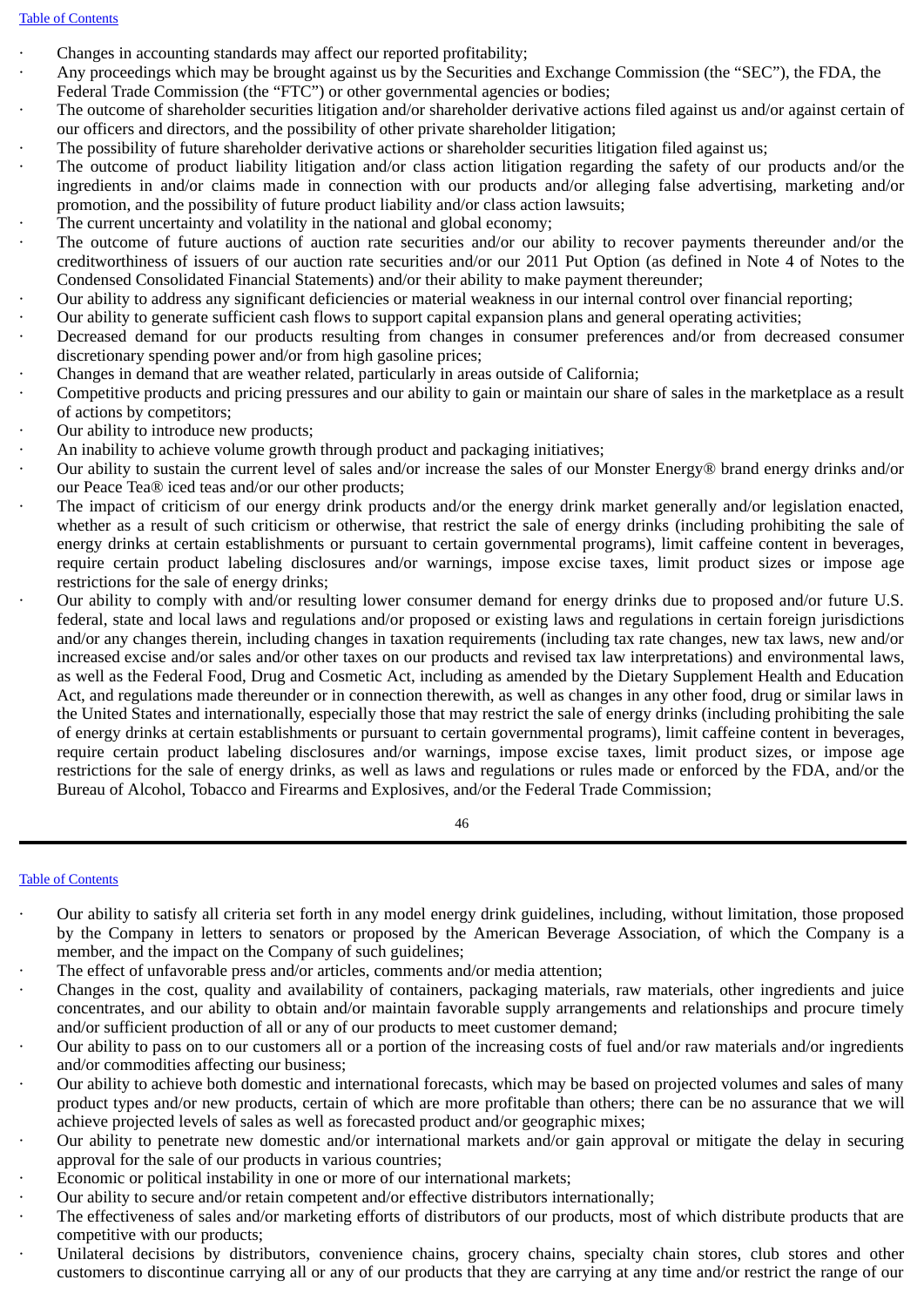products they carry and/or devote less resources to the sale of our products;

- The costs and/or effectiveness, now or in the future, of our advertising, marketing and promotional strategies;
- Changes in product category consumption;
- Unforeseen economic and political changes;
- Possible recalls of our products and/or defective production:
- · Our ability to make suitable arrangements for the co-packing of any of our products both domestically and internationally and/or the timely replacement of discontinued co-packing arrangements;
- · Our ability to make suitable arrangements for the procurement of non-defective raw materials;
- · Our inability to protect and/or the loss of our intellectual property rights and/or our inability to use our trademarks and/or trade names or designs in certain countries;
- · Volatility of stock prices which may restrict stock sales, stock purchases or other opportunities;
- Provisions in our organizational documents and/or control by insiders which may prevent changes in control even if such changes would be beneficial to other stockholders;
- The failure of our bottlers and contract packers to manufacture our products on a timely basis or at all;
- Exposure to significant liabilities due to litigation, legal or regulatory proceedings;

<span id="page-31-0"></span>47

### Table of [Contents](#page-0-0)

- · Any disruption in and/or lack of effectiveness of our information technology systems that disrupts our business or negatively impacts customer relationships; and
- Recruitment and retention of senior management, other key employees and our employee base in general.

The foregoing list of important factors and other risks detailed from time to time in our reports filed with the SEC is not exhaustive. See the section entitled "Risk Factors" in our Form 10-K for the fiscal year ended December 31, 2012, for a more complete discussion of these risks and uncertainties and for other risks and uncertainties. Those factors and the other risk factors described therein are not necessarily all of the important factors that could cause actual results or developments to differ materially from those expressed in any of our forward-looking statements. Other unknown or unpredictable factors also could harm our results. Consequently, our actual results could be materially different from the results described or anticipated by our forwardlooking statements, due to the inherent uncertainty of estimates, forecasts and projections and may be better or worse than anticipated. Given these uncertainties, you should not rely on forward-looking statements. Forward-looking statements represent our estimates and assumptions only as of the date that they were made. We expressly disclaim any duty to provide updates to forward-looking statements, and the estimates and assumptions associated with them, after the date of this report, in order to reflect changes in circumstances or expectations or the occurrence of unanticipated events except to the extent required by applicable securities laws.

## **ITEM 3. QUANTITATIVE AND QUALITATIVE DISCLOSURES ABOUT MARKET RISK**

There have been no material changes in our market risk during the three- and nine-months ended September 30, 2013 compared with the disclosures in Part II, Item 7A of our Annual Report on Form 10-K for the year ended December 31, 2012.

## <span id="page-31-1"></span>**ITEM 4. CONTROLS AND PROCEDURES**

*Evaluation of Disclosure Controls and Procedures* – Under the supervision and with the participation of the Company's management, including our Chief Executive Officer and Chief Financial Officer, we have evaluated the effectiveness of the design and operation of our disclosure controls and procedures (as defined in Rules 13(a)-15(e) and 15(d)-15(e) of the Exchange Act) as of the end of the period covered by this report. Based upon this evaluation, the Chief Executive Officer and Chief Financial Officer have concluded that our disclosure controls and procedures are adequate and effective to ensure that information we are required to disclose in reports that we file or submit under the Exchange Act is (1) recorded, processed, summarized and reported within the time periods specified in rules and forms of the SEC and (2) accumulated and communicated to our management, including its principal executive and principal financial officers, as appropriate, to allow timely decisions regarding required disclosures.

*Changes in Internal Control Over Financial Reporting* – There were no changes in the Company's internal controls over financial reporting during the quarter ended September 30, 2013, that have materially affected, or are reasonably likely to materially affect, our internal control over financial reporting.

Table of [Contents](#page-0-0)

<span id="page-31-2"></span>**PART II - OTHER INFORMATION**

<span id="page-31-3"></span>**ITEM 1. LEGAL PROCEEDINGS**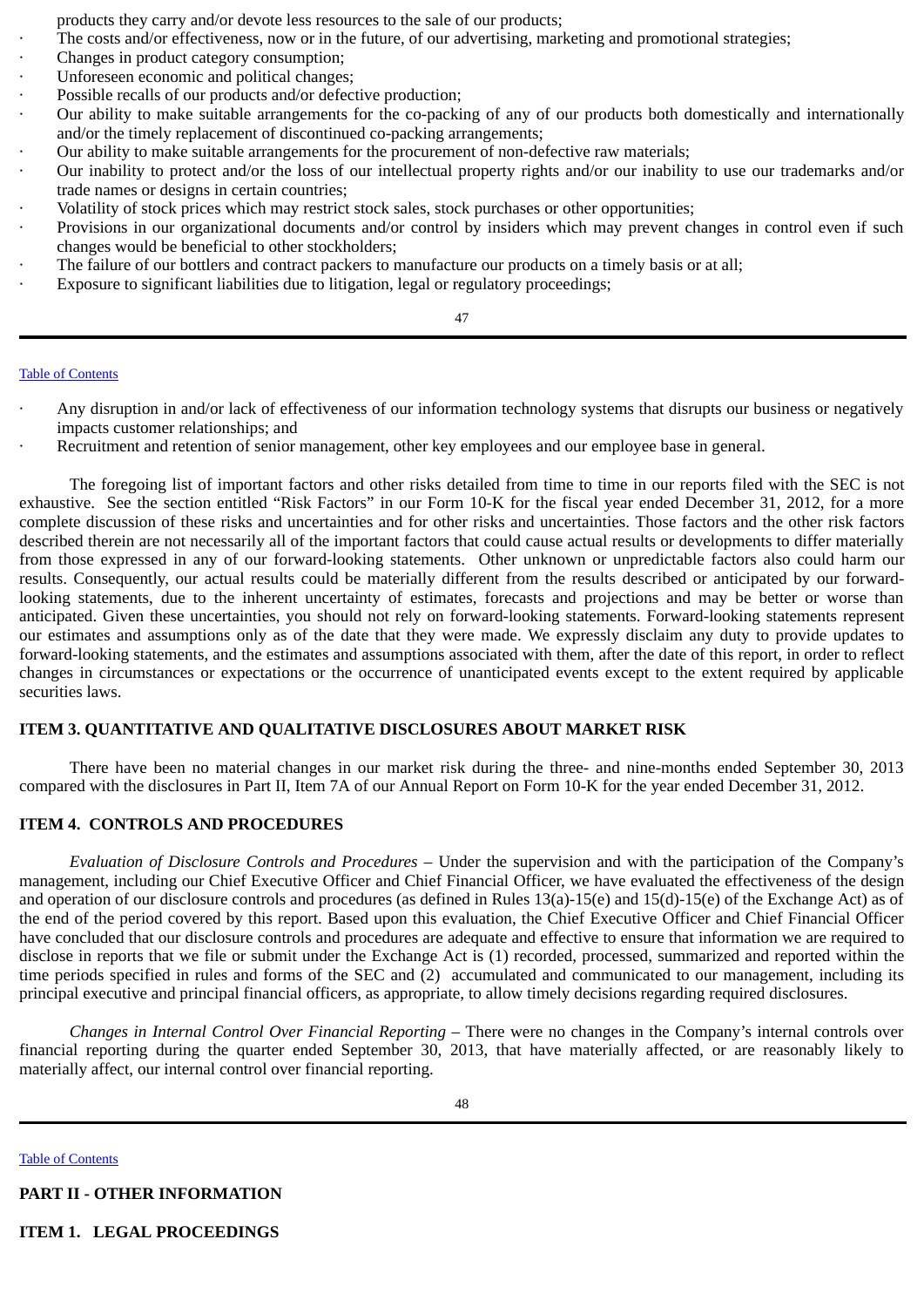In May 2009, Avraham Wellman, purporting to act on behalf of himself and a class of consumers in Canada, filed a putative class action in the Ontario Superior Court of Justice, in the City of Toronto, Ontario, Canada, against the Company and its former Canadian distributor, Pepsi-Cola Canada Ltd., as defendants (the "Wellman Action"). The plaintiff alleges that the defendants misleadingly packaged and labeled Monster Energy® products in Canada by not including sufficiently specific statements with respect to contra-indications and/or adverse reactions associated with the consumption of the energy drink products. The plaintiff's claims against the defendants are for negligence, unjust enrichment, and making misleading/false representations in violation of the Competition Act (Canada), the Food and Drugs Act (Canada) and the Consumer Protection Act, 2002 (Ontario). The plaintiff claims general damages on behalf of the putative class in the amount of CDN\$20 million, together with punitive damages of CDN\$5 million, plus legal costs and interest. The plaintiff's certification motion materials have not yet been filed. The Company believes that any such damages, if awarded, would not have a material adverse effect on the Company's financial position or results of operations. In accordance with class action practices in Ontario, the Company will not file an answer to the complaint until after the determination of the certification motion. The Company believes that the plaintiff's complaint is without merit and plans a vigorous defense.

On October 17, 2012, Wendy Crossland and Richard Fournier filed a lawsuit in the Superior Court of the State of California, County of Riverside, styled *Wendy Crossland and Richard Fournier v. Monster Beverage Corporation*, against the Company claiming that the death of their 14 year old daughter (Anais Fournier) was caused by her consumption of two 24-ounce Monster Energy® drinks over the course of two days in December 2011. The plaintiffs allege strict product liability, negligence, fraudulent concealment, breach of implied warranties and wrongful death. The plaintiffs claim general damages in excess of \$25,000 and punitive damages. The Company filed a demurrer and a motion to strike the plaintiffs' complaint on November 19, 2012, and the plaintiffs filed a first amended complaint on December 19, 2012. The Company filed its answer to the first amended complaint on June 7, 2013. The court set a mediation completion date of November 26, 2013 and indicated that if the parties needed additional time to complete the mediation, the mediation could be scheduled for a later date. Discovery has commenced but no trial date has been set. The Company believes that the plaintiffs' complaint is without merit and plans a vigorous defense. The Company also believes that any such damages, if awarded, would not have a material adverse effect on the Company's financial position or results of operations.

The Company has also been named as a defendant in other complaints containing similar allegations to those presented in the Fournier lawsuit, each of which the Company believes is also without merit and would not have a material adverse effect on the Company's financial position or results of operations in the event any damages were awarded.

*Securities Litigation* – On September 11, 2008, a federal securities class action complaint styled *Cunha v. Hansen Natural Corp., et al.* was filed in the United States District Court for the Central District of California (the "District Court"). On September 17, 2008, a second federal securities class action complaint styled *Brown v. Hansen Natural Corp., et al.* was also filed in the District Court. After the District Court consolidated the two actions and appointed the Structural Ironworkers Local Union #1 Pension Fund as lead plaintiff, a Consolidated Complaint for Violations of Federal Securities Laws was filed on August 28, 2009 (the "Consolidated Class Action Complaint").

49

### Table of [Contents](#page-0-0)

The Consolidated Class Action Complaint purported to be brought on behalf of a class of purchasers of the Company's stock during the period November 9, 2006 through November 8, 2007 (the "Class Period"). It named as defendants the Company, Rodney C. Sacks, Hilton H. Schlosberg, and Thomas J. Kelly. Plaintiff principally alleged that, during the Class Period, the defendants made false and misleading statements relating to the Company's distribution coordination agreements with Anheuser-Busch, Inc. ("AB") and its sales of "Allied" energy drink lines, and engaged in sales of shares in the Company on the basis of material non-public information. Plaintiff also alleged that the Company's financial statements for the second quarter of 2007 did not include certain promotional expenses. The Consolidated Class Action Complaint alleged violations of Sections 10(b) and 20(a) of the Securities Exchange Act of 1934, as amended (the "Exchange Act") and Rule 10b-5 promulgated thereunder, and sought an unspecified amount of damages.

The District Court dismissed the Consolidated Class Action Complaint, with leave to amend, on July 12, 2010. Plaintiff thereafter filed a Consolidated Amended Class Action Complaint for Violations of Federal Securities Laws on August 27, 2010 (the "Amended Class Action Complaint"). While similar in many respects to the Consolidated Class Action Complaint, the Amended Class Action Complaint drops certain of the allegations set forth in the Consolidated Class Action Complaint and makes certain new allegations, including that the Company engaged in "channel stuffing" during the Class Period that rendered false or misleading the Company's reported sales results and certain other statements made by the defendants. In addition, it no longer names Thomas J. Kelly as a defendant.

On September 4, 2012, the District Court dismissed certain of the claims in the Amended Class Action Complaint, including plaintiff's allegations relating to promotional expenses, but denied defendants' motion to dismiss with regard to the majority of plaintiff's claims, including plaintiff's channel stuffing allegations. Plaintiff filed a motion seeking class certification on December 6, 2012. At a hearing on plaintiff's class certification motion held on June 20, 2013, the District Court issued a tentative ruling indicating that it was inclined to deny the motion, without prejudice. The District Court has not yet, however, issued a final ruling and the motion for class certification remains sub judice. Fact discovery in the action has been stayed pending resolution of the class certification motion.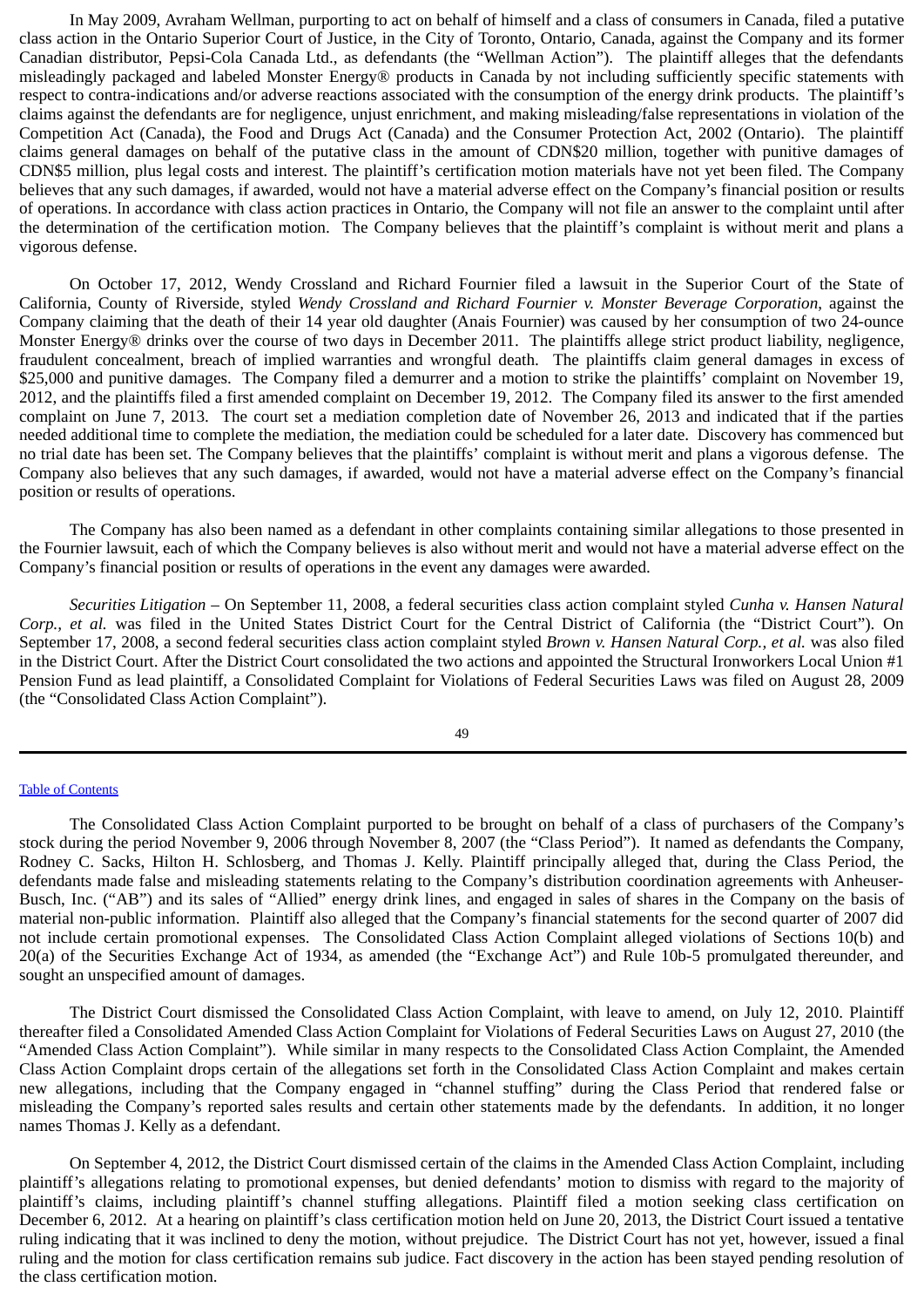The Amended Class Action Complaint seeks an unspecified amount of damages. As a result, the amount or range of reasonably possible litigation losses to which the Company is exposed cannot be estimated. Although the ultimate outcome of this action cannot be determined with certainty, the Company believes that the allegations in the Amended Class Action Complaint are without merit. The Company intends to vigorously defend against this lawsuit.

*State Attorney General Inquiry* – In July 2012, the Company received a subpoena from a state attorney general in connection with an investigation concerning the Company's advertising, marketing, promotion, ingredients, usage and sale of its Monster Energy® brand of energy drinks. As the investigation is in an early stage, it is unknown what, if any, action the state attorney general may take against the Company, the relief which may be sought in the event of any such proceeding or whether such proceeding could have a material adverse effect on the Company's business, financial condition or results of operations.

#### Table of [Contents](#page-0-0)

*San Francisco City Attorney Litigation*. On October 31, 2012, the Company received a written request for information from the City Attorney for the City and County of San Francisco concerning the Company's advertising and marketing of its Monster Energy® brand of energy drinks and specifically concerning the safety of its products for consumption by adolescents. In a letter dated March 29, 2013, the San Francisco City Attorney threatened to bring suit against the Company if it did not agree to take the following five steps immediately: (i) "Reformulate its product to lower the caffeine content to safe levels"; (ii) "Provide adequate warning labels"; (iii) "Cease promoting over-consumption in marketing"; (iv) "Cease use of alcohol and drug references in marketing"; and (v) "Cease targeting minors."

On April 29, 2013, the Company and its wholly owned subsidiary, Monster Energy Company, filed a complaint for declaratory and injunctive relief against the San Francisco City Attorney in United States District Court for the Central District of California (the "Central District Court"), styled *Monster Beverage Corp., et al. v. Dennis Herrera.* The Company seeks a declaration from the Central District Court that the San Francisco City Attorney's investigation and demands are impermissible and preempted, subject to the doctrine of primary jurisdiction, are unconstitutional in that they violate the First and Fourteenth Amendments' prohibitions against compelled speech, content-based speech and commercial speech, are impermissibly void-forvagueness, and/or violate the Commerce Clause. On June 3, 2013, the City Attorney filed a motion to dismiss the Company's complaint, arguing in part that the complaint should be dismissed in light of the San Francisco Action (described below) filed on May 6, 2013. On August 22, 2013, the Central District Court granted in part and denied in part the City Attorney's motion.

On October 17, 2013 (after the San Francisco Action described below was remanded to San Francisco Superior Court), the City Attorney filed a renewed motion to dismiss. A hearing on that motion is scheduled for December 9, 2013.

On May 6, 2013, the San Francisco City Attorney filed a complaint for declaratory and injunctive relief, civil penalties and restitution for alleged violation of California's Unfair Competition Law, Business & Professions Code sections 17200, et seq., styled *People Of The State Of California ex rel. Dennis Herrera, San Francisco City Attorney v. Monster Beverage Corporation*, San Francisco Superior Court (the "San Francisco Action"). The City Attorney alleges that the Company (1) mislabeled its products as a dietary supplement, in violation of California's Sherman Food, Drug and Cosmetic Law, California Health & Safety Code sections 109875 et. seq.; (2) is selling an "adulterated" product because caffeine is not generally recognized as safe ("GRAS") due to the alleged lack of scientific consensus concerning the safety of the levels of caffeine in the Company's products; and (3) is engaged in unfair and misleading business practices because its marketing (a) does not disclose the health risks that energy drinks pose for children and teens; (b) fails to warn against and promotes unsafe consumption; (c) implicitly promotes mixing of energy drinks with alcohol or drugs; and (d) is deceptive because it includes unsubstantiated claims about the purported special benefits of its "killer" ingredients and "energy blend." The City Attorney seeks a declaration that the Company has engaged in unfair and unlawful business acts and practices in violation of the Unfair Competition Law; an injunction from performing or proposing to perform any acts in violation of the Unfair Competition Law; restitution; and civil penalties. On June 3, 2013, the Company removed the case to the United States District Court for the Northern District of California (the "Northern District Court"). On July 3, 2013, the Company filed a motion to dismiss, stay, or transfer the action to the Central District Court. On that same day, the City Attorney filed a motion to remand the case back to state court. On September 18, 2013, the Northern District Court granted the City Attorney's motion to remand. Because of the remand, the Northern District Court did not reach the merits of the Company's motion to dismiss, stay, or transfer the action.

### Table of [Contents](#page-0-0)

Following remand of the San Francisco Action, the Superior Court designated the case as complex and set an initial case management conference for December 13, 2013. The Company's initial response to the complaint is due 30 days after the case management conference.

The Company denies that it has violated the Unfair Competition Law or any other law and believes that the City Attorney's claims and demands are preempted and unconstitutional, as alleged in the action the Company filed in the Central District Court.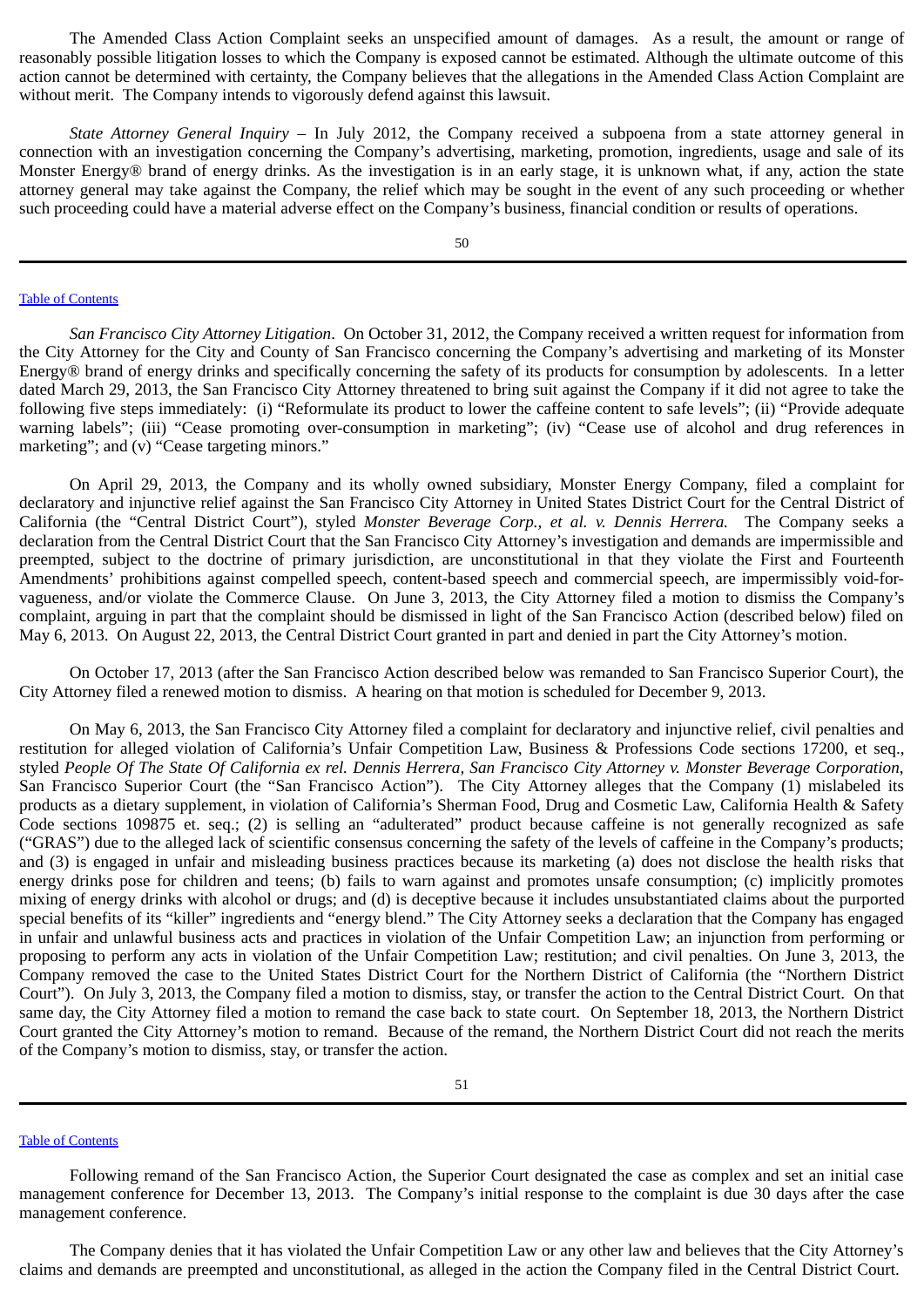The Company intends to vigorously defend against this lawsuit. At this time, no evaluation of the likelihood of an unfavorable outcome or range of potential loss can be expressed.

In addition to the above matters, the Company has been named as a defendant in various false advertising putative class actions and in a private attorney general action, each of which contains certain allegations similar to those presented in the Wellman Action. In these actions, plaintiffs allege that defendants misleadingly labeled and advertised Monster Energy® brand products that allegedly were ineffective for the advertised benefits (including, but not limited to, an allegation that the products do not hydrate as advertised because they contain caffeine). The plaintiffs further allege that the Monster Energy® brand products at issue are unsafe because they contain one or more ingredients that allegedly could result in illness, injury or death. In connection with these product safety allegations, the plaintiffs claim that the product labels did not provide adequate warnings and/or that the Company did not include sufficiently specific statements with respect to contra-indications and/or adverse reactions associated with the consumption of its energy drink products (including, but not limited to, claims that certain ingredients, when consumed individually or in combination with other ingredients, could result in high blood pressure, palpitations, liver damage or other negative health effects and/or that the products themselves are unsafe). Based on these allegations, the plaintiffs assert claims for violation of state consumer protection statutes, including unfair competition and false advertising statutes, and for breach of warranty and unjust enrichment. In their prayers for relief, the plaintiffs seek, inter alia, compensatory and punitive damages, restitution, attorneys' fees, and, in some cases, injunctive relief. Furthermore, the Company is subject to litigation from time to time in the normal course of business, including intellectual property litigation and claims from terminated distributors. Although it is not possible to predict the outcome of such litigation, based on the facts known to the Company, management believes that such litigation in the aggregate will likely not have a material adverse effect on the Company's financial position or results of operations.

## <span id="page-34-0"></span>**ITEM 1A. RISK FACTORS**

Our Risk Factors are discussed in our Annual Report on Form 10-K for the fiscal year ended December 31, 2012. There have been no material changes with respect to the risk factors disclosed in our Annual Report on Form 10-K for the period ended December 31, 2012.

<span id="page-34-2"></span><span id="page-34-1"></span>52

#### Table of [Contents](#page-0-0)

### **ITEM 2. UNREGISTERED SALES OF EQUITY SECURITIES AND USE OF PROCEEDS**

During the three-months ended September 30, 2013, 87 shares were purchased from employees in lieu of cash payments for options exercised or withholding taxes due for a total amount of \$0.005 million. While such purchases are considered common stock repurchases, they are not counted as purchases against our authorized share repurchase programs, including the April 2013 Repurchase Plan.

### **ITEM 3. DEFAULTS UPON SENIOR SECURITIES**

None.

## **ITEM 4. MINE SAFETY DISCLOSURES**

<span id="page-34-4"></span><span id="page-34-3"></span>Not applicable.

## **ITEM 5. OTHER INFORMATION**

<span id="page-34-5"></span>None.

## **ITEM 6. EXHIBITS**

- 31.1\* Certification of Chief Executive Officer Pursuant to Section 302 of the Sarbanes-Oxley Act of 2002
- 31.2\* Certification of Chief Financial Officer Pursuant to Section 302 of the Sarbanes-Oxley Act of 2002
- 32.1\* Certification of Chief Executive Officer Pursuant to 18 U.S.C. Section 1350, as Adopted Pursuant to Section 906 of the Sarbanes-Oxley Act of 2002
- 32.2\* Certification by Chief Financial Officer Pursuant to 18 U.S.C. Section 1350, as Adopted Pursuant to Section 906 of the Sarbanes-Oxley Act of 2002
- 101\* The following financial information from Monster Beverage Corporation's Quarterly Report on Form 10-Q for the quarter ended September 30, 2013, formatted in XBRL (eXtensible Business Reporting Language): (i) Condensed Consolidated Balance Sheets as of September 30, 2013 and December 31, 2012, (ii) Condensed Consolidated Statements of Income for the three- and nine-months ended September 30, 2013 and 2012, (iii) Condensed Consolidated Statements of Comprehensive Income for the three- and nine-months ended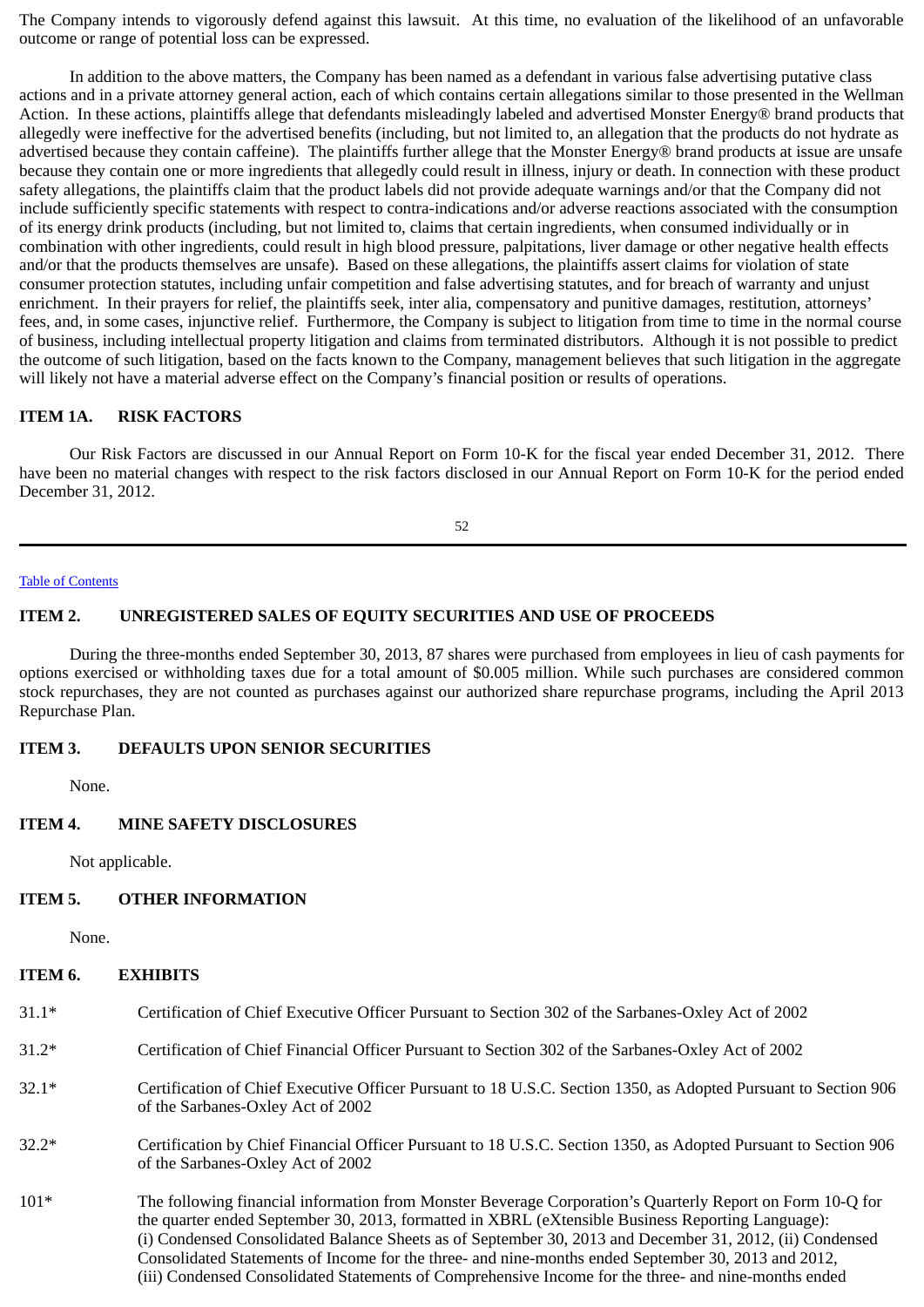September 30, 2013 and 2012, (iv) Condensed Consolidated Statements of Cash Flows for the nine-months ended September 30, 2013 and 2012, and (v) the Notes to Condensed Consolidated Financial Statements.

## **\* Filed herewith**

Table of [Contents](#page-0-0)

## <span id="page-35-0"></span>**SIGNATURES**

Pursuant to the requirements of the Securities Exchange Act of 1934, the Registrant has duly caused this report to be signed on its behalf by the undersigned, thereunto duly authorized.

> MONSTER BEVERAGE CORPORATION Registrant

Rodney C. Sacks Chairman of the Board of Directors and Chief Executive Officer

54

Date: November 8, 2013 /s/ RODNEY C. SACKS

53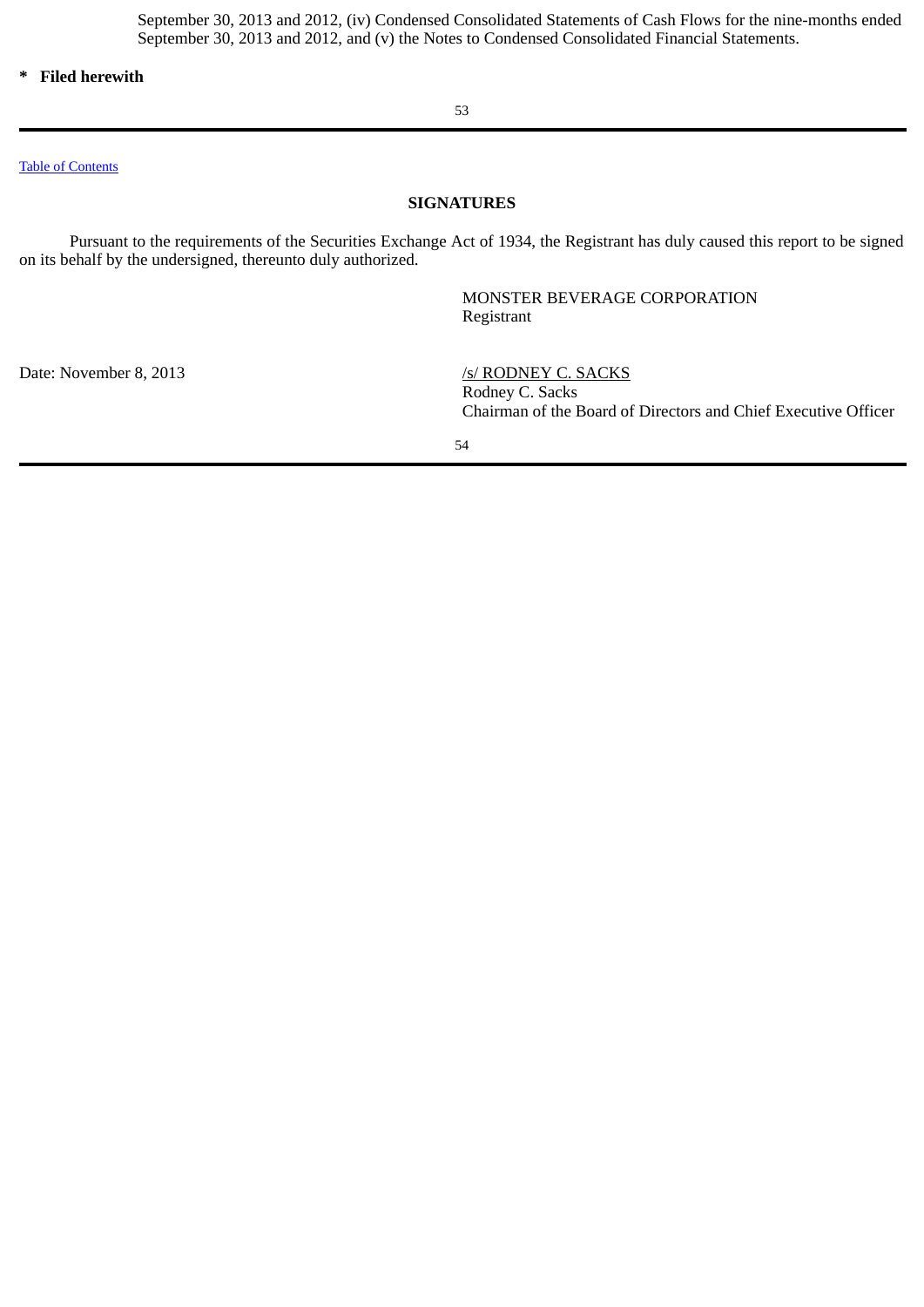### CERTIFICATION PURSUANT TO RULE 13A-14(a) OR 15D-14(a) OF THE SECURITIES EXCHANGE ACT OF 1934, AS ADOPTED PURSUANT TO SECTION 302 OF THE SARBANES-OXLEY ACT OF 2002

### I, Rodney Sacks, certify that:

- 1. I have reviewed this quarterly report on Form 10-Q of Monster Beverage Corporation;
- 2. Based on my knowledge, this report does not contain any untrue statement of a material fact or omit to state a material fact necessary to make the statements made, in light of the circumstances under which such statements were made, not misleading with respect to the period covered by this report;
- 3. Based on my knowledge, the financial statements, and other financial information included in this report, fairly present in all material respects the financial condition, results of operations and cash flows of the registrant as of, and for, the periods presented in this report;
- 4. The registrant's other certifying officer(s) and I are responsible for establishing and maintaining disclosure controls and procedures (as defined in Exchange Act Rules 13a-15(e) and 15d-15(e)) and internal control over financial reporting (as defined in Exchange Act Rules 13a-15(f) and 15d-15(f)) for the registrant and have:
	- a. designed such disclosure controls and procedures, or caused such disclosure controls and procedures to be designed under our supervision, to ensure that material information relating to the registrant, including its consolidated subsidiaries, is made known to us by others within those entities, particularly during the period in which this report is being prepared;
	- b. designed such internal control over financial reporting, or caused such internal control over financial reporting to be designed under our supervision, to provide reasonable assurance regarding the reliability of financial reporting and the preparation of financial statements for external purposes in accordance with generally accepted accounting principles;
	- c. evaluated the effectiveness of the registrant's disclosure controls and procedures and presented in this report our conclusions about the effectiveness of the disclosure controls and procedures, as of the end of the period covered by this report based on such evaluation; and
	- d. disclosed in this report any change in the registrant's internal control over financial reporting that occurred during the registrant's most recent fiscal quarter (the registrant's fourth fiscal quarter in the case of an annual report) that has materially affected, or is reasonably likely to materially affect, the registrant's internal control over financial reporting; and
- 5. The registrant's other certifying officer(s) and I have disclosed, based on our most recent evaluation of internal control over financial reporting, to the registrant's auditors and the audit committee of registrant's board of directors (or persons performing the equivalent function):
	- a. all significant deficiencies and material weaknesses in the design or operation of internal control over financial reporting which are reasonably likely to adversely affect the registrant's ability to record, process, summarize and report financial information; and
	- b. any fraud, whether or not material, that involves management or other employees who have a significant role in the registrant's internal control over financial reporting.

Date: November 8, 2013 /s/Rodney C. Sacks

Rodney C. Sacks Chairman of the Board of Directors and Chief Executive Officer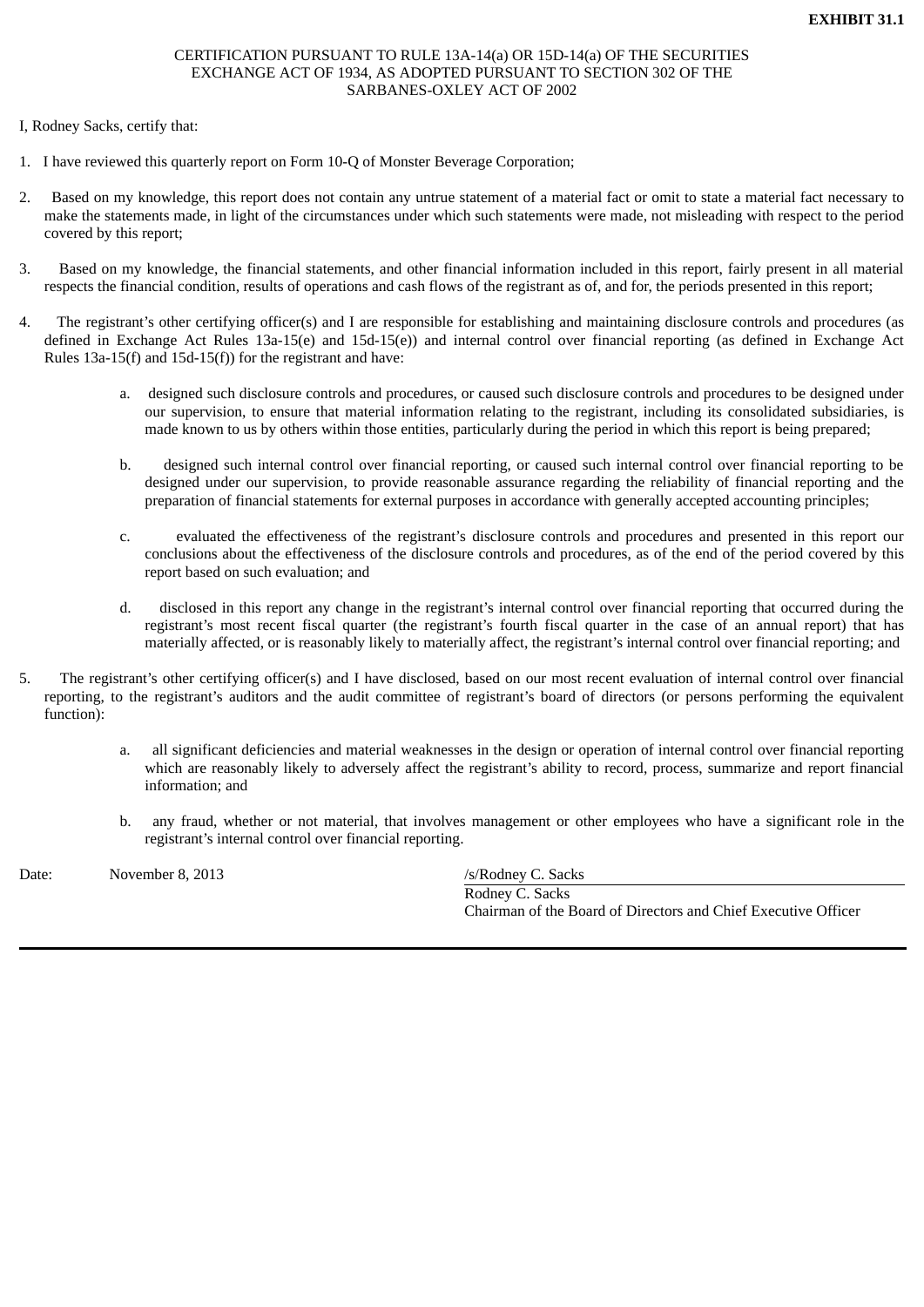### CERTIFICATION PURSUANT TO RULE 13A-14(a) OR 15D-14(a) OF THE SECURITIES EXCHANGE ACT OF 1934, AS ADOPTED PURSUANT TO SECTION 302 OF THE SARBANES-OXLEY ACT OF 2002

I, Hilton Schlosberg, certify that:

- 1. I have reviewed this quarterly report on Form 10-Q of Monster Beverage Corporation;
- 2. Based on my knowledge, this report does not contain any untrue statement of a material fact or omit to state a material fact necessary to make the statements made, in light of the circumstances under which such statements were made, not misleading with respect to the period covered by this report;
- 3. Based on my knowledge, the financial statements, and other financial information included in this report, fairly present in all material respects the financial condition, results of operations and cash flows of the registrant as of, and for, the periods presented in this report;
- 4. The registrant's other certifying officer(s) and I are responsible for establishing and maintaining disclosure controls and procedures (as defined in Exchange Act Rules 13a-15(e) and 15d-15(e)) and internal control over financial reporting (as defined in Exchange Act Rules 13a-15(f) and 15d-15(f)) for the registrant and have:
	- a. designed such disclosure controls and procedures, or caused such disclosure controls and procedures to be designed under our supervision, to ensure that material information relating to the registrant, including its consolidated subsidiaries, is made known to us by others within those entities, particularly during the period in which this report is being prepared;
	- b. designed such internal control over financial reporting, or caused such internal control over financial reporting to be designed under our supervision, to provide reasonable assurance regarding the reliability of financial reporting and the preparation of financial statements for external purposes in accordance with generally accepted accounting principles;
	- c. evaluated the effectiveness of the registrant's disclosure controls and procedures and presented in this report our conclusions about the effectiveness of the disclosure controls and procedures, as of the end of the period covered by this report based on such evaluation; and
	- d. disclosed in this report any change in the registrant's internal control over financial reporting that occurred during the registrant's most recent fiscal quarter (the registrant's fourth fiscal quarter in the case of an annual report) that has materially affected, or is reasonably likely to materially affect, the registrant's internal control over financial reporting; and
- 5. The registrant's other certifying officer(s) and I have disclosed, based on our most recent evaluation of internal control over financial reporting, to the registrant's auditors and the audit committee of registrant's board of directors (or persons performing the equivalent function):
	- a. all significant deficiencies and material weaknesses in the design or operation of internal control over financial reporting which are reasonably likely to adversely affect the registrant's ability to record, process, summarize and report financial information; and
	- b. any fraud, whether or not material, that involves management or other employees who have a significant role in the registrant's internal control over financial reporting.

Date: November 8, 2013 /s/ Hilton H. Schlosberg

Hilton H. Schlosberg Vice Chairman of the Board of Directors, President, Chief Operating Officer, Chief Financial Officer and Secretary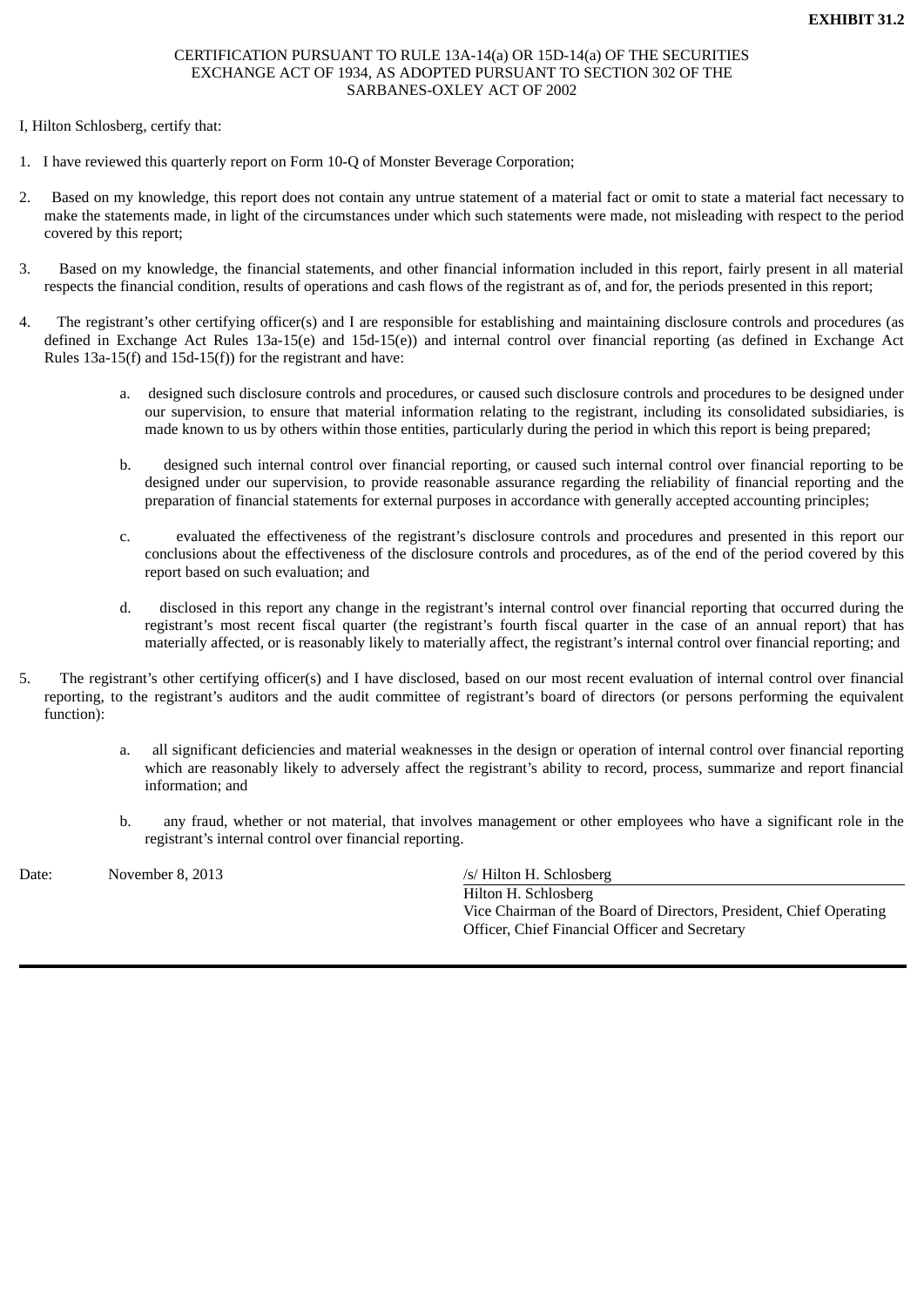### CERTIFICATION PURSUANT TO 18 U.S.C. SECTION 1350, AS ADOPTED PURSUANT TO SECTION 906 OF THE SARBANES-OXLEY ACT OF 2002

In connection with the quarterly report of Monster Beverage Corporation (the "Company") on Form 10-Q for the quarter ended September 30, 2013 as filed with the Securities and Exchange Commission (the "Report"), the undersigned, Rodney C. Sacks, Chairman of the Board of Directors and Chief Executive Officer of the Company, certifies, pursuant to 18 U.S.C. 1350, as adopted pursuant to Section 906 of the Sarbanes-Oxley Act of 2002, that:

- 1. The Report fully complies with the requirements of Section 13(a) or 15(d) of the Securities Exchange Act of 1934; and
- 2. The information contained in the Report fairly presents, in all material respects, the financial condition and results of operations of the Company.

Date: November 8, 2013 /s/ Rodney C. Sacks

Rodney C. Sacks Chairman of the Board of Directors and Chief Executive Officer